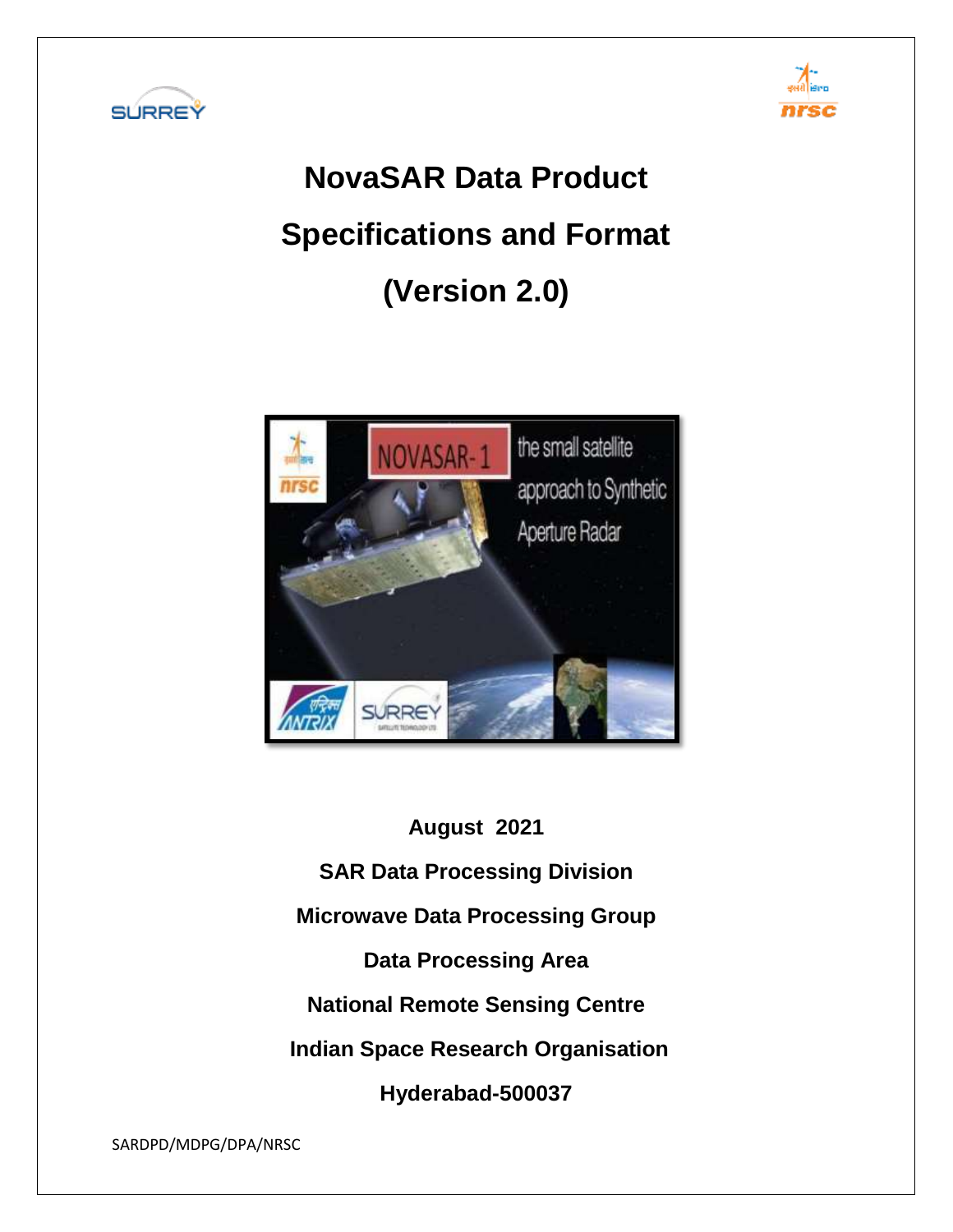



 $\overline{a}$ 

| 1.  | <b>Security Classification</b> | Unrestricted                                             |                                                                                                                                                                                                       |                                                                                  |                 |  |  |
|-----|--------------------------------|----------------------------------------------------------|-------------------------------------------------------------------------------------------------------------------------------------------------------------------------------------------------------|----------------------------------------------------------------------------------|-----------------|--|--|
| 2.  | <b>Distribution</b>            |                                                          | <b>ISRO-Bhoonidhi Users</b>                                                                                                                                                                           |                                                                                  |                 |  |  |
| 3.  | Document                       | (a) Issue 01                                             |                                                                                                                                                                                                       | Revision 0<br>Date: 20 Jan 2021                                                  |                 |  |  |
| 4.  | Report / Document Type         |                                                          | Technical                                                                                                                                                                                             |                                                                                  |                 |  |  |
| 5.  | Report / Document No           |                                                          | NRSC-DPA-MDPG-SAR-DPD-MAR 2021-TR 0001835-V1.0                                                                                                                                                        |                                                                                  |                 |  |  |
| 6.  | Title                          |                                                          | NovaSAR Data Product Specifications and Format                                                                                                                                                        |                                                                                  |                 |  |  |
| 7.  | Collation                      | Pages<br>58                                              | Figures<br>01                                                                                                                                                                                         | Tables<br>07                                                                     | References<br>6 |  |  |
| B.  | Project                        |                                                          | NovaSAR                                                                                                                                                                                               |                                                                                  |                 |  |  |
| 9.  | Author(s)                      | HariPriya S ,Samvram Sahu, Sauvic Dutta                  |                                                                                                                                                                                                       |                                                                                  |                 |  |  |
| 10. |                                | R-H Usha Sundari HSV                                     | Reviewed by<br>Head, SARDPD                                                                                                                                                                           | Approved, by<br>$\mathcal{W}/\mathcal{H}$<br>Sita Kuman EVS<br>Group Head , MDPG |                 |  |  |
| 11. | Affiliation of authors         |                                                          | SARDPD/MDPG/DPA                                                                                                                                                                                       |                                                                                  |                 |  |  |
| 12. | Originating unit               | SARDPD/MDPG/DPA<br>National Remote Sensing Centre (NRSC) |                                                                                                                                                                                                       |                                                                                  |                 |  |  |
| 13. | Sponsor(s)<br>Name/Type        |                                                          |                                                                                                                                                                                                       |                                                                                  |                 |  |  |
| 14. | Date of Project Initiation     | <b>July 2020</b>                                         |                                                                                                                                                                                                       |                                                                                  |                 |  |  |
| 15. | Date of Publication            | March 2021                                               |                                                                                                                                                                                                       |                                                                                  |                 |  |  |
| 16. | Abstract(With Keywords)        | NRSC/ISRO.                                               | This Document describes the data product specifications and format<br>for NovaSAR Level-1 Scene -based data products generated from<br>SSTL-Stripwise products and Level-2 data products generated at |                                                                                  |                 |  |  |

SARDPD/MDPG/DPA/NRSC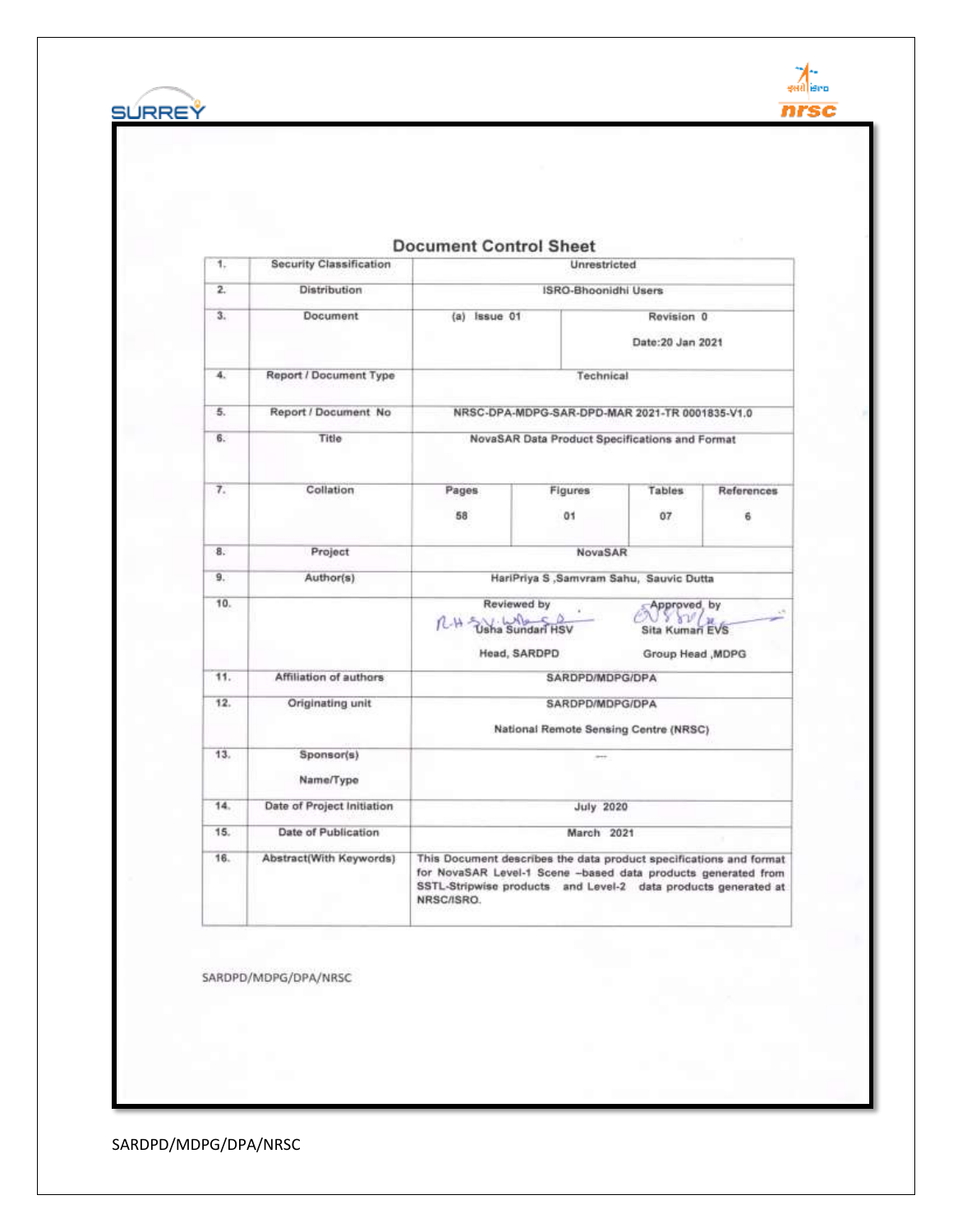



# **Version History**

| <b>Date</b> | <b>Version</b> | <b>Description</b>                                 | <b>Revision</b>                                                                                                               |
|-------------|----------------|----------------------------------------------------|-------------------------------------------------------------------------------------------------------------------------------|
| 20/01/2021  | 1.0            | NovaSAR Data Products Format and<br>Specifications |                                                                                                                               |
| 19/08/2021  | 2.0            | NovaSAR Data Products Format and<br>Specifications | 1. Updation of Metadata file<br>2.Geolocation<br>Accuracy<br>Estimation<br>3.FAQ (Frequently<br>Asked<br>Questions) included. |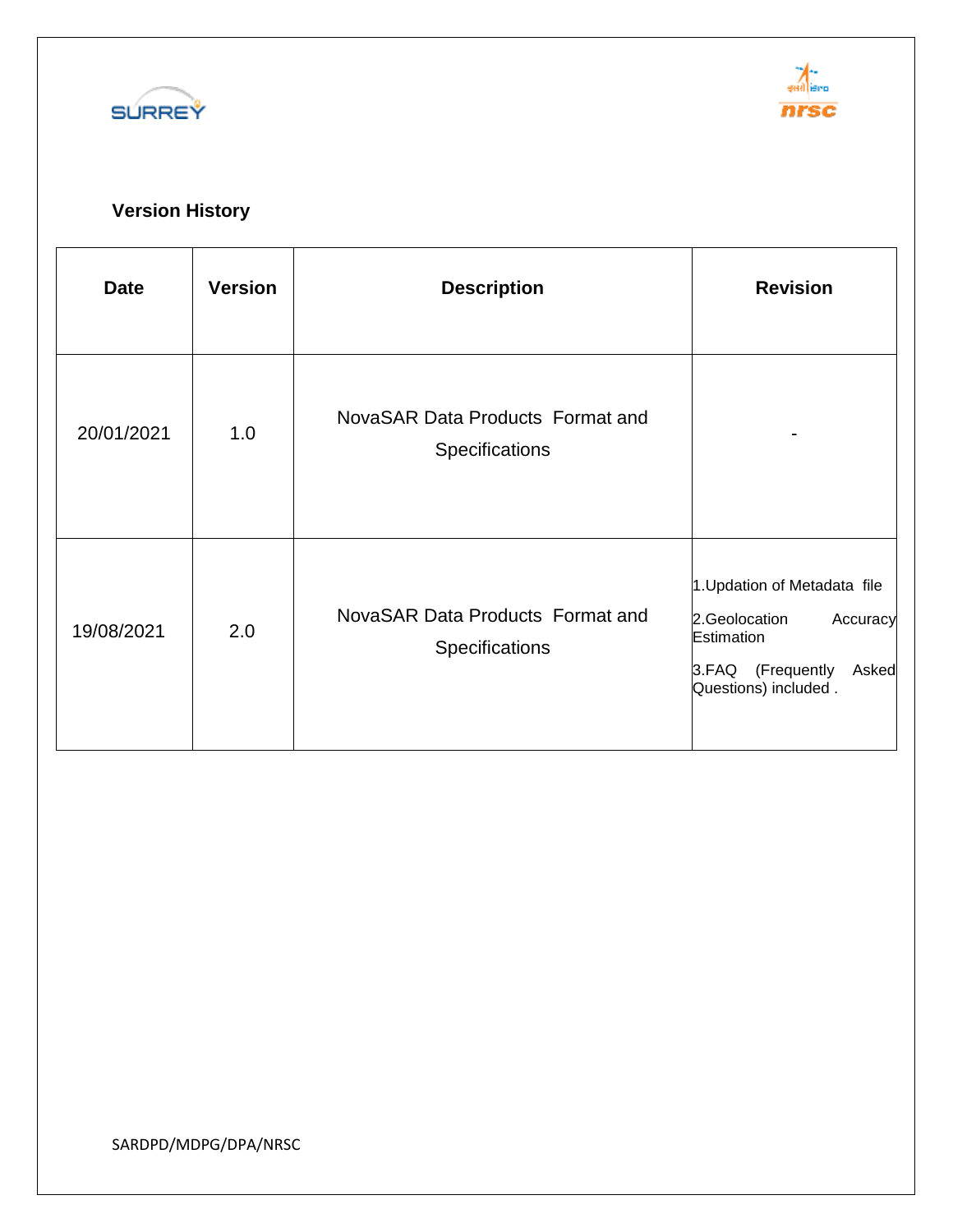

| SÚRREÝ     |                                                                     |      |  |  |  |
|------------|---------------------------------------------------------------------|------|--|--|--|
| S.No.      | <b>Topic</b>                                                        | Page |  |  |  |
| 1.0        | Introduction                                                        | 5    |  |  |  |
| 2.0.       | SAR sensor specifications                                           | 5    |  |  |  |
| 3.0        | <b>NovaSAR Imaging Modes</b>                                        | 6    |  |  |  |
| 4.0.       | <b>NovaSAR Data Products</b>                                        | 8    |  |  |  |
| 4.1.       | Level-1 Scene-based Products-<br><b>Specifications and Format</b>   | 9    |  |  |  |
| 4.2.       | Level-2 Scene- Based Products-<br><b>Specifications and Format:</b> | 10   |  |  |  |
| 4.3.       | <b>Scene-Based Product Details</b>                                  | 10   |  |  |  |
| 5.0        | <b>Geolocation Accuracy</b>                                         | 14   |  |  |  |
| 6.0        | Level-1 and Level-2 Data Product<br>Volumes                         | 14   |  |  |  |
| 7.0        | Metadata File                                                       | 15   |  |  |  |
| 8.0.       | References                                                          | 15   |  |  |  |
| Annexure-1 | Sigma Naught Reference Values                                       | 16   |  |  |  |
| Annexure-2 | Meta Data File Format                                               | 16   |  |  |  |
| Annexure-3 | Sample Meta data-Level1                                             | 36   |  |  |  |
| Annexure-4 | Sample Meta data-Level2                                             | 41   |  |  |  |
|            | <b>Frequently Asked Questions</b>                                   | 58   |  |  |  |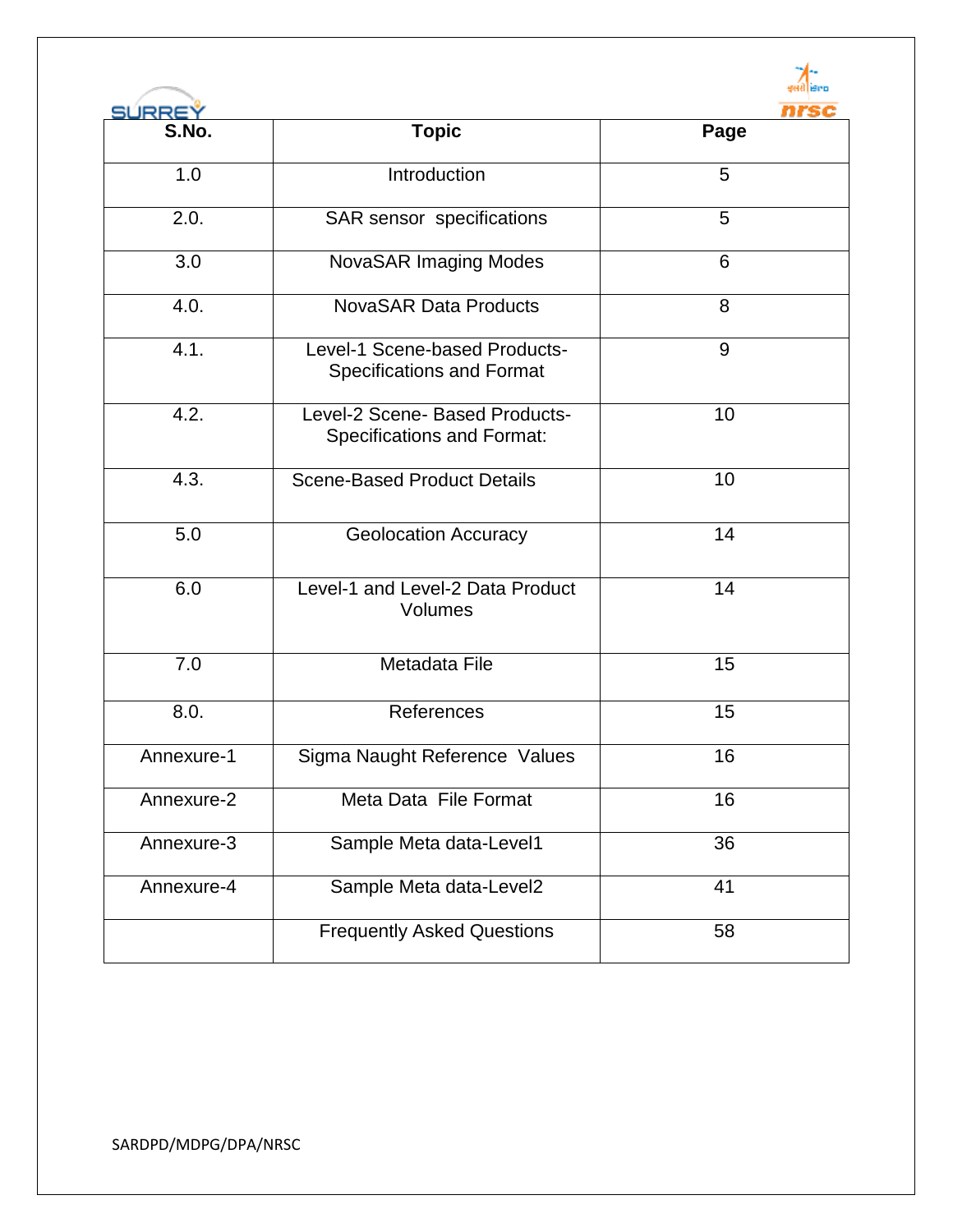



#### **1.0. Introduction**

NovaSAR is an S-Band Imaging SAR built by Surrey Satellite Technology Limited (SSTL), UK, in collaboration with AirBus and launched by ISRO. It operates in the imaging frequency band of 3.1-3.3 GHz The satellite was launched on-board PSLV-C42 on 16 September 2018 (16:38 UTC) from SDSC (Satish Dhawan Space Center), Sriharikota.

It provides medium resolution SAR data ranging from 6m-45 m resolutions with Single,Dual,Tri and Quad-Polarization capability.It is ideal for applications like flood monitoring agricultural crop assessment forest monitoring land use mapping disaster management and maritime applications to name a few.

The NovaSAR data will be received by NRSC Antenna systems and SSTL supplied RF rack. Data is processed using SSTL- Processing systems which are integrated into IMGEOS framework for automation through workflows and products are disseminated using NRSC IMGEOS systems.

Presently, Level-1 SLC and Ground Range products are being provided by the SSTL-Image Formation Processor-IFP.For the entire imaged duration, data processing is carried out by the IFP resulting in longer strips of data.

NRSC has designed and developed scene-based imagery product generation and analysis -ready information product generation from the IFP data .These products are generated in IMGEOS for supporting and enhancing SAR remote sensing applications

This document describes the NovaSAR data product specifications and format.

#### **2.0. SAR Sensor Specifications**

The NovaSAR SAR sensor operates at the S band microwave frequency and the specifications is as tabulated below:

| <b>Parameter</b>       | Value                                            |
|------------------------|--------------------------------------------------|
| Imaging frequency band | S-band (3.1-3.3 GHz, wavelength of $\sim$ 10 cm) |
| <b>SAR Antenna</b>     | Microstrip patch phased array (3x1 m)            |

#### **Table 1:NovaSAR Mission Characteristics**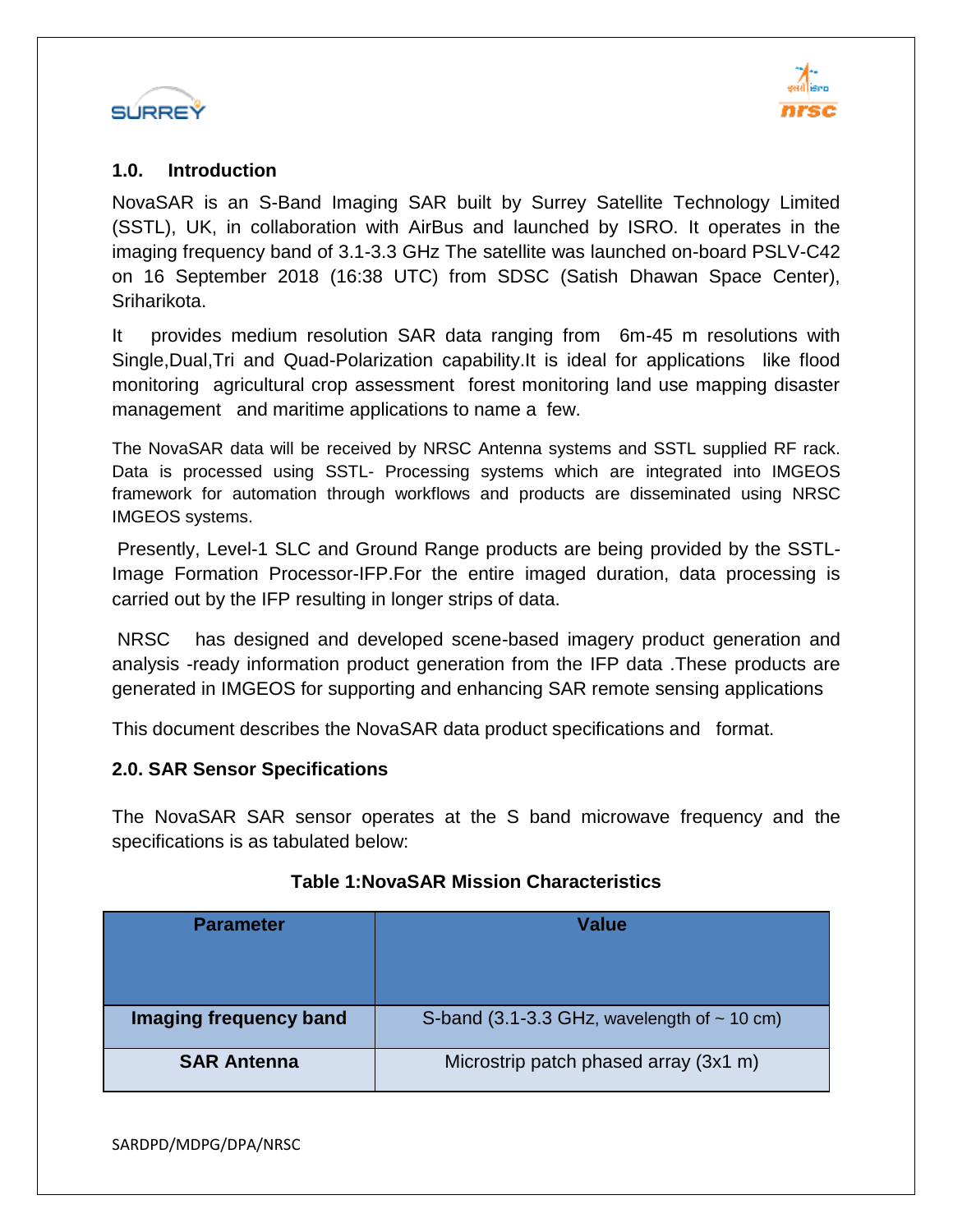

| <b>SURREY</b>                     | nrsc                                                           |
|-----------------------------------|----------------------------------------------------------------|
| No. of phase centers              | 18                                                             |
| <b>Peak RF power</b>              | 1.8 kW                                                         |
| <b>Polarizations</b>              | HH, HV, VH, VV                                                 |
| <b>Imaging polarization</b>       | Single, dual, tri or quad-polar                                |
| <b>Duty cycle</b>                 | 2-3 minutes per orbit (equates to single image 800<br>km long) |
| <b>Payload data memory</b>        | 544 Gbytes                                                     |
| <b>AIS Antenna</b>                | 2 orthogonal mounted monopole antennas per                     |
|                                   | receiver                                                       |
| <b>Design life for operations</b> | 7 years                                                        |
| <b>Design Mass</b>                | <440 kg                                                        |
| <b>Optimum orbit</b>              | 580 km SSO (LTAN 10:30)                                        |
| <b>Propulsion system</b>          | Xenon                                                          |
| <b>Payload data memory</b>        | 2xHSDR (32 GBytes) + 2xFMMU (512 Gbytes)                       |
| <b>Downlink rate</b>              | 500 Mbps*                                                      |
| <b>TT&amp;C frequency band</b>    | S-band (2025-2110 MHz, 2200-2290 MHz)                          |
| <b>Downlink frequency band</b>    | X-band (8.025-8.4 GHz)                                         |

#### **3.0.NovaSAR Imaging Modes**

NovaSAR is designed to image in the three basic SAR modes of Stripmap, ScanSAR and Maritime .The Stripmap provides 6m resolution, with a swath coverage of 13 km to 20 km. The look-angles and swath coverage for a typical stripmap mode is as provided in Figure 1.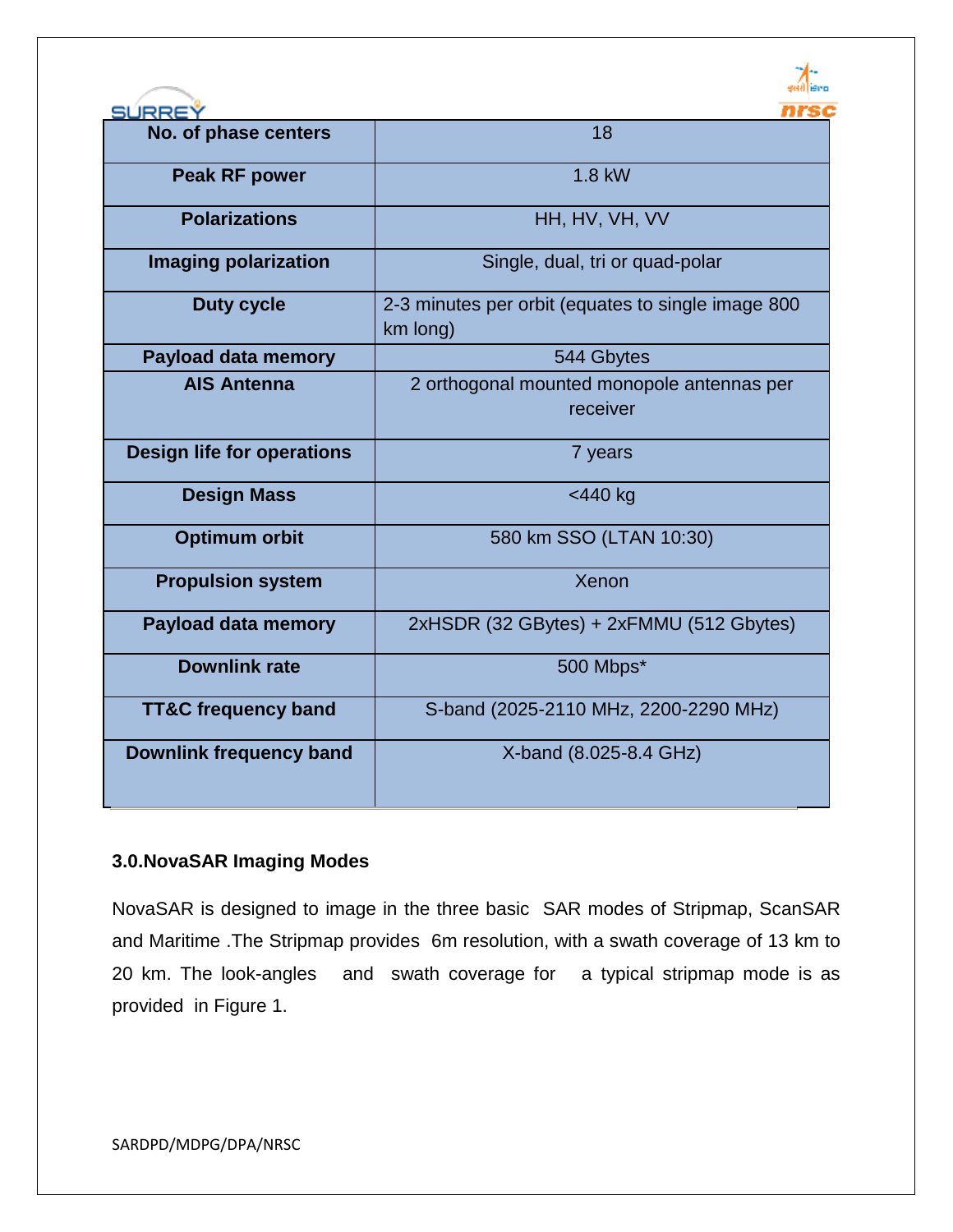



#### **(image courtesy of SSTL )**

For the ScanSAR mode, the resolutions vary between 20m-45 m with swath coverage of 50km to 190 km.The Wide-swath coverage of nearly 400 km mode is done for the Maritime at 6m resolution.

The roll angle for the ScanSAR mode is +/-20 deg and for the strip map mode for the near beams the roll is +/-19 deg and for the far beams it's +/-26 deg. For the scansar wide beam mode, the roll angle is  $+/-26$  deg. For the Maritime mode, the roll bias is  $+/-$ 45 deg . The imaging modes with the incidence angles range at 580 km altitude with the NESZ specifications are as given in Table 2:

|  |  |  | Table 2: Imaging Mode-wise specifications |
|--|--|--|-------------------------------------------|
|--|--|--|-------------------------------------------|

| <b>ModeType</b>               | <b>Ground</b><br>Range<br><b>Resolution</b> | Incidence<br>Angles<br>(At 580<br>km Alti)<br>(Deg) | No.of<br><b>Swaths</b> | Swath<br>Width<br>(Across<br>track)<br>(km) | Worst<br>Case<br><b>Sensitivity</b><br>(NESZ)<br>(dB | Worst<br>Case<br><b>Azimuth</b><br>Ambiguity<br>Ratio<br>(DTAR)dB | Worst<br>Case<br>Range<br>Ambiguity<br>Ratio<br>(DTAR)dB | No. Of Looks                    |
|-------------------------------|---------------------------------------------|-----------------------------------------------------|------------------------|---------------------------------------------|------------------------------------------------------|-------------------------------------------------------------------|----------------------------------------------------------|---------------------------------|
| <b>ScanSAR (HH)</b><br>or VV) | 20 <sub>m</sub>                             | $15.0 -$<br>24.66                                   | 1                      | 100                                         | $< -20$                                              | $< -16$                                                           | 16->                                                     | 4<br>(2-Range, 2)<br>Azimuth)   |
| <b>ScanSAR (HH)</b><br>or VV) | 20 <sub>m</sub>                             | $24.51 -$<br>28.94                                  | 1                      | 50                                          | $< -21$                                              | $< -19$                                                           | $< -14$                                                  | 4<br>(2-Range, 2)<br>Azimuth)   |
| <b>Maritime(HH)</b>           | <b>6mrange</b><br>13.7m<br>azimuth          | 34.5-57.3                                           | 1                      | 400                                         | $<-9.5$                                              | N/A                                                               | $< -15$                                                  | (1Range, 1Azimuth)              |
| StripMap(HH<br>or VV)         | 6m                                          | 16-25.38                                            | 9                      | 20                                          | $< -20$                                              | $< -18$                                                           | $< -17$                                                  | 3<br>$(1-Range, 3)$<br>Azimuth) |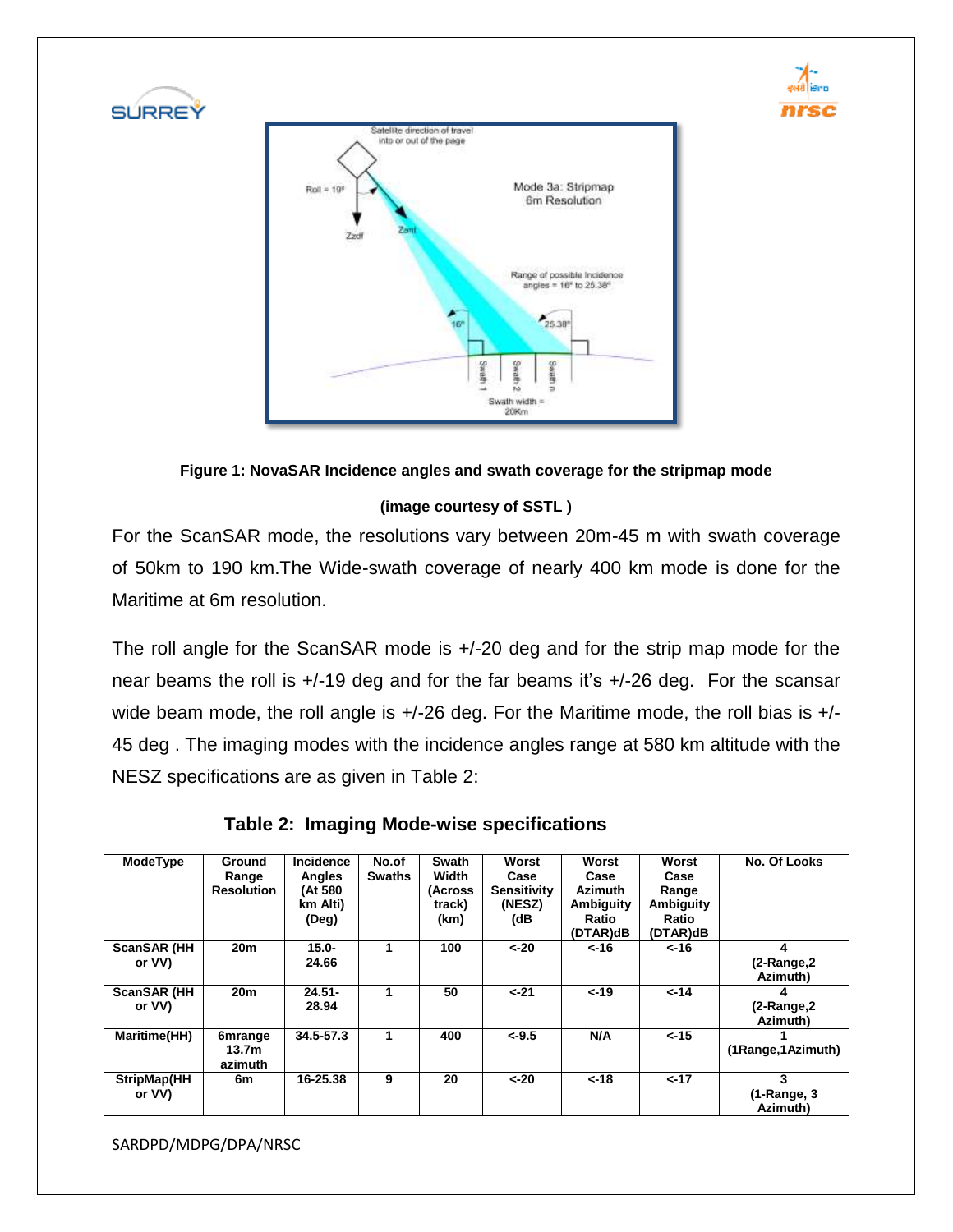|                                      |                 |                    |                |              |             |           |                    | इसरी सिल्ट                                      |
|--------------------------------------|-----------------|--------------------|----------------|--------------|-------------|-----------|--------------------|-------------------------------------------------|
| SURREY                               |                 |                    |                |              |             |           |                    | nrsc                                            |
| StripMap(HH<br>or VV)                | 6m              | $21.29 -$<br>31.2  | 11             | $13 - 20$    | $< -19$     | $< -15$   | $< -14$            | 3<br>$(1-Range,3)$<br>Azimuth)                  |
| <b>ScanSAR</b><br>Wide(HH or<br>VV)  | 30m             | $11.29 -$<br>25.93 | $\mathbf{1}$   | 150          | $< -21$     | $< -19$   | $< -15.5$          | 4<br>$(2-Range,2$<br>Azimuth)                   |
| <b>ScanSAR</b><br>Wide (HH or<br>VV) | 30 <sub>m</sub> | $27.35 -$<br>32.01 | 1              | 55           | $< -19.5$   | $< -17.5$ | $< -16$            | 4<br>(2-Range, 2<br>Azimuth)                    |
| Dual<br>Polar(HH&VV)                 | 20 <sub>m</sub> | 13.98-<br>30.6     | $\overline{5}$ | 50-60        | $<-20$      | $< -17$   | $< -12$            | 3<br>$(3-Range, 1)$<br>Azimuth)                 |
| <b>Tri-Polar</b><br>(HH&VV&HV)       | 30 <sub>m</sub> | $15 - 29.1$        | 3              | 50-56        | $< -27$     | $< -17$   | $< -17$            | 4<br>$(2-Range,2$<br>Azimuth)                   |
| <b>Tri-Polar</b><br>(HH&VV&HV)       | 35 <sub>m</sub> | 14.39-<br>29.08    | $\overline{2}$ | <b>100km</b> | < 26dB      | $< -17$   | $<-8$              |                                                 |
| Co+Cross<br>Polar<br>(HH & HV)       | 40m             | $12.95 -$<br>31.18 | 1              | 195km        | < 21dB      | $< -15$   | $< -10$            | 4 Co-pol(4 range<br>,1 azimuth),<br>1 Cross pol |
| Co+Cross<br>Polar<br>(HH & HV)       | 45m             | $12.95 -$<br>31.18 | $\mathbf{1}$   | 195km        | < 26dB      | $< -14$   | $< -5$             |                                                 |
| <b>ScanSAR</b><br><b>Survey</b>      | 33 <sub>m</sub> | $11.82 -$<br>30.26 | 1              | 195km        | $<$ -19.5dB | $< -17$   | $\leftarrow$<br>12 | 3<br>$(3-Range, 1)$<br>Azimuth)                 |

*Reference: SSTL-Airbus Products Specification*

#### **4.0 .NovaSAR Data Products**

NovaSAR data products are scene-framed from the IFP strip product and processed at various levels for ease of data handling and analysis.

For the maritime mode, strip data is provided at present .Table 3 and Table 4 provide the details on the processing applied to various imaging modes.

|  |  | <b>Table 3: Levels of Processing</b> |
|--|--|--------------------------------------|
|--|--|--------------------------------------|

| Level-1<br><b>SLC</b> | Scene-Based<br>Geo-Tagged Product<br>(For StripMap Mode only) | <b>Slant Range Product</b><br>Format-GeoTIFF |
|-----------------------|---------------------------------------------------------------|----------------------------------------------|
| Level-1               | Scene-Based                                                   | Ground Range Product                         |
| <b>GND</b>            | Geo-Tagged Product<br>(For StripMap Mode)                     | Format-GeoTIFF                               |
| Level-1               | Scene-Based                                                   | Ground Range Product                         |
| <b>SCD</b>            | Geo-Tagged Product<br>(For ScanSAR Mode)                      | Format-GeoTIFF                               |
| Level-1               | Strip-Based                                                   | Ground Range Product                         |
| <b>Maritime</b>       | GeoTagged Product                                             | Format-GeoTIFF                               |
| Level-2               | Scene-Based                                                   | Map Projected Product                        |
| GeoRef                | Geo-Referenced Product                                        | with Sigma Naught                            |
|                       | (For Stripmap and ScanSAR                                     | <b>Backscatter and Surface</b>               |
|                       | modes)                                                        | Water layer products<br>Format-GeoTIFF       |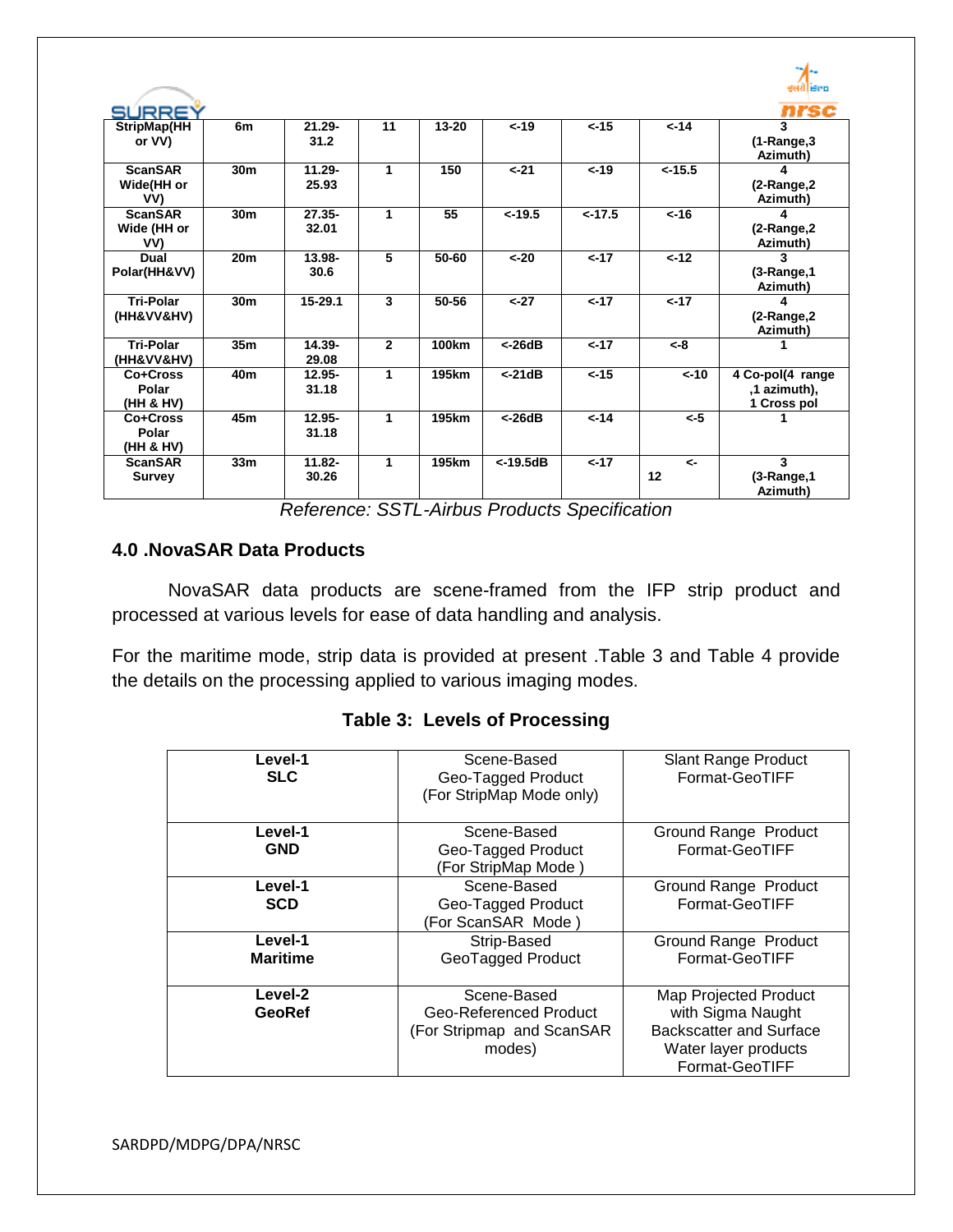



#### **Table 4: Imaging Modes and Levels of Processing**

| Imaging mode       | <b>Processing Level</b> |                      |  |  |  |
|--------------------|-------------------------|----------------------|--|--|--|
|                    | <b>Level-1 Scene</b>    | <b>Level-2 Scene</b> |  |  |  |
| StripMap SLC       |                         |                      |  |  |  |
| StripMap GRD       |                         |                      |  |  |  |
| <b>ScanSAR SCD</b> |                         |                      |  |  |  |
| Maritime           | ÷                       | ÷                    |  |  |  |

\* Not Applicable currently

#### **4.1. Level-1 Scene-based Products-Specifications and Format**

NovaSAR data products are provided as a complete strip for the entire imaging duration resulting with non-standard azimuth coverage by SSTL with various swaths. Such large azimuth extents consume more memory for storage coupled with higher processing time for analysis. In order to minimize the processing load and maximize the ease of data utilization from the user perspective, a standard sized product is necessary.

For a given strip of data scene-framing is carried out by suitably selecting fixed sized azimuth extent with 10% of overlap between the consecutive scenes through NovaSAR Scene making Software-SMS.It is designed to generate standardized Level-1 products are geo-tagged and provided in the GeoTiff format in WGS-84 datumfor the SLC, GRD and SCD products .

The Geographic Tie-points and the Azimuth time stamping is modified with respect to the scene-extent. The Lat/Lon points for the scene-centre and the scene-corners are provided .A Quick Look image in jpeg format for each daughter scene is provided, in addition to the imagery files in tiff format and the modified Meta data in xml format.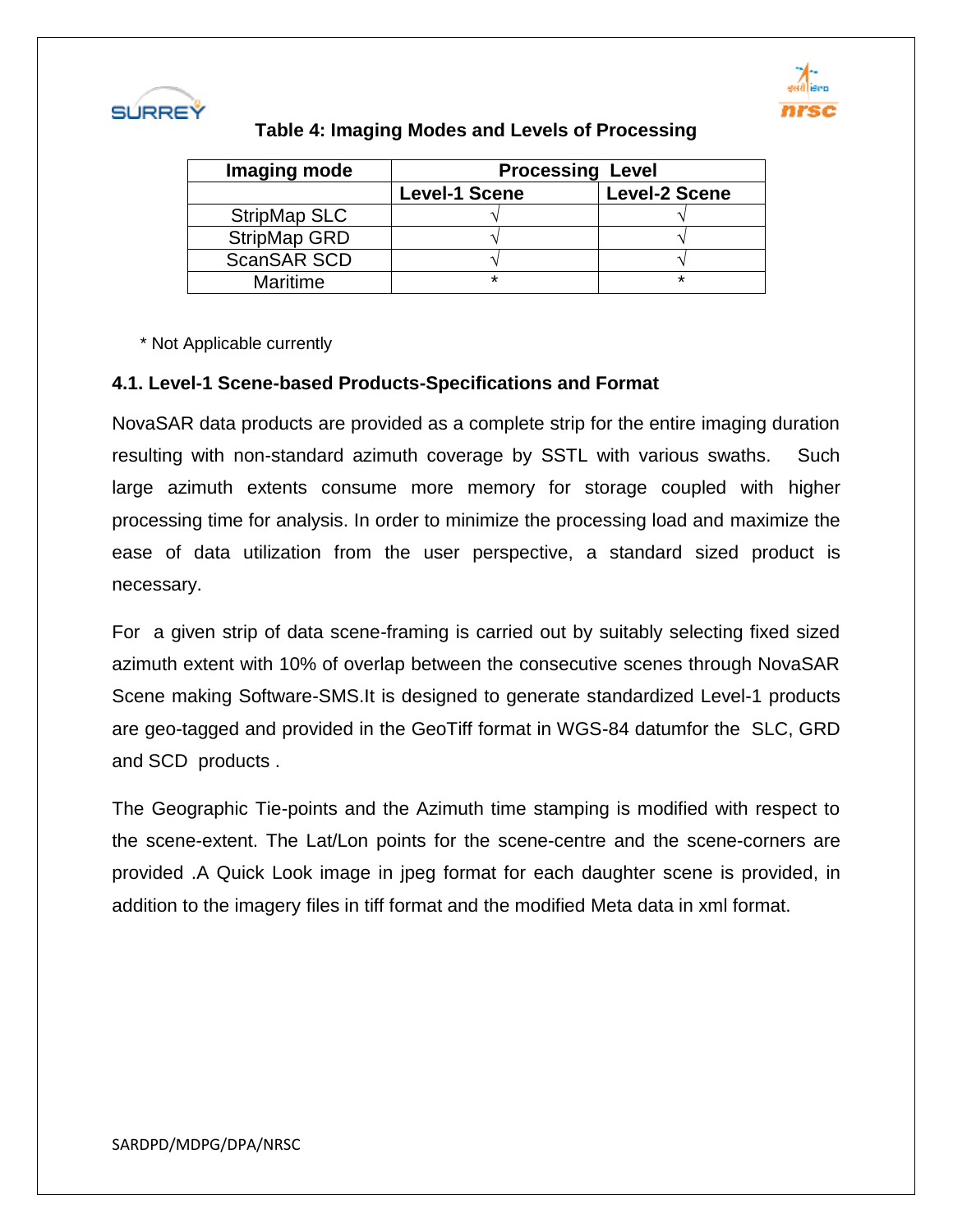

#### SÚRREÝ **4.2. Level-2 Scene- Based Products-Specifications and Format**

The Level-2 product is the Bundled Geo-referenced product containing scene-based geo-referenced imagery along with Geo-referenced Sigma –Naught Backscatter and Surface Water Layer products as Analysis-Ready data-ARD.

The sigma naught backscatter is derived using the radar equation as:

 $\sigma_0$ =10\*log10(DN\*DN/K)+10\*log10(sin(i<sub>pixel</sub>)/sin(i<sub>centre</sub>) (1)

where  $\sigma_0$ ->Sigma Naught backscatter at each pixel

DN->Digital number in the imagery

K->Calibration Constant

i->Incidence Angle .

The surface water-layer products are generated for the co and cross pol channels using backscatter thresholds.

The products are in the WGS84 datum and Universal Transverse Mercator-UTM projection .The sigma naught backscatter products and Surface Water Layer Products are generated along with the imagery files in the tiff format. A quick-look image in jpeg format along with the modified meta data, relevant to Level-2 are also provided.

The Sigma Naught Reference Values as per AirBus is provided in Annexure 2.

It is to be noted that the corrections due to topographic variations shall be implemented subsequently on the Level-2 products with Local – incidence Angle and layover maps and derived Information Products.

The resolutions/Swath Coverage, Incidence Angle Range and scene sizes areas shown as under: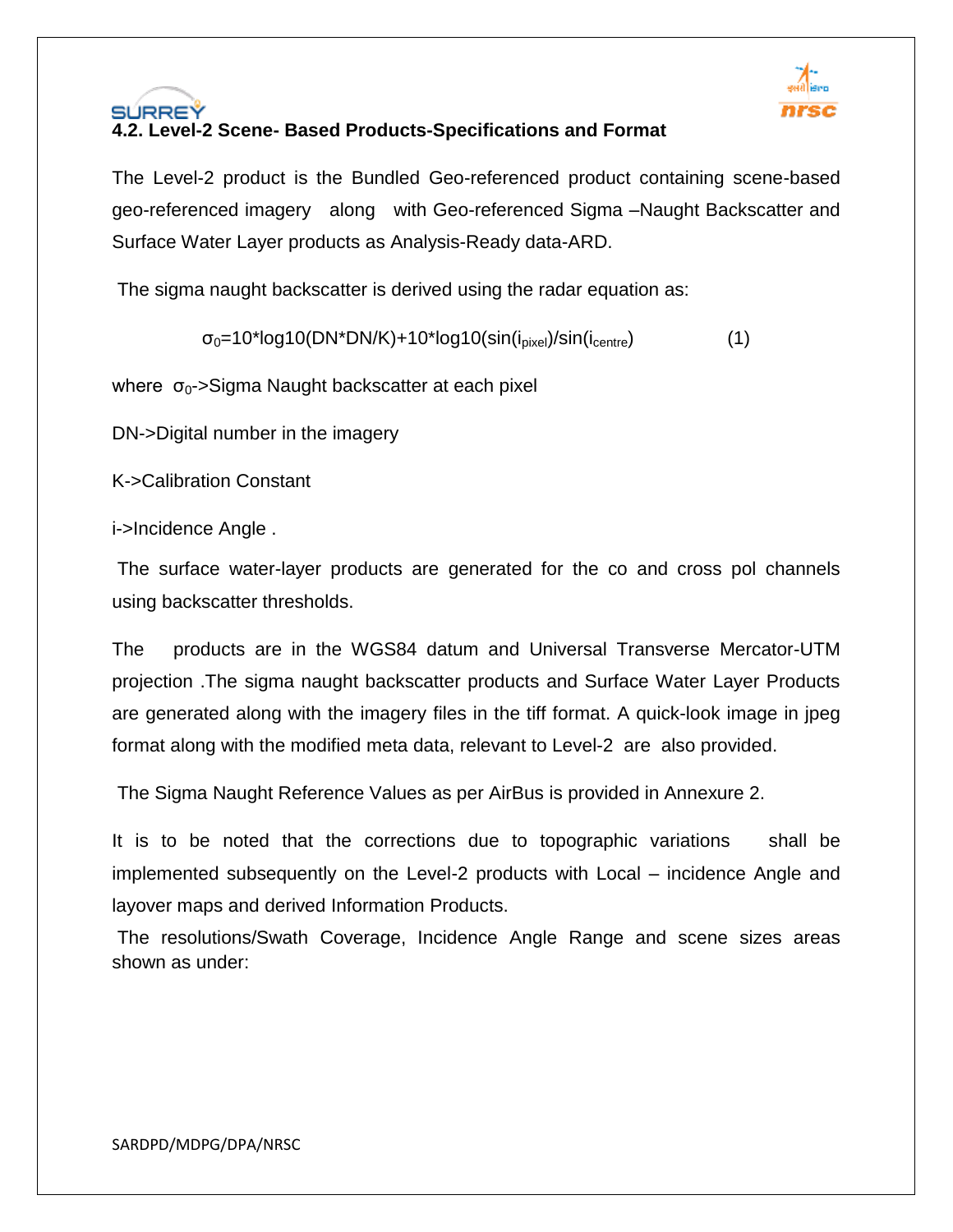



# **Table 5: Scene -sizes as per the imaging mode**

|                  | <b>NOVASAR-S Imaging modes</b>     |                                                                     |                  |                                                                              |                                              |  |  |  |  |
|------------------|------------------------------------|---------------------------------------------------------------------|------------------|------------------------------------------------------------------------------|----------------------------------------------|--|--|--|--|
| S.<br><b>No</b>  | <b>Mode</b>                        | Ground<br>range<br>resolution  <br>Swath width<br>(across<br>track) | Incidence angles | <b>Standard Level</b><br>1/Level-2 Slice Range<br><b>XAzimuth Extent(KM)</b> | <b>Approximate Data</b><br>Volumes*(Level-1) |  |  |  |  |
| 1.               | 1a ScanSAR                         | 20m   100 km                                                        | 15.8-25.38°      | 100X100                                                                      | 100-150 MB                                   |  |  |  |  |
| 2.               | 1b ScanSAR                         | 20m   50 km                                                         | 25-29.4°         | 50X50                                                                        | 50-100 MB                                    |  |  |  |  |
| 3.               | 2 Maritime                         | 6m range<br>13.7 <sub>m</sub><br>azimuth<br>  400 km                | 34.5-57.3°       | As per Acquisition<br><b>Extent in Azimuth</b>                               | 2-6 GB                                       |  |  |  |  |
| $\overline{4}$ . | 3a Stripmap                        | 6m   20 km                                                          | 16-25.38°        | 20X20                                                                        | 120-170 MB                                   |  |  |  |  |
| 5.               | 3b Stripmap                        | 6m   13-20 km                                                       | 21.83-31.2°      | 13-20X20                                                                     | 100-160 MB                                   |  |  |  |  |
| 6.               | 4a ScanSAR<br>Wide                 | 30m   140 km                                                        | 14-27.39°        | 140X140                                                                      | 200-400 MB                                   |  |  |  |  |
| 7.               | 4b ScanSAR<br>Wide                 | 30m   55 km                                                         | 27.35-32.01°     | 55X55                                                                        | 50-200 MB                                    |  |  |  |  |
| 8.               | ScanSAr_40<br>Co-Pol+ Cross<br>Pol | 40m   195 km                                                        | 13.00-31.14°     | 195X195                                                                      | 200-400 MB                                   |  |  |  |  |
| 9.               | Stripmap_6<br>Single Pol           | 6m   18-25 km                                                       | 13.10-31.22°     | 18-25X25                                                                     | 100-200 MB                                   |  |  |  |  |
| 10.              | Stripmap_6x20<br>Cross-Pol         | 6m   20 km                                                          | 13.10-31.22°     | 20X20                                                                        | 120-170 MB                                   |  |  |  |  |
| 11.              | ScanSAR_20<br>CoPol+Cross<br>Pol   | 20m   20-<br>30km                                                   | 13.00-31.22°     | 20-30X30                                                                     | 100-200 MB                                   |  |  |  |  |
| 12.              | ScanSAR_30<br>Single-Pol           | 30m   195 KM                                                        | 13.0-31.137°     | 195X195                                                                      | 200-400 MB                                   |  |  |  |  |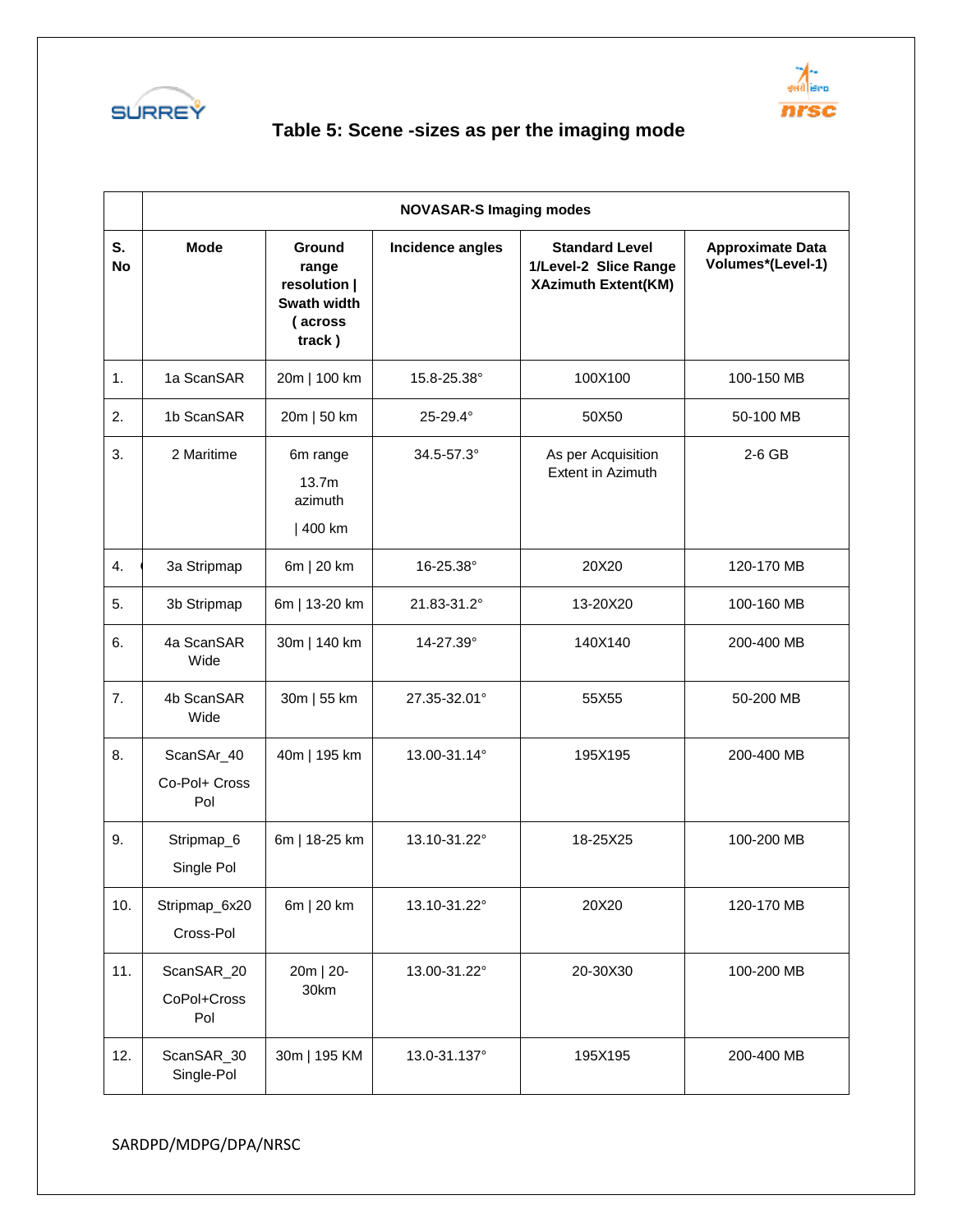



*\*For Level 2 products, the data volumes is nearly 4 x (Level-1 Scene Product Volume).* 

Both the Level-1 and Level-2 products are supported for viewing using generic Imageviewing software /COTS packages.

#### **4.3. Scene-Based Product Details**

The Product details are described in the table as below:

| <b>Product</b><br><b>Type(Scene-</b><br>framed)            | <b>Imaging Mode</b>                                                                                         | <b>Polarizations</b> | <b>Product Contains</b>                                                                                                                                                                                                                  |
|------------------------------------------------------------|-------------------------------------------------------------------------------------------------------------|----------------------|------------------------------------------------------------------------------------------------------------------------------------------------------------------------------------------------------------------------------------------|
| Level-1 $-$<br><b>SLC</b><br>(Single look<br>complex)      | Stripmap Only                                                                                               | Single/Dual          | Scene-framed<br>with<br>image<br>strip<br>files-for<br>imagery<br>polarization,<br>each<br>Quick-Look images<br>and metadata.                                                                                                            |
| Level-1 $-$<br><b>GRD</b><br>(Ground<br>Range<br>detected) | Stripmap-GRD<br>ScanSAR/Maritime-SCD<br><b>GRD- Ground range</b><br>detected<br><b>SCD-ScanSAR detected</b> | Single/Dual/Tripol   | Scene-framed<br>with<br>strip<br>image<br>files-for<br>imagery<br>each<br>polarization,<br>Quick-Look images<br>and metadata.                                                                                                            |
| Level-2 -<br><b>Bundled</b>                                | Stripmap/ScanSAR/*Maritime                                                                                  | Single/Dual/Tripol   | Geo-referenced<br>Imagery files, Geo-<br>referenced<br>Sigma<br>Naught files<br>and<br>Geo-Referenced<br>Surface Water Layer<br>files<br>for<br>each<br>polarization,<br>along<br>with<br>Incidence<br>file<br>Angle<br>and<br>metadata. |

#### **Table 6: NovaSAR Product Details**

The product file-naming and input/output matrix convention are as in Table 7.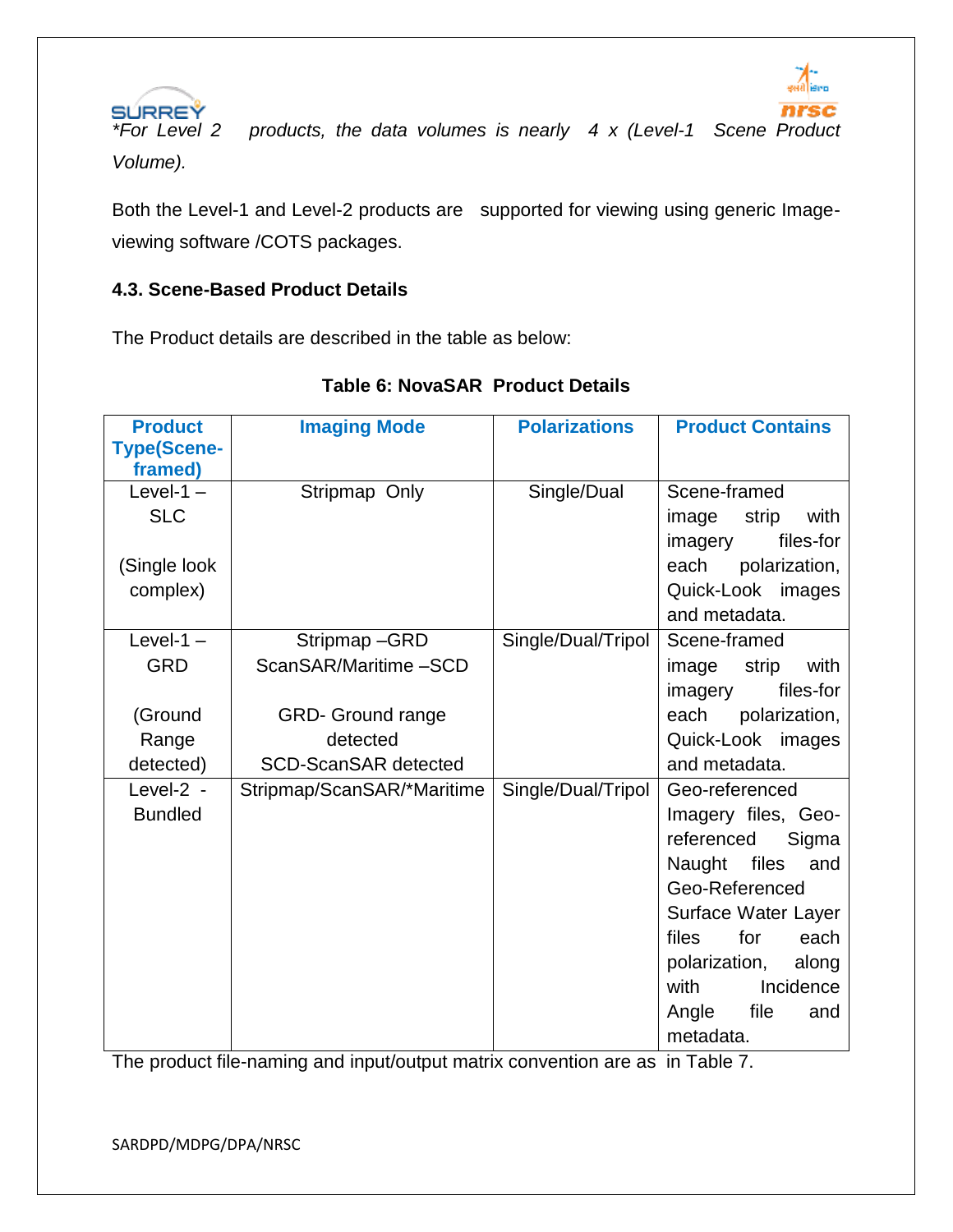



# **Table 7:Scene-Based Products- Input/Output Matrix**

| <b>Process</b>                    | <b>Input in IMGEOS-</b>                       | <b>Output in IMGEOS-SAN</b>                                                                                                                                                                                                                                                                                                                                | <b>Remarks</b>                                                                                                                                |
|-----------------------------------|-----------------------------------------------|------------------------------------------------------------------------------------------------------------------------------------------------------------------------------------------------------------------------------------------------------------------------------------------------------------------------------------------------------------|-----------------------------------------------------------------------------------------------------------------------------------------------|
| <b>Name</b>                       | <b>SAN</b>                                    |                                                                                                                                                                                                                                                                                                                                                            |                                                                                                                                               |
| Level-1<br>Scene-<br><b>Based</b> | Level-1 Work-order Scene-Based<br>: NVS_* _01 | products in the output path<br>1.SCNNVS_*_01_01<br>2.SCNNVS_* _01_02<br>3.SCNNVS_*_01_0N<br>4. Modified Meta File<br>5.QuickLook image                                                                                                                                                                                                                     | Output Scene-based products<br>where N is the<br>total<br>of<br>number<br>scenes<br>generated from the strip.<br>Eg.: metadata.xml            |
|                                   |                                               |                                                                                                                                                                                                                                                                                                                                                            | Eg.:QLP.jpg                                                                                                                                   |
| Level-2<br>Scene-<br><b>Based</b> | ID: YYXXXXXX                                  | Level-2 Work Order Output Work order ID:WOID E.g.:<br>in the prescribed output path image_VV.tif<br>with the following entries:<br>1. Geo-Referenced Imageries<br>for various Imaging modes<br>2. Sigma Naught Products in<br><b>GeoTIFF</b> format<br>3. Water Layer Products in<br><b>GeoTiff Format</b><br>4. Modified Meta File.<br>5. Quick-look file | image_HH.tif<br>E.g.:<br>Georefsigma_HH.tif<br>Georefsigma_VV.tif<br>E.g.: Novaswl_HH.tif<br>Novaswl_VV.tif<br>E.g.: metadata.xml<br>WOID.log |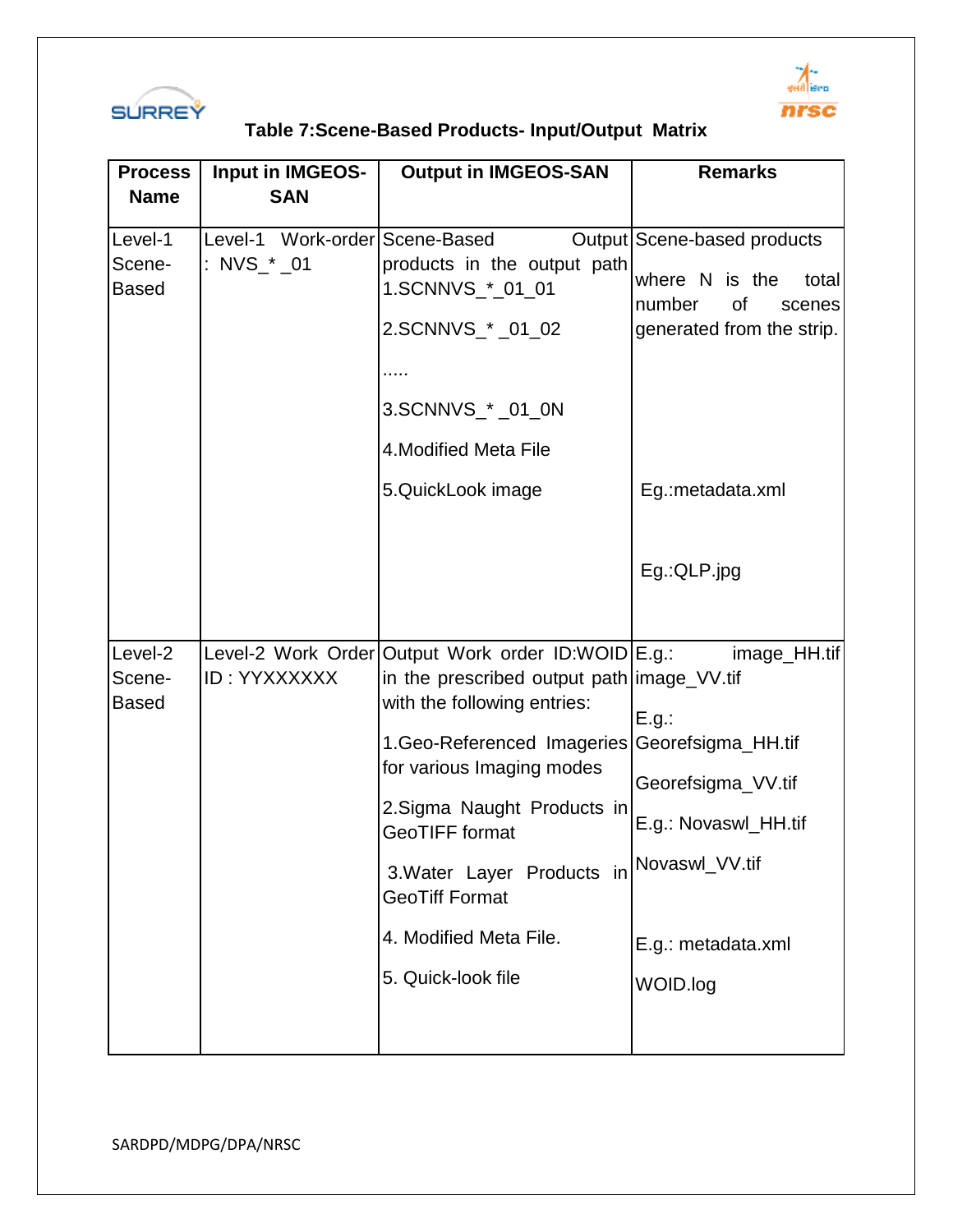



 Using the Impulse Response Function analysis,the PSLR for the stripmap mode is found to be -20.8 dBin Azimuth and -20.7 dB in elevation for the stripmap mode.

#### **5.0 Geolocation Accuracy**

The spatial and radiometric quality parameters are monitored since the commisioning phase and subsequently in the IMGEOS inception phase .The location accuracy as observed for various modes is as tabulated in Table 8:

| <b>DOP</b> | <b>Mode</b>                                     | Lat/Lon   | <b>RMSE</b><br>(Az)<br>m | <b>RMSE</b><br>(Rng)<br>m |
|------------|-------------------------------------------------|-----------|--------------------------|---------------------------|
| 3/3/2020   | 20 <sub>m</sub><br><b>ScanSAR</b><br>HН         | 32.5/90.8 | 153S                     | 693 E                     |
| 3/3/2020   | 20 <sub>m</sub><br><b>ScanSAR</b><br>HV         | 32.5/90.8 | 165S                     | 675E                      |
| 2/9/2019   | 30 <sub>m</sub><br><b>ScanSAR</b><br>HH, HV, VV | 22.7/78.4 | 709N                     | 216E                      |
| 11/3/2020  | 6m<br><b>StripMap</b>                           | 24.8/82.5 | 184N                     | 762W                      |

#### **Table 8:Geolocation Parameters**

The system level geolocation accuracies are found to be high in the strip data as the geolocation is based on the Ellipsoid Model but is improved post terrain correction where true height is incorporated for the geolocation

#### **6.0 Level-1 and Level-2 Data Product Volumes**

For a given imaging mode ,the Level-1 scene volume for each imaged polarization is found to vary between 30 MB to 400 MB .

The corresponding Level 2 Imagery volume would be nearly 60 MB to 600 MB. The Sigma Naught Backscatter product would be 120 MB to 1200 MB .The Surface Water Layer would be 30MB to 300MB in volume.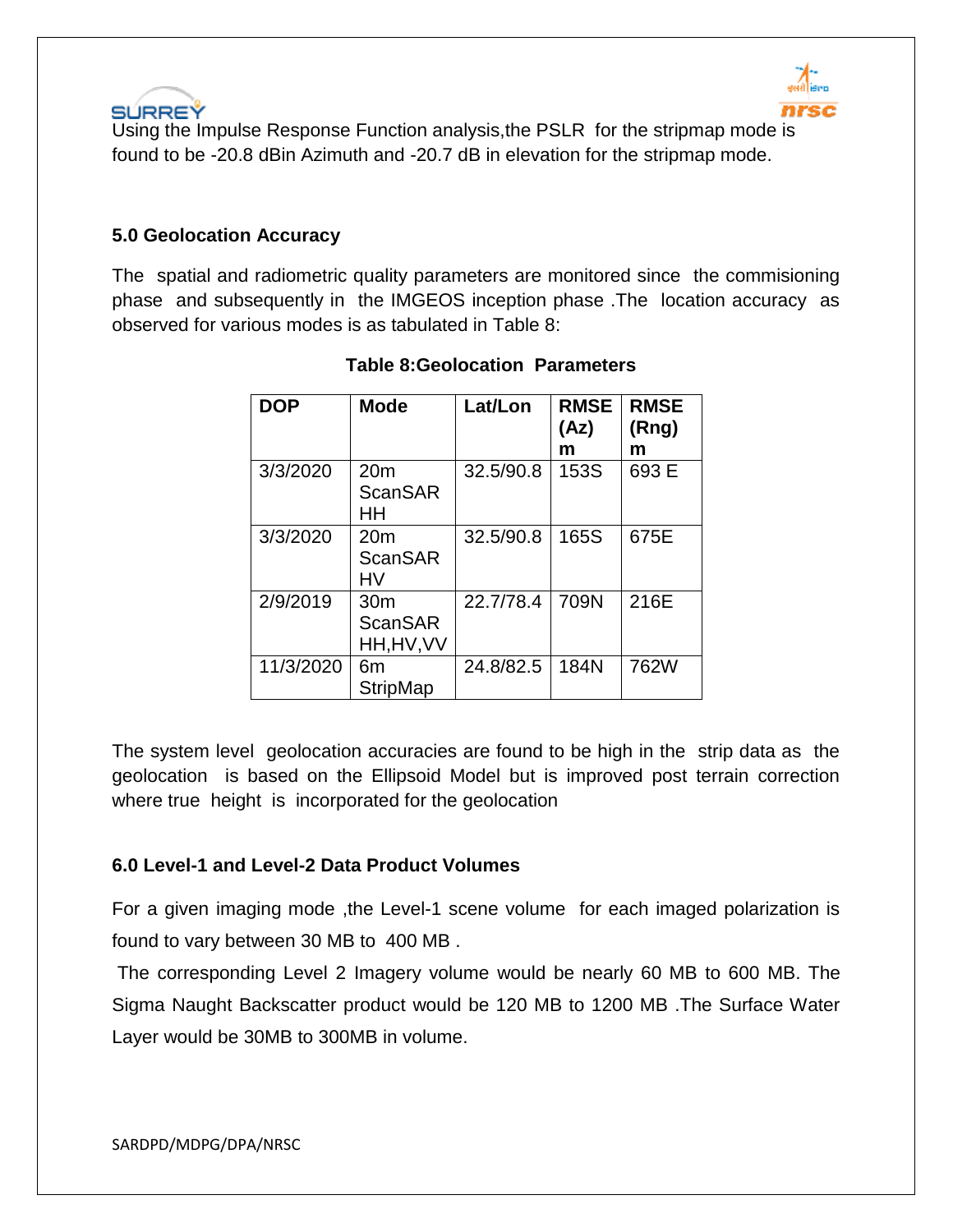



#### **7.0. Metadata Fil**e

The Metadata File logically records the full information on radar data acquisition, image generation and image characteristics. It enables full interpretation of the Image Product File. Along with the imageries, the updated meta information is provided as metadata.xml .This includes the scene–related information along with the Information Product related fields based on the processing level of product.

The sigma naught reference values are presented in Annexure 1.The Meta data file format is provided in Annexure -2. The Level-1 and Level-2 sample metadata .xml is provided in Annexure -3 and Annexure -4.

#### **7.0. References**

1. ISRO NovaSAR Ground Segment ICD- NV K V - #0324588

2. Scene-based Level-1 and Level-2 Products Generation for NovaSAR-NRSC-DPA-MDPG-SAR-DPD-Dec2020-TR-0001740-V1.0

3. Preliminary Analysis on NovaSAR Data Products Received from SSTL- NRSC-DPPA&WAA-MAY-2019-TR-1287-V1.0.

4. Software Requirements Document of NRSC Elements for NovaSAR -NRSC-DPA-DEC-2019-TR-0001403-V1.0

5. Software Design Document of NRSC Software Elements FOR NOVASAR: NRSC-DPA-DEC-2019-TR-0001404-V1.0

6. Concept of operations of NovaSAR in IMGEOS-Dec 2019

7.0320909\_NovaSAR Mode performance and incidence angle tables

8.0342129\_NovaSAR Products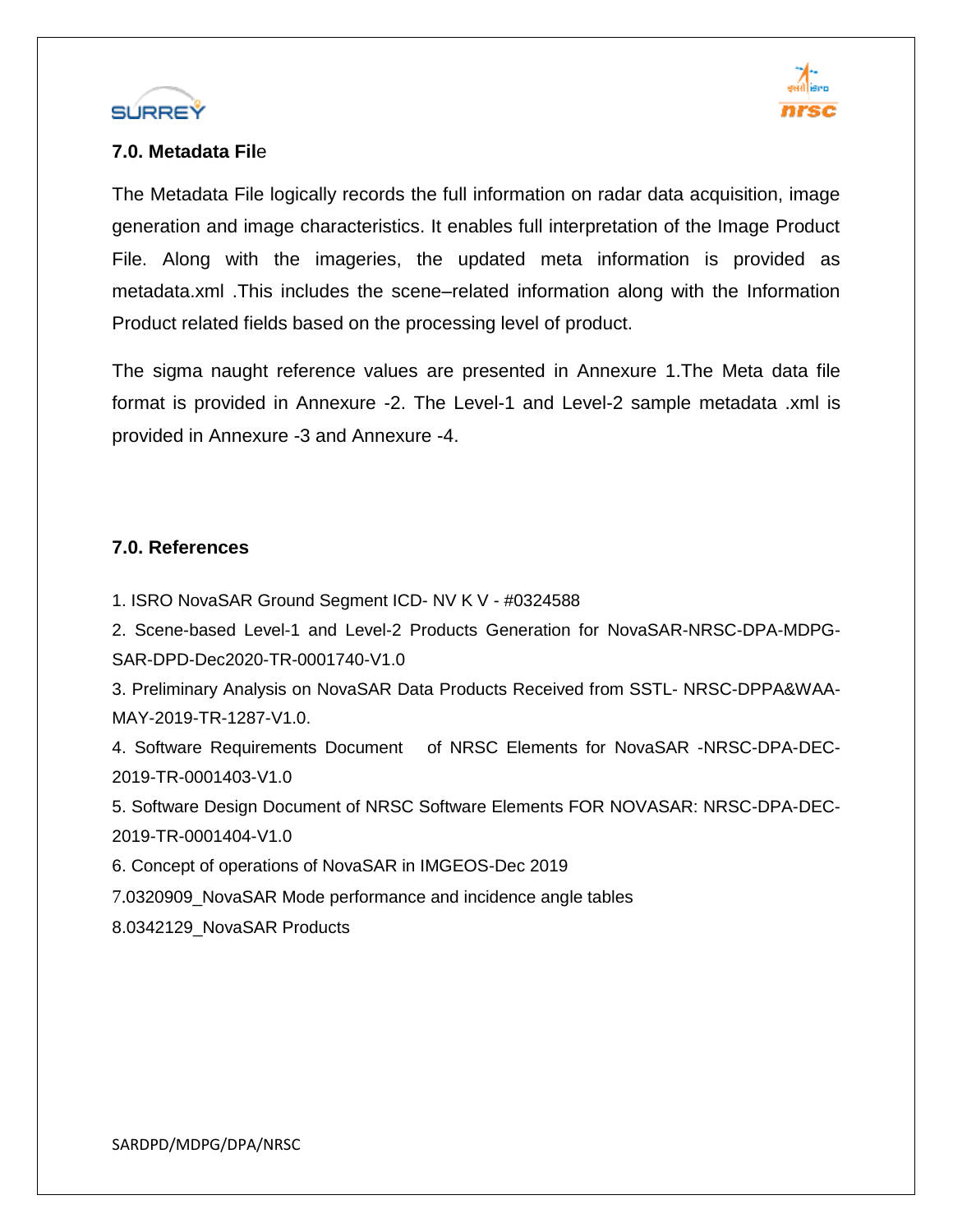



#### **Annexure-1**

| Incidence Angle /* | <b>HH Vegetation</b> | <b>HH Ocean</b> |
|--------------------|----------------------|-----------------|
|                    | 0.11                 | 8.0             |
|                    | $-3.39$              | 6.0             |
| ۹O                 | $-6.33$              | 4.0             |
|                    | -8.81                | $\overline{10}$ |
| 20                 | $-10.9$              | $-1.88$         |
| 25                 | $-12.65$             | 4.17            |
| 30                 | $-14.11$             | $-9.67$         |
| 35                 | $-15.31$             | $-1263$         |
| 40                 | $-16.29$             | $-15.2$         |
| 45                 | $-17.09$             | $-17.47$        |
| 50                 | $-17.73$             | $-19.2$         |
| 65                 | $-18.25$             | $-20.5$         |
| 60                 | $-18.68$             | $-21.3$         |
| 65                 | $-19.04$             | $-22.0$         |
| 70                 | $-19.36$             | $-22.2$         |

**\* Values are as provided in the initial phase. The updated values shall be appended subsequently**

#### **Annexure 2 Meta Data File Format**

Metadata files are ASCII text files in XML (Extensible Markup Language) format. XML is a self-descriptive format.

| <b>Parameter</b>       | <b>Parameter</b><br><b>Format</b><br><b>Description</b> | <b>Units</b> | <b>Meaning</b>                                                       | <b>Permis</b><br>sible<br><b>Values</b> | <b>Comment</b>                                       |  |
|------------------------|---------------------------------------------------------|--------------|----------------------------------------------------------------------|-----------------------------------------|------------------------------------------------------|--|
|                        |                                                         |              | Primary Grouping = <b>Product</b>                                    |                                         |                                                      |  |
| ProductName            | text_string                                             |              | Name of the<br>parent product                                        |                                         | e.g.NovaSAR_01_1400<br>$8$ _grd_<br>180125 121508 HH |  |
| ProductID              | integer_value                                           |              |                                                                      |                                         |                                                      |  |
| SceneID                | integer_value                                           |              | Scene number                                                         |                                         |                                                      |  |
| Strip ID               | integer_value                                           |              | <b>Strip Number</b>                                                  |                                         |                                                      |  |
|                        |                                                         |              | <b>Primary Grouping = Source_Attributes</b>                          |                                         |                                                      |  |
| Satellite              | text_string                                             |              |                                                                      | eg 'NovaSAR1'                           |                                                      |  |
| Sensor                 | text_string                                             |              |                                                                      | eg 'SAR'                                |                                                      |  |
| InputDataSetID         | text_string                                             |              | File name of<br>processed<br>echo data<br>file                       |                                         |                                                      |  |
| InputDataSetFacilityID | text_string                                             |              | Name of<br>ground station<br>facility that<br>received echo<br>data. | eg 'SSTL'                               |                                                      |  |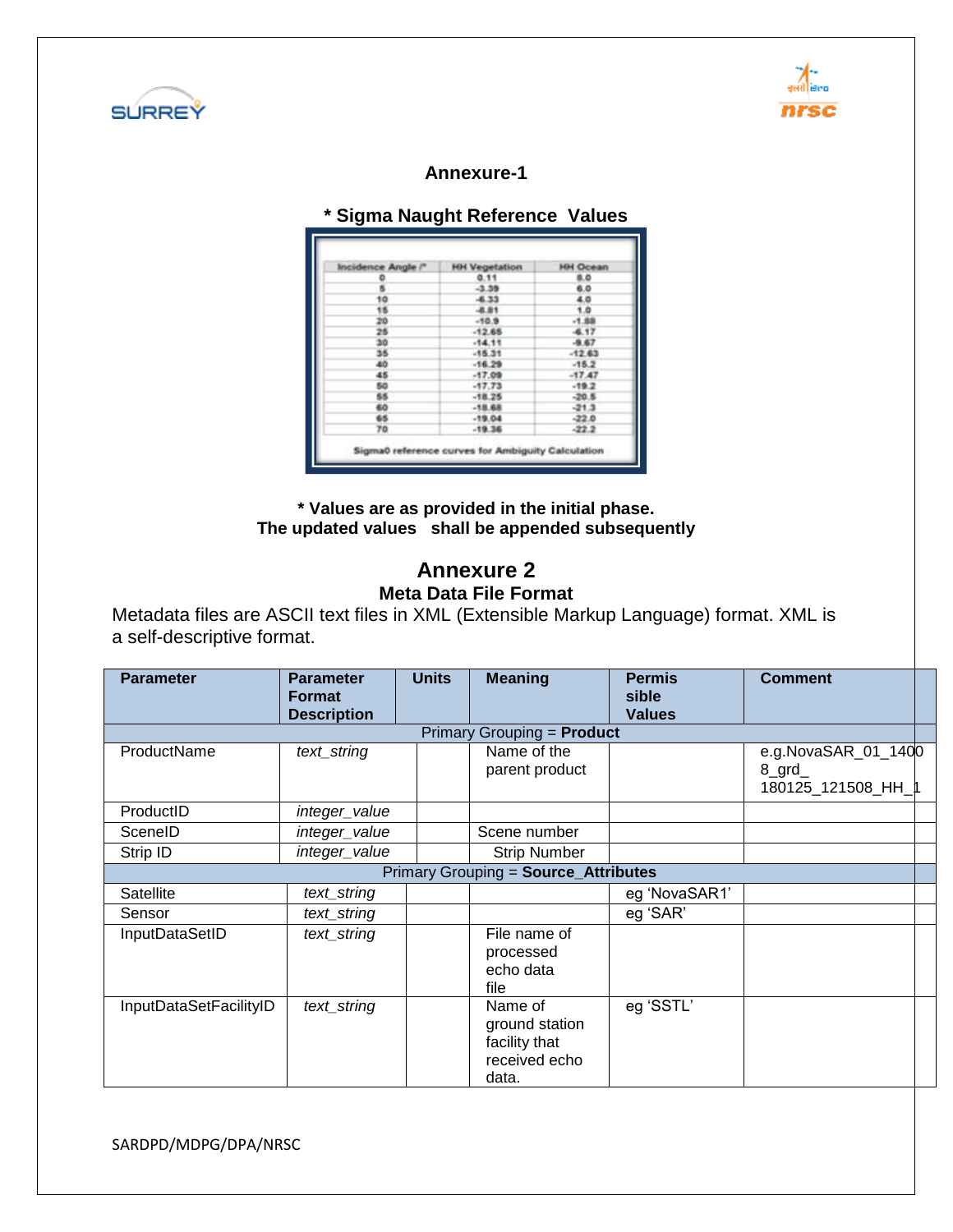|                         |               |                  | <b>Bro</b> |
|-------------------------|---------------|------------------|------------|
| SURREY                  |               |                  | nrsc       |
| ModeID                  | integer_value | The ID of the    |            |
|                         |               | instrument       |            |
|                         |               | mode used.       |            |
| OperationalMode         | integer_value | <b>SAR</b>       |            |
|                         |               | Operational      |            |
|                         |               | Mode             |            |
| OperationalSwath        | integer_value | <b>SAR</b>       |            |
|                         |               | Operational      |            |
|                         |               | Swath            |            |
| <b>Operational Mode</b> | text_string   | Indicates the    |            |
| Name                    |               | imaging mode     |            |
|                         |               | with resolution, |            |
|                         |               | polarization and |            |
|                         |               | swath coverage   |            |
|                         |               | details          |            |

| Parameter                           | Parameter<br>Format                             | <b>Units</b> | Meaning                                                                                       | Permis<br>sible                 | Comment                                                            |
|-------------------------------------|-------------------------------------------------|--------------|-----------------------------------------------------------------------------------------------|---------------------------------|--------------------------------------------------------------------|
|                                     | <b>Description</b>                              |              | Acquisition ID                                                                                | Values                          |                                                                    |
| AcquisitionID<br>ModeMnemonic       | integer_value<br>text_string                    |              |                                                                                               |                                 | A usually 3 char                                                   |
|                                     |                                                 |              |                                                                                               |                                 | mnemonic for the<br>Image Product                                  |
| RawDataStartTime                    | text_string<br>(YY-MM-DD<br>HH:MM:SS.s<br>ssss) |              | Start time<br>of<br>acquisition<br>data<br>raw<br>to<br>used<br>generate<br>scene.            |                                 |                                                                    |
| Polarisations                       | text_array                                      |              | List of<br>Polarisation<br>types used                                                         | $\overline{VV}$ , HH,<br>HV, VH |                                                                    |
| <b>NumberofSwaths</b>               | integer_value                                   |              | Number<br>of range<br>sub<br>swaths<br>used to<br>form<br>image                               |                                 | set to 1 for<br>Strip-map<br>modes                                 |
| PulsesReceivedPerDwell*             | integer_value                                   |              | The number<br>of PRI<br>packets of<br>valid raw<br>data used in<br>each<br>subswath<br>burst. |                                 | *Output only in<br>ScanSAR& Maritime<br>Modes<br>See Note 1        |
| NumberOfPulseIntervalsPerD<br>well* | integer_value                                   |              | The<br>number<br>of PRI in<br>each<br>subswat<br>h burst.                                     |                                 | *Output only in<br>ScanSAR& Maritime<br><b>Modes</b><br>See Note 1 |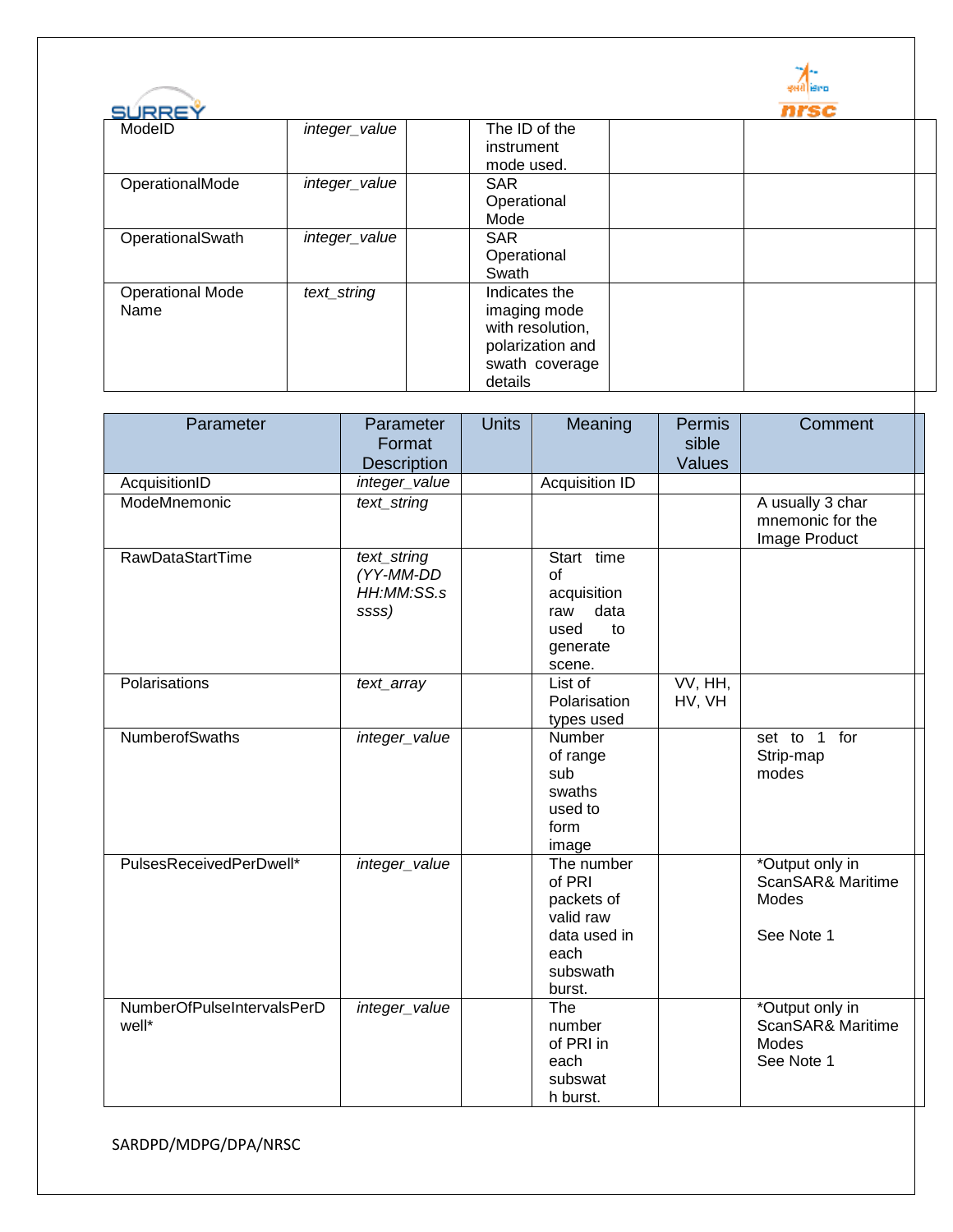

⊤

| <b>SURREY</b> |               |    |                                                                                                                           | nrsc       |
|---------------|---------------|----|---------------------------------------------------------------------------------------------------------------------------|------------|
| Rank          | integer_value |    | Rank of<br>received echoie<br>the number of<br>complete PRI<br>between<br>transmission of<br>pulse and pulse<br>reception | See Note 1 |
| ReceiveGain   | float_value   | dB | Receiver<br>relative gain                                                                                                 | See Note 1 |

| Parameter                | Parameter<br>Format<br>Description | <b>Units</b> | Meaning                                                                                     | Permissible<br>Values        | Comment         |
|--------------------------|------------------------------------|--------------|---------------------------------------------------------------------------------------------|------------------------------|-----------------|
| RadarCentreFrequency     | float_value                        | Hz           | Radar Centre<br>Frequency                                                                   |                              |                 |
| PulseRepetitionFrequency | float_value                        | Hz           | Pulse<br>Repetition<br>Frequency                                                            |                              | See Note<br>1   |
| PulseLength              | float_value                        | sec          | Duration of transmit<br>pulse for each sub<br>swath.                                        |                              | See Note<br>1   |
| ChirpBandwidth           | float_value                        | Hz           | <b>Bandwidth of</b><br>transmit pulse for<br>each sub swath.                                |                              | See Note<br>1   |
| AntennaPointing          | text_string                        |              | Antenna<br>pointing<br>direction                                                            | 'LEFT' or 'RIGHT'            |                 |
| YawSteeringFlag          | text_string                        |              | Defines whether<br>platform is steered<br>to orient antenna in<br>zero Doppler<br>direction | 'TRUE'<br>or<br>'FALSE'      |                 |
| EchoSamplingRate         | float_value                        |              | Number of raw echo<br>data complex<br>samples per<br>second.                                |                              | See Note<br>1   |
| <b>RawBitsPerSample</b>  | float_value                        |              | Equivalent number<br>of bits per I/Q<br>sample                                              | 2.5, 3, 3.5, 4, 4.5,<br>5,12 | See Note<br>1   |
| SamplesPerEchoLine       | integer_value                      |              | Number of raw echo<br>data complex<br>samples per pulse.                                    |                              | See Note<br>1   |
| <b>InternalRefNoise</b>  | float_value                        | counts       | <b>RMS</b> of Internal<br>Noise pixels.                                                     |                              | See Note<br>1,3 |
| <b>ExternalRefNoise</b>  | float_value                        | counts       | <b>RMS of External</b><br>Noise pixels.                                                     |                              | See Note<br>1,3 |
| Bias_I                   | float_value                        | counts       | Mean value of real<br>part of digitised<br>echo data                                        |                              | See Note<br>3   |
| Bias_Q                   | float_value                        | counts       | Mean value of<br>imaginary part of<br>digitised echo data                                   |                              | See Note<br>3   |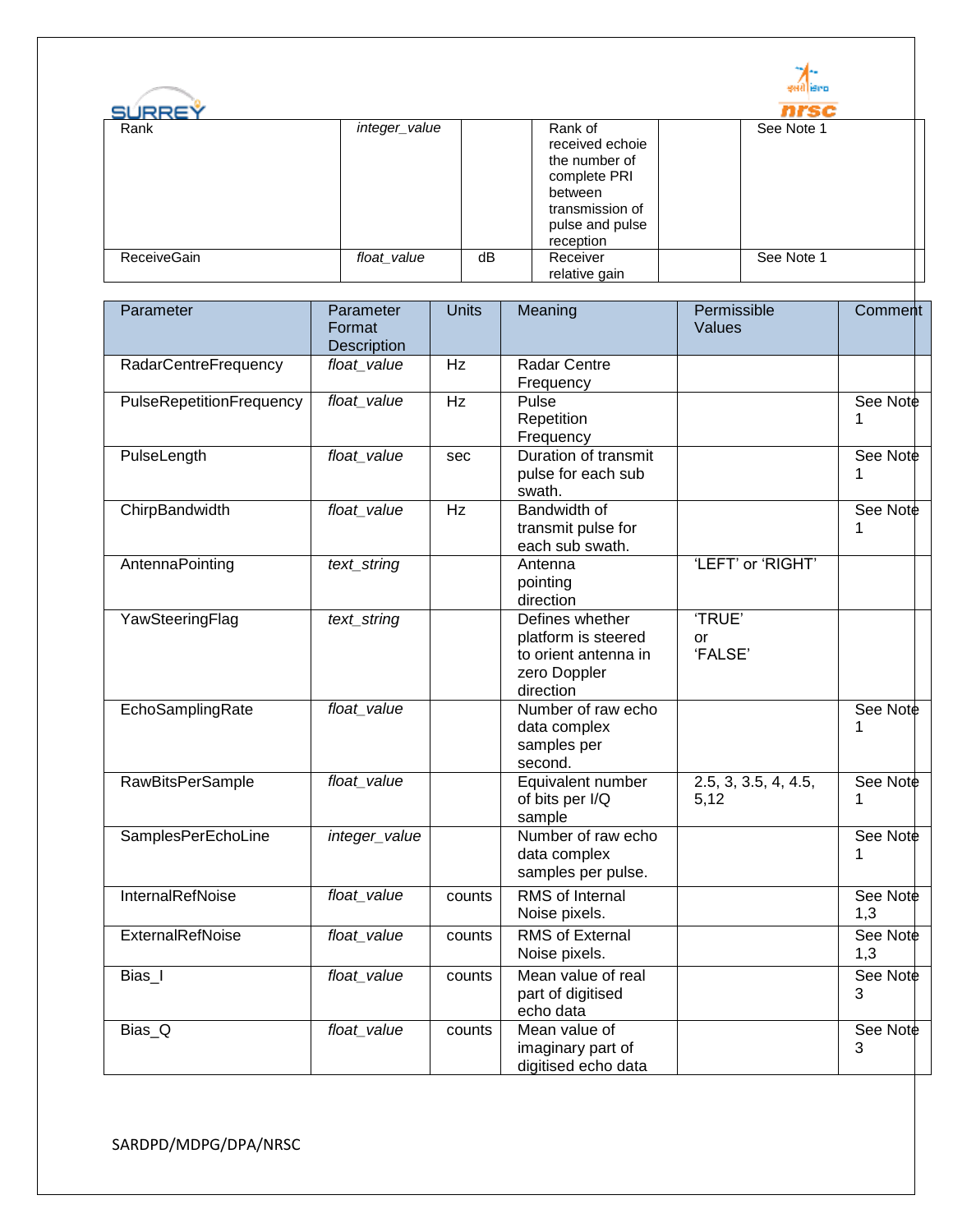| SURREY<br>Parameter        | Parameter<br>Format<br>Description | <b>Units</b>    | Meaning                                                                                                                                                    | Permissible<br>Values | Comment                                                                                                                      |
|----------------------------|------------------------------------|-----------------|------------------------------------------------------------------------------------------------------------------------------------------------------------|-----------------------|------------------------------------------------------------------------------------------------------------------------------|
| StandardDeviation_I        | float_value                        | counts          | Standard<br>Deviation of<br>real part of<br>digitised echo<br>data samples                                                                                 |                       | See Note<br>3                                                                                                                |
| StandardDeviation_Q        | float_value                        | counts          | Standard<br>Deviation of<br>imaginary<br>part of<br>digitised<br>echo data<br>samples                                                                      |                       | See Note<br>3                                                                                                                |
| GainImbalance              | float_value                        | $\overline{dB}$ | Ratio of the<br>mean power<br>of the real<br>part of the<br>digitised<br>echo data to<br>the mean<br>power of the<br>imaginary<br>part of the<br>echo data |                       |                                                                                                                              |
| PhaseOrthogonality         | float_value                        | degrees         | Deviation<br>from<br>quadrature<br>of real and<br>imaginary<br>parts of<br>echo data                                                                       |                       | A positive<br>value<br>indicates<br>that there<br>is less<br>than 90<br>degrees<br>between<br>real and<br>imaginary<br>parts |
| FractionOfPacketsWithError | integer_value                      |                 | Fraction of<br>raw data<br>packets<br>used to form<br>image that<br>were<br>detected as<br>containing<br>errors.                                           |                       | Total<br>packet<br>errors is<br>sum of<br>Data Error<br>1 plus<br>Data Error<br>2 plus<br>Data Error<br>$\sqrt{3}$           |
| DataError_MissingPackets   | integer_value                      |                 | Number of<br>Missing<br>Packets in<br>processed<br>echo data                                                                                               |                       |                                                                                                                              |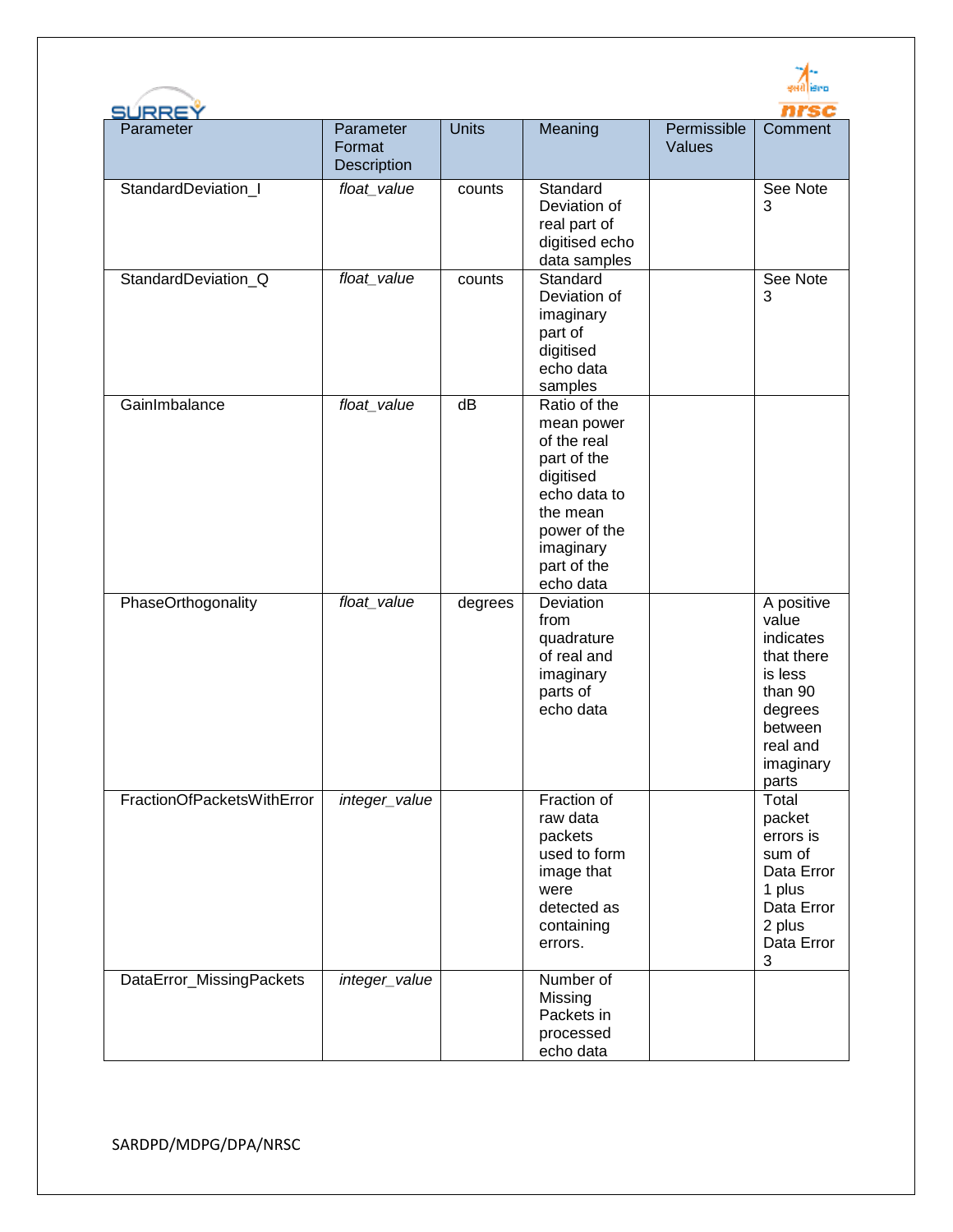

| SURREY        |               |            |  |
|---------------|---------------|------------|--|
| DataError_CRC | integer_value | Number of  |  |
|               |               | Cyclic     |  |
|               |               | Redundancy |  |
|               |               | Check      |  |
|               |               | errors in  |  |
|               |               | processed  |  |
|               |               | echo data  |  |

| Parameter                    | Parameter<br>Format<br>Description       | <b>Units</b> | Meaning                                                                      | Permissible<br>Values                         | Comment                                                        |
|------------------------------|------------------------------------------|--------------|------------------------------------------------------------------------------|-----------------------------------------------|----------------------------------------------------------------|
| DataError_PRI_type           | integer_value                            |              | Number of<br>wrong PRI<br><b>Type</b><br>errors in<br>processed<br>echo data |                                               |                                                                |
|                              |                                          |              |                                                                              |                                               |                                                                |
| <b>OrbitDataFile</b>         | text_string                              |              | Name<br>of file<br>contai<br>ning<br>orbit<br>data.                          |                                               |                                                                |
| PassDirection                | text_string                              |              |                                                                              | 'ASCENDIN<br>G' or<br><b>'DESCENDI</b><br>NG' | Direction of<br>satellite pass at<br>the start of the<br>image |
| <b>OrbitDataSource</b>       | text_string                              |              | Origin of<br>the orbit<br>data file<br>used                                  | 'GPS<br>DATA'<br>or 'TLE<br>FILE'             |                                                                |
| NumberOfStateVect<br>orSets  | integer_value                            |              | Numbe<br>r of<br>state<br>vectors<br>used in<br>the<br>given<br>scene.       |                                               |                                                                |
| For each state<br>vector set |                                          |              |                                                                              |                                               |                                                                |
| Time                         | text_string (YY-MM-DD<br>HH:MM:SS.sssss) |              | <b>GPS</b><br>Position<br>Timestam<br>р                                      |                                               | e.g. 2018-01-25<br>12:15:09.77851                              |
| xPosition                    | float_value                              | m            | <b>GPS</b><br>Position                                                       |                                               |                                                                |
| yPosition                    | float_value                              | m            | <b>GPS</b><br>Position                                                       |                                               |                                                                |
| zPosition                    | float_value                              | m            | <b>GPS</b><br>Position                                                       |                                               |                                                                |
| xVelocity                    | float_value                              | m/s          | <b>GPS</b>                                                                   |                                               |                                                                |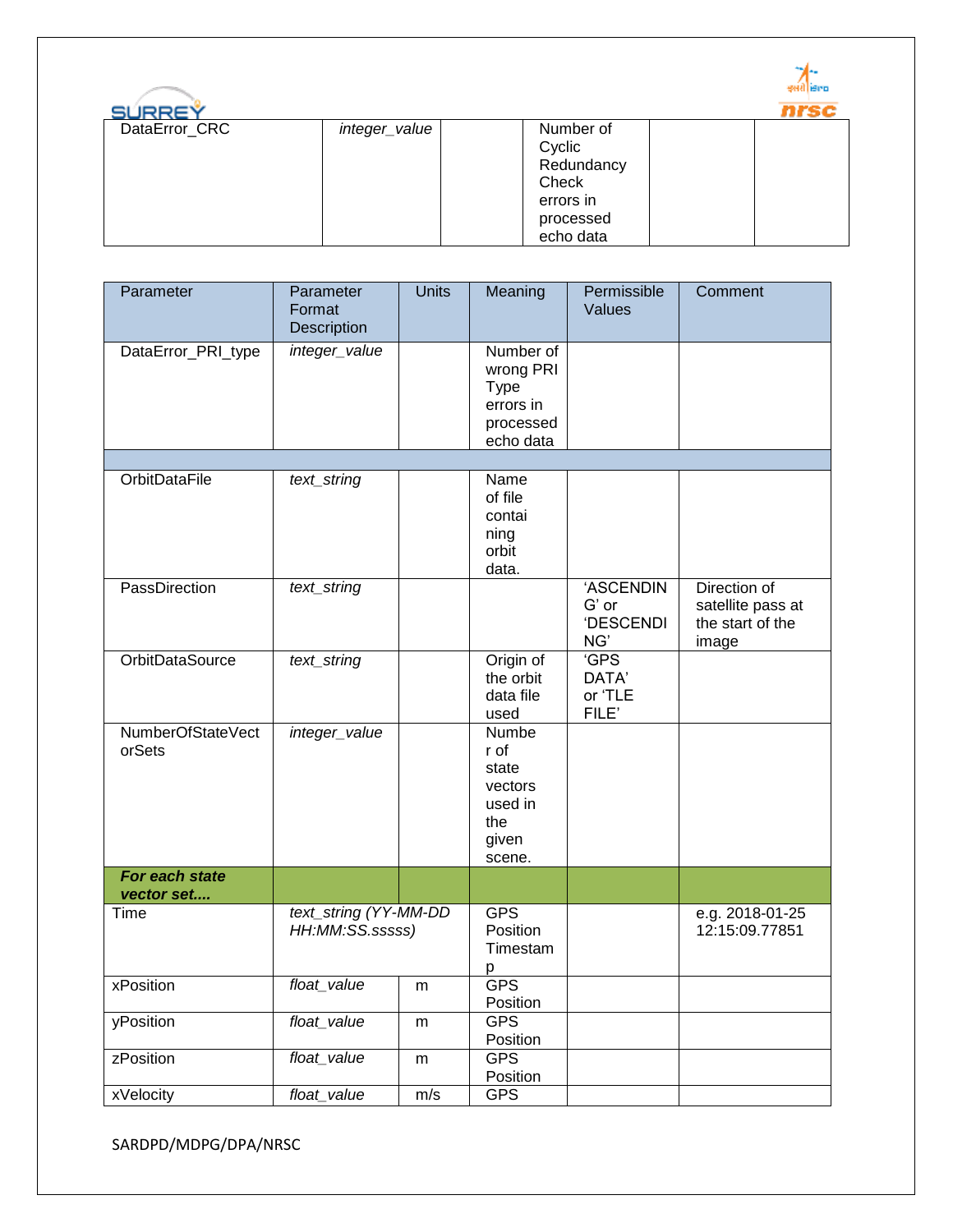

| SURREY                   |             |             |                                | nrsc                                                                                                                              |
|--------------------------|-------------|-------------|--------------------------------|-----------------------------------------------------------------------------------------------------------------------------------|
|                          |             |             | Velocity                       |                                                                                                                                   |
| yVelocity                | float_value | m/s         | <b>GPS</b><br>Velocity         |                                                                                                                                   |
| zVelocity                | float_value | m/s         | <b>GPS</b><br>Velocity         |                                                                                                                                   |
| end of state             |             |             |                                |                                                                                                                                   |
| vector set details       |             |             |                                |                                                                                                                                   |
| AttitudeDataSource       | text_string |             | 'GPS' or<br>'MODEL'            | Roll/Pitch/Yaw all<br>set to zero if set<br>to 'MODEL'<br>Always 'GPS' for<br><b>NovaSAR</b>                                      |
| PlatformRoll             | float_value | deg         | Payload<br>roll angle          | <b>Roll Attitude</b><br>Parameter<br>value at zero<br>Doppler time of<br>mid-image.<br>Relative to<br>Zero Doppler<br>Frame (ZDF) |
| <b>PlatformPitch</b>     | float_value | deg         | Payload<br>pitch<br>angle      | <b>Pitch Attitude</b><br>Parameter<br>value at zero<br>Doppler time of<br>mid-image.<br>Relative to<br><b>ZDF</b>                 |
| <b>PlatformYaw</b>       | float_value | deg         | Payload<br>yaw angle           | Yaw Attitude<br>Parameter<br>value at zero<br>Doppler time of<br>mid-image.<br>Relative to<br><b>ZDF</b>                          |
| PlatformRollRate         | float_value | deg/s<br>ec | Payload<br>roll angle<br>rate  | Roll rate<br>Parameter<br>value,<br>assumed<br>constant over<br>the acquisition                                                   |
| <b>PlatformPitchRate</b> | float_value | deg/s<br>ec | Payload<br>pitch<br>angle rate | Pitch<br>rate<br>Parameter<br>value, assumed<br>constant<br>over<br>the acquisition                                               |
| <b>PlatformYawRate</b>   | float_value | deg/s<br>ec | Payload<br>yaw angle<br>rate   | Yaw rate<br>Parameter value,<br>assumed constant<br>over the<br>acquisition                                                       |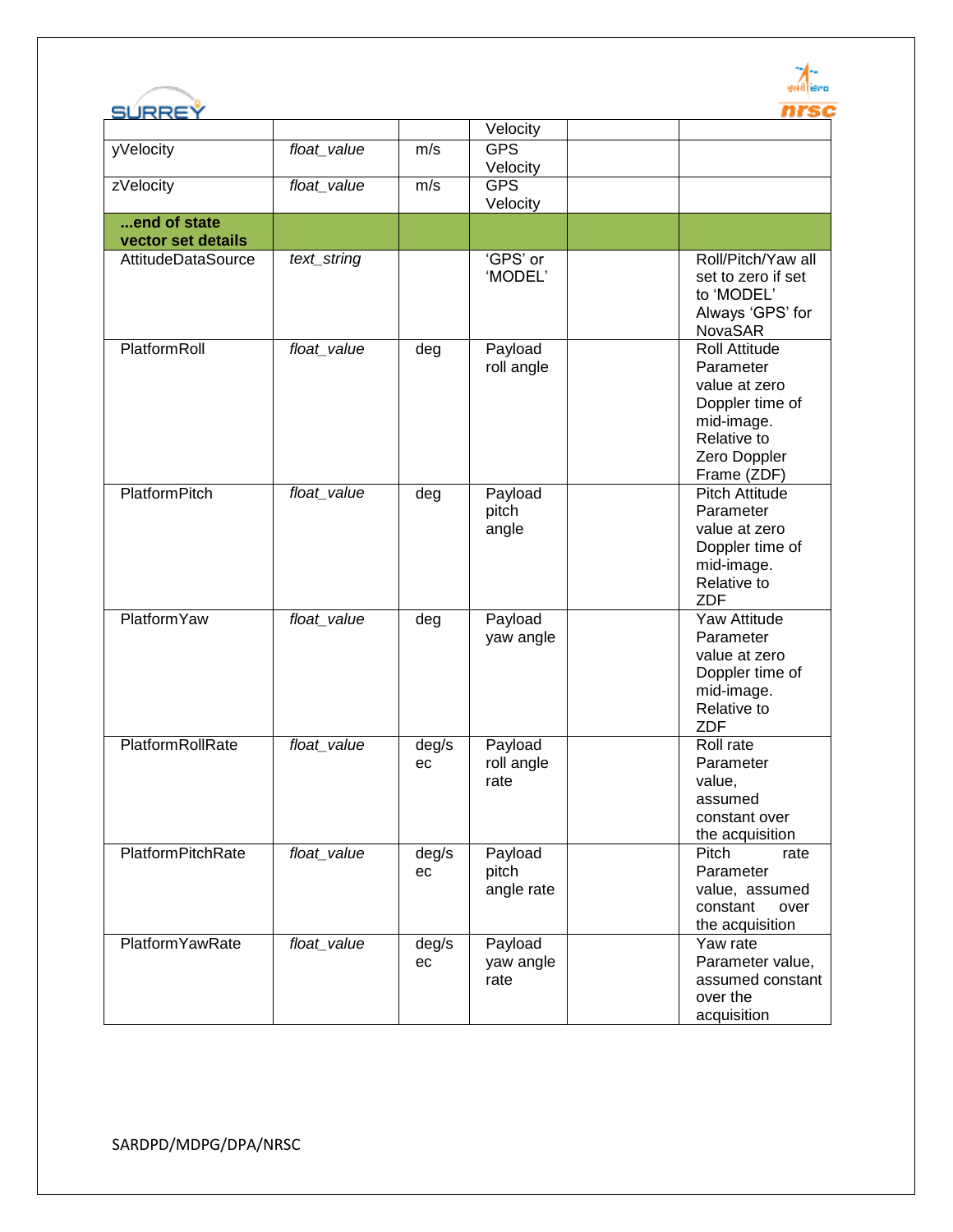| SÚRREÝ                                                                                     |                                                                    |              |                                                                                                                                                                                                   |                                                                                                                                                            | nrs                                                                                                      |
|--------------------------------------------------------------------------------------------|--------------------------------------------------------------------|--------------|---------------------------------------------------------------------------------------------------------------------------------------------------------------------------------------------------|------------------------------------------------------------------------------------------------------------------------------------------------------------|----------------------------------------------------------------------------------------------------------|
| Parameter                                                                                  | Parameter                                                          | U            | Meaning                                                                                                                                                                                           | <b>Permissible Values</b>                                                                                                                                  | Comment                                                                                                  |
|                                                                                            | Format                                                             | nit          |                                                                                                                                                                                                   |                                                                                                                                                            |                                                                                                          |
|                                                                                            | <b>Description</b>                                                 | $\mathbf{s}$ |                                                                                                                                                                                                   |                                                                                                                                                            |                                                                                                          |
| ProductType                                                                                | text_string                                                        |              | Product Type                                                                                                                                                                                      | "slc" Stripmap,<br>Single Look                                                                                                                             |                                                                                                          |
|                                                                                            |                                                                    |              |                                                                                                                                                                                                   | Complex, Slant                                                                                                                                             |                                                                                                          |
|                                                                                            |                                                                    |              |                                                                                                                                                                                                   | Range                                                                                                                                                      |                                                                                                          |
|                                                                                            |                                                                    |              |                                                                                                                                                                                                   | "srd" Stripmap,<br>Multilook Detected,                                                                                                                     |                                                                                                          |
|                                                                                            |                                                                    |              |                                                                                                                                                                                                   | Slant Range                                                                                                                                                |                                                                                                          |
|                                                                                            |                                                                    |              |                                                                                                                                                                                                   | "grd" Stripmap,                                                                                                                                            |                                                                                                          |
|                                                                                            |                                                                    |              |                                                                                                                                                                                                   | Multilook Detected,                                                                                                                                        |                                                                                                          |
|                                                                                            |                                                                    |              |                                                                                                                                                                                                   | "scd" ScanSAR,                                                                                                                                             |                                                                                                          |
|                                                                                            |                                                                    |              |                                                                                                                                                                                                   | Multilook Detected,                                                                                                                                        |                                                                                                          |
|                                                                                            |                                                                    |              |                                                                                                                                                                                                   |                                                                                                                                                            |                                                                                                          |
|                                                                                            |                                                                    |              |                                                                                                                                                                                                   | Georeferenced                                                                                                                                              |                                                                                                          |
|                                                                                            |                                                                    |              |                                                                                                                                                                                                   | along with Analysis                                                                                                                                        |                                                                                                          |
|                                                                                            |                                                                    |              |                                                                                                                                                                                                   |                                                                                                                                                            |                                                                                                          |
| ProcessingFa<br>cility                                                                     | text_string                                                        |              |                                                                                                                                                                                                   | e.g.NRSC/ISRO                                                                                                                                              |                                                                                                          |
| el                                                                                         |                                                                    |              | of Processing                                                                                                                                                                                     | L2                                                                                                                                                         |                                                                                                          |
|                                                                                            |                                                                    |              |                                                                                                                                                                                                   |                                                                                                                                                            |                                                                                                          |
|                                                                                            | D HH                                                               |              |                                                                                                                                                                                                   |                                                                                                                                                            |                                                                                                          |
|                                                                                            | MM)                                                                |              | product by                                                                                                                                                                                        |                                                                                                                                                            |                                                                                                          |
|                                                                                            |                                                                    |              |                                                                                                                                                                                                   |                                                                                                                                                            |                                                                                                          |
| on                                                                                         |                                                                    |              | <b>IFP</b>                                                                                                                                                                                        |                                                                                                                                                            |                                                                                                          |
|                                                                                            |                                                                    |              | software                                                                                                                                                                                          |                                                                                                                                                            |                                                                                                          |
|                                                                                            |                                                                    |              |                                                                                                                                                                                                   |                                                                                                                                                            |                                                                                                          |
|                                                                                            |                                                                    |              |                                                                                                                                                                                                   |                                                                                                                                                            |                                                                                                          |
|                                                                                            |                                                                    |              | ng                                                                                                                                                                                                | - Fourier Shift' or                                                                                                                                        | Range                                                                                                    |
|                                                                                            |                                                                    |              |                                                                                                                                                                                                   |                                                                                                                                                            |                                                                                                          |
| ExtendedChir                                                                               | text_string                                                        |              |                                                                                                                                                                                                   | 'TRUE' or 'FALSE'                                                                                                                                          | Set 'TRUE' in                                                                                            |
|                                                                                            |                                                                    |              |                                                                                                                                                                                                   |                                                                                                                                                            |                                                                                                          |
| wK_Flag                                                                                    | text_string                                                        | N/           | Whether a                                                                                                                                                                                         | 'TRUE' or 'FALSE'                                                                                                                                          |                                                                                                          |
|                                                                                            |                                                                    | A            | component                                                                                                                                                                                         |                                                                                                                                                            |                                                                                                          |
|                                                                                            |                                                                    |              |                                                                                                                                                                                                   |                                                                                                                                                            |                                                                                                          |
|                                                                                            |                                                                    |              | in the                                                                                                                                                                                            |                                                                                                                                                            |                                                                                                          |
|                                                                                            |                                                                    |              | range/Dopple                                                                                                                                                                                      |                                                                                                                                                            |                                                                                                          |
|                                                                                            |                                                                    |              |                                                                                                                                                                                                   |                                                                                                                                                            |                                                                                                          |
|                                                                                            |                                                                    |              | been applied.                                                                                                                                                                                     |                                                                                                                                                            |                                                                                                          |
| RadiometricSc                                                                              | text_string                                                        | N/           |                                                                                                                                                                                                   | 'None'                                                                                                                                                     | No radiometric                                                                                           |
|                                                                                            |                                                                    |              |                                                                                                                                                                                                   |                                                                                                                                                            |                                                                                                          |
|                                                                                            |                                                                    |              |                                                                                                                                                                                                   | 'Gamma0'                                                                                                                                                   | area on Earth                                                                                            |
| ProcessingLev<br>ProcessingTi<br>me<br>SoftwareVersi<br>AlgorithmUsed<br>pScaling<br>aling | text_string<br>text_string<br>(YYMMD<br>text_string<br>text_string | A            | <b>Indicates Level</b><br>Time of<br>processing to<br>this image<br>IFP.<br>Version of<br>used.<br>Selected<br>Processi<br>Algorith<br>m<br>of the<br>matched filter<br>r frequency<br>domain has | Ground Range<br>Ground Range and<br>"Bundled",<br>ReadyData<br>L1<br>$RM'$ or 'RD $-$<br>Interpolator' or 'RD<br>'RD - Chirp Scale'<br>'Sigma0'<br>'Beta0' | RM: Range<br>Migration RD:<br>Doppler<br>ScanSAR or<br>Maritime modes<br>scaling applied<br>rcs per unit |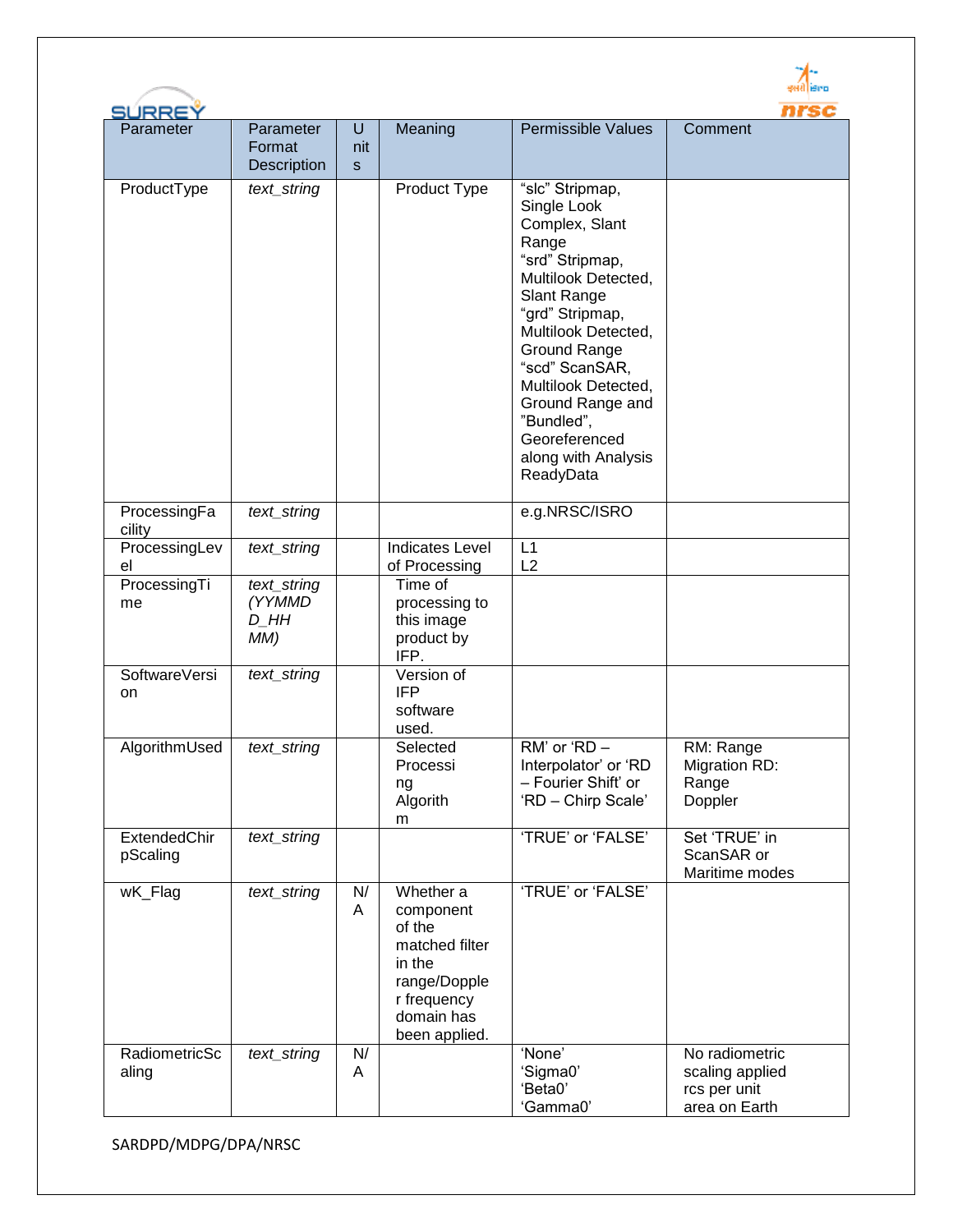| <b>SURREY</b> |  | ged jero<br>nrsc                                                                                                                                         |
|---------------|--|----------------------------------------------------------------------------------------------------------------------------------------------------------|
|               |  | Ellipsoid rcs<br>per unit area in<br>the plane of the<br>look direction<br>rcs per unit<br>area in the<br>plane<br>perpendicular<br>to look<br>direction |

| Parameter                         | Parameter<br>Format<br>Description              | Uni<br>ts | Meaning                                                                                                                    | Permi<br>ssible<br>Values                 | Comm<br>ent                                |
|-----------------------------------|-------------------------------------------------|-----------|----------------------------------------------------------------------------------------------------------------------------|-------------------------------------------|--------------------------------------------|
| RadiometricSmoothingP<br>erformed | text_string                                     | N/<br>A   | Indicates<br>whether                                                                                                       | 'TRUE' or                                 | Output<br>in<br><b>ScanS</b><br>AR<br>only |
|                                   |                                                 |           | smoothing has<br>been<br>performed to<br>merge<br>neighbouringSca<br>nSAR<br>image blocks (in<br>range<br>and azimuth)     | 'FALSE'                                   |                                            |
| <b>DopplerSource</b>              | text_string                                     | N/<br>A   |                                                                                                                            | Always<br><b>ORBIT &amp;</b><br>ATTITUDE' |                                            |
| ZeroDopplerTimeFirstLin<br>e      | text_string<br>(YY-MM-DD<br>HH:MM:SS.<br>sssss) |           | The time at<br>which the radar<br>viewed the<br>location of first<br>image line in<br>direction of<br>closest<br>approach. |                                           |                                            |
| ZeroDopplerTimeLastLin<br>e       | text_string<br>(YY-MM-DD<br>HH:MM:SS.<br>sssss) |           | The time at<br>which the radar<br>viewed the<br>location of last<br>image line in<br>direction of<br>closest<br>approach.  |                                           |                                            |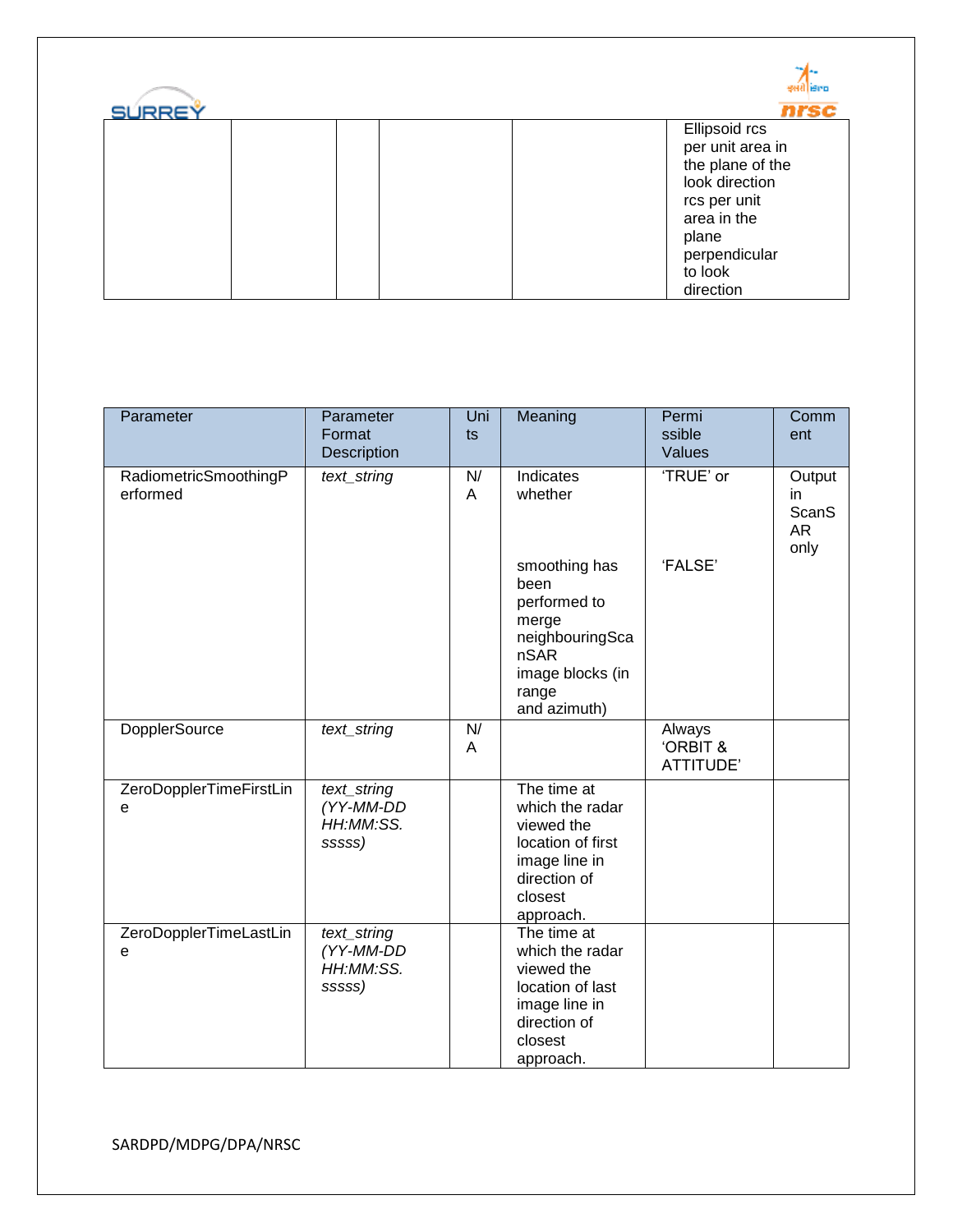



| Parameter                        | Parameter<br>Format<br>Descriptio<br>n | <b>Units</b> | Meaning                                                                                                                                                                                                                     | Permis<br>sible<br>Values | Comment                                                                   |
|----------------------------------|----------------------------------------|--------------|-----------------------------------------------------------------------------------------------------------------------------------------------------------------------------------------------------------------------------|---------------------------|---------------------------------------------------------------------------|
| <b>SWST</b>                      | float_valu<br>е                        | secon<br>ds  | Time<br>between<br>start of a<br>transmit<br>pulse<br>and start<br>of<br>the<br>receive<br>window<br>in which<br>the<br>ground<br>return<br>from that<br>pulse is<br>received.<br>the<br>(for<br>indicated<br>subswat<br>h) |                           | See Note 1,<br>3                                                          |
| NumberOfRangeLooks               | integer_va<br>lue                      | N/A          | Number of<br>Range<br>Looks<br>processed                                                                                                                                                                                    |                           | Looks are<br>defined in<br>frequency<br>and may<br>overlap.               |
| RangeLookBandwidth               | float_valu<br>е                        | Hz           | Range<br>Bandw<br>idth<br>per<br>Look                                                                                                                                                                                       |                           |                                                                           |
| TotalProcessedRangeBan<br>dwidth | float_valu<br>e                        | Hz           | Total<br><b>Bandwidth</b><br>spanned<br>by all of<br>the range<br>looks.                                                                                                                                                    |                           | Will be less<br>than sum of<br>look<br>bandwidths if<br>looks<br>overlap. |
| NumberOfAzimuthLooks             | integer_va<br>lue                      | N/A          | Number of<br>azimuth<br>Looks<br>processed                                                                                                                                                                                  |                           | In.<br>ScanSAR<br>modes<br>looks are<br>defined in<br>time<br>domain.     |
| AzimuthLookBandwidth             | float_valu<br>е                        | Hz           | Azimuth<br><b>Bandwidth</b><br>per Look                                                                                                                                                                                     |                           |                                                                           |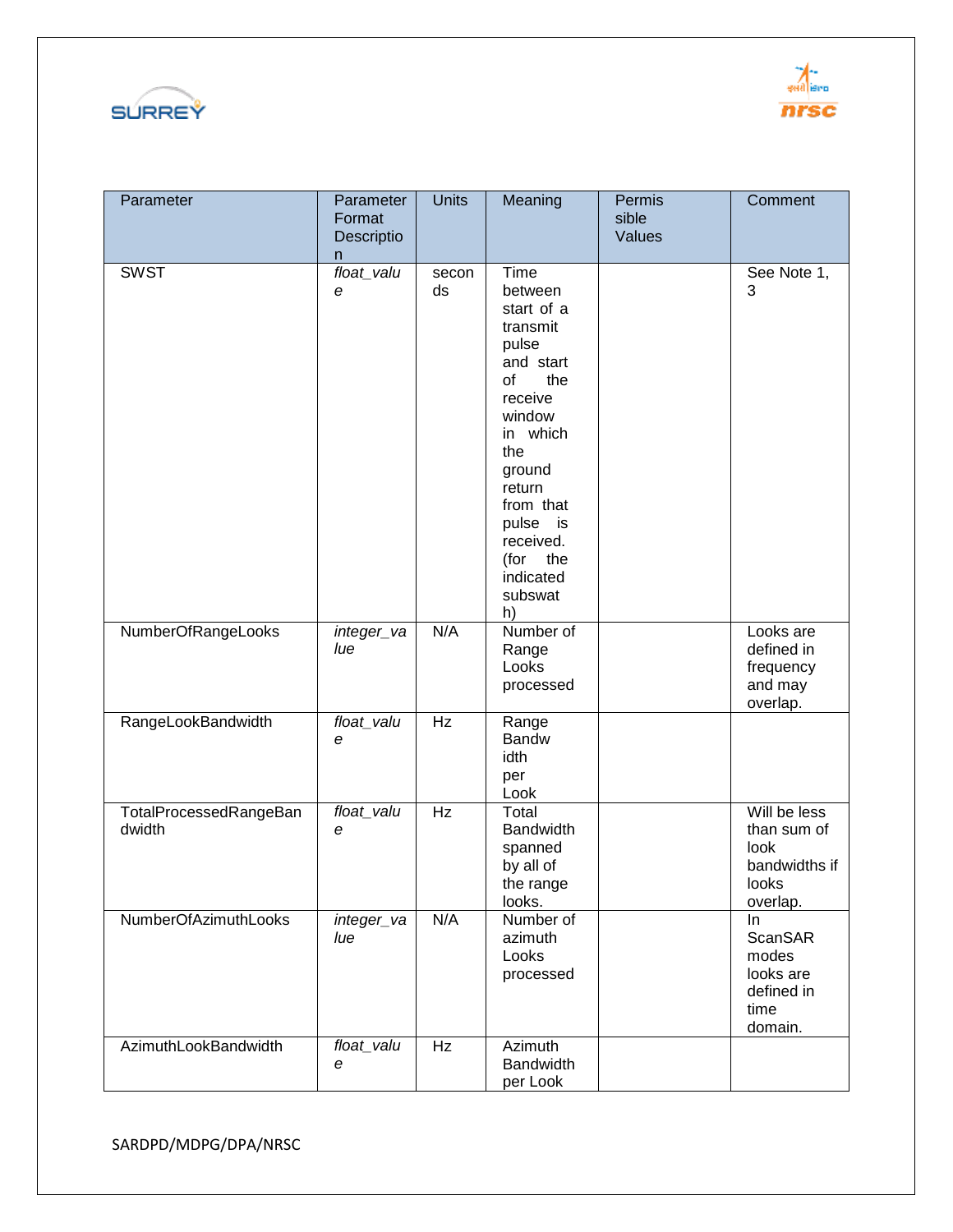|                         |                         |    |                  | gad i Bro       |
|-------------------------|-------------------------|----|------------------|-----------------|
| <b>SURREY</b>           |                         |    |                  | nrsc            |
| TotalProcessedAzimuthBa | float_valu              | Hz | Total            | Will be         |
| ndwidth                 | $\boldsymbol{\epsilon}$ |    | <b>Bandwidth</b> | less            |
|                         |                         |    | spanned          | than            |
|                         |                         |    | by all of        | sum of          |
|                         |                         |    | the              | look            |
|                         |                         |    | azimuth          | bandwi          |
|                         |                         |    | looks.           | dths if         |
|                         |                         |    |                  | looks           |
|                         |                         |    |                  | overlap         |
|                         |                         |    |                  | For             |
|                         |                         |    |                  | ScanS           |
|                         |                         |    |                  | <b>AR</b><br>is |
|                         |                         |    |                  | the             |
|                         |                         |    |                  | sum of          |
|                         |                         |    |                  | a look          |
|                         |                         |    |                  | bandwi          |
|                         |                         |    |                  | dth             |
|                         |                         |    |                  | plus            |
|                         |                         |    |                  | the             |
|                         |                         |    |                  | range           |
|                         |                         |    |                  | of look         |
|                         |                         |    |                  | centre          |
|                         |                         |    |                  | frequen         |
|                         |                         |    |                  | cy over         |
|                         |                         |    |                  | imaged          |
|                         |                         |    |                  | ground          |
|                         |                         |    |                  | extent          |
|                         |                         |    |                  | for             |
|                         |                         |    |                  | subswa          |
|                         |                         |    |                  | th              |
|                         |                         |    |                  | burst.          |

| Parameter        | Parameter<br>Format<br>Descripti<br>on | <b>Units</b> | Meaning                                                                                                                 | Permissib<br>le Values                               | Comment                                                |
|------------------|----------------------------------------|--------------|-------------------------------------------------------------------------------------------------------------------------|------------------------------------------------------|--------------------------------------------------------|
| <b>IRFWindow</b> | text_string                            | N/A          | Type of<br>window<br>function<br>applied to<br>data, in<br>frequency<br>domain, to<br>reduce IRF<br>sidelobe<br>levels. | 'None' or<br>'Taylor' or<br>'Hanning'<br>or 'Kaiser' |                                                        |
| WindowParam1     | float_value                            | N/A          | Paramet<br>er 1<br>value for<br><b>IRF</b><br>window                                                                    | Weight<br>paramet<br>er.                             | Taylor:<br>Number<br>οf<br>sidelob<br>es of<br>desired |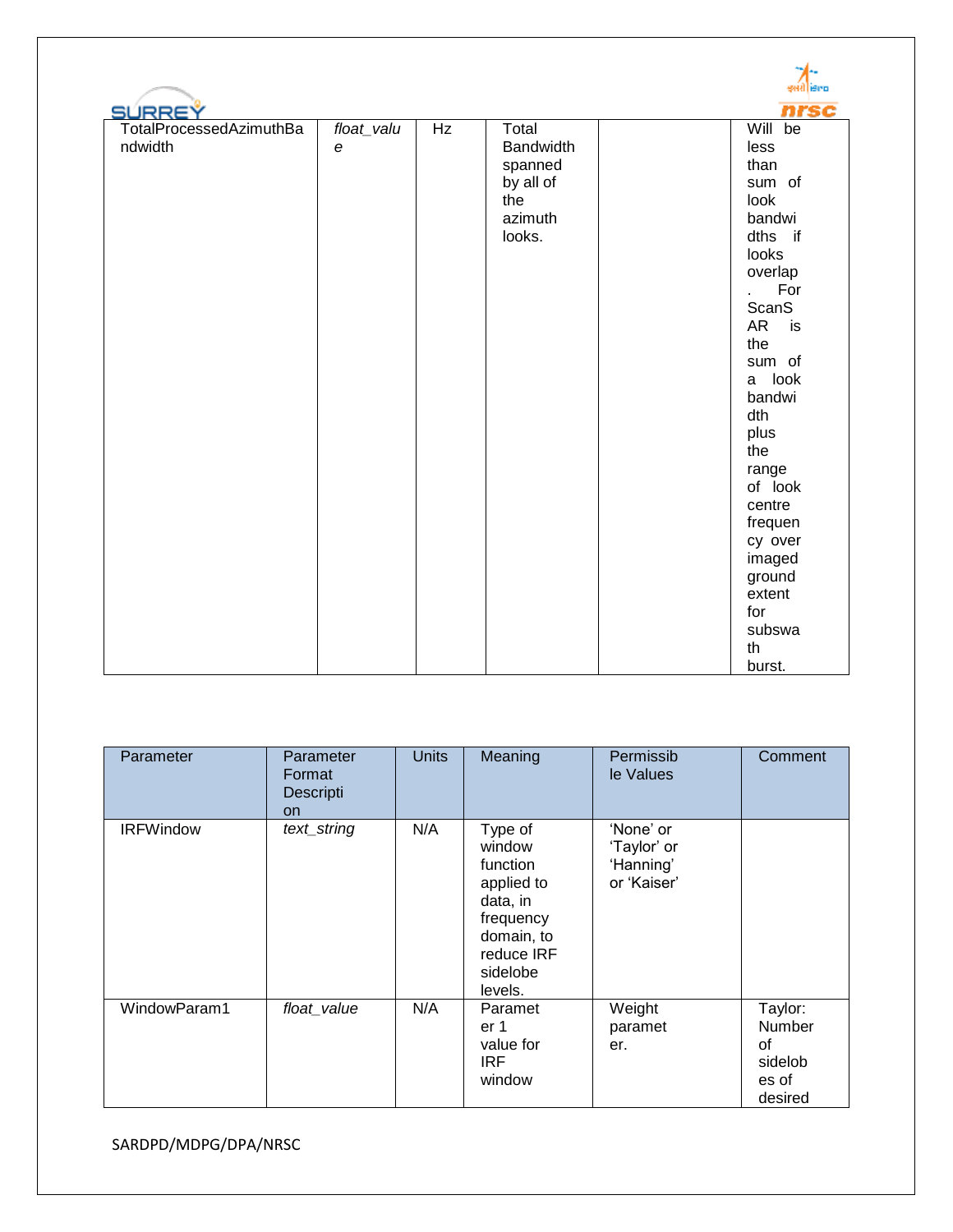



| <b>SURREY</b>          |             |                      |                                                                                                                   |                                   | nrsc                                                                                                                                                                                |
|------------------------|-------------|----------------------|-------------------------------------------------------------------------------------------------------------------|-----------------------------------|-------------------------------------------------------------------------------------------------------------------------------------------------------------------------------------|
|                        |             |                      |                                                                                                                   |                                   | peak<br>sidelob<br>e level                                                                                                                                                          |
| WindowParam2*          | float_value |                      | Paramet<br>er <sub>2</sub><br>value for<br><b>IRF</b><br>window                                                   | Nominal level<br>first sidelobes. | *Outpu<br>t for<br>Taylor<br>weight<br>only                                                                                                                                         |
| SlantRangeNearEd<br>ge | float_value | metre<br>s           | Distance<br>from radar<br>to ground<br>zero<br>in.<br>Doppler<br>look<br>direction<br>at<br>near<br>swath<br>edge |                                   |                                                                                                                                                                                     |
| PlatformHeight         | float_value | metre<br>$\mathbf S$ | Nominal<br>platform<br>height above<br>reference<br>ellipsoid                                                     |                                   |                                                                                                                                                                                     |
| DopplerCentroid        | float_array | Hz                   | Offset of<br>centre of<br>process<br>ed<br>Doppler<br>bandwid<br>th from<br>zero.                                 |                                   | At pre-<br>defined<br>positions<br>across<br>swath<br>(0.2, 0.58)<br>$0.8$ of<br>swath in<br>Slant<br>Range).<br>Note this<br>may not<br>be the<br>received<br>Doppler<br>centroid. |
| IRF_3dBWidth           | float_value | m                    | Replica auto-<br>correlation 3<br>dB width                                                                        |                                   |                                                                                                                                                                                     |
| <b>IRF PSLR</b>        | float_value | dB                   | Replica auto-<br>correlation<br>Peak<br>Sidelobe<br>level ratio,<br><b>PSLR</b>                                   |                                   |                                                                                                                                                                                     |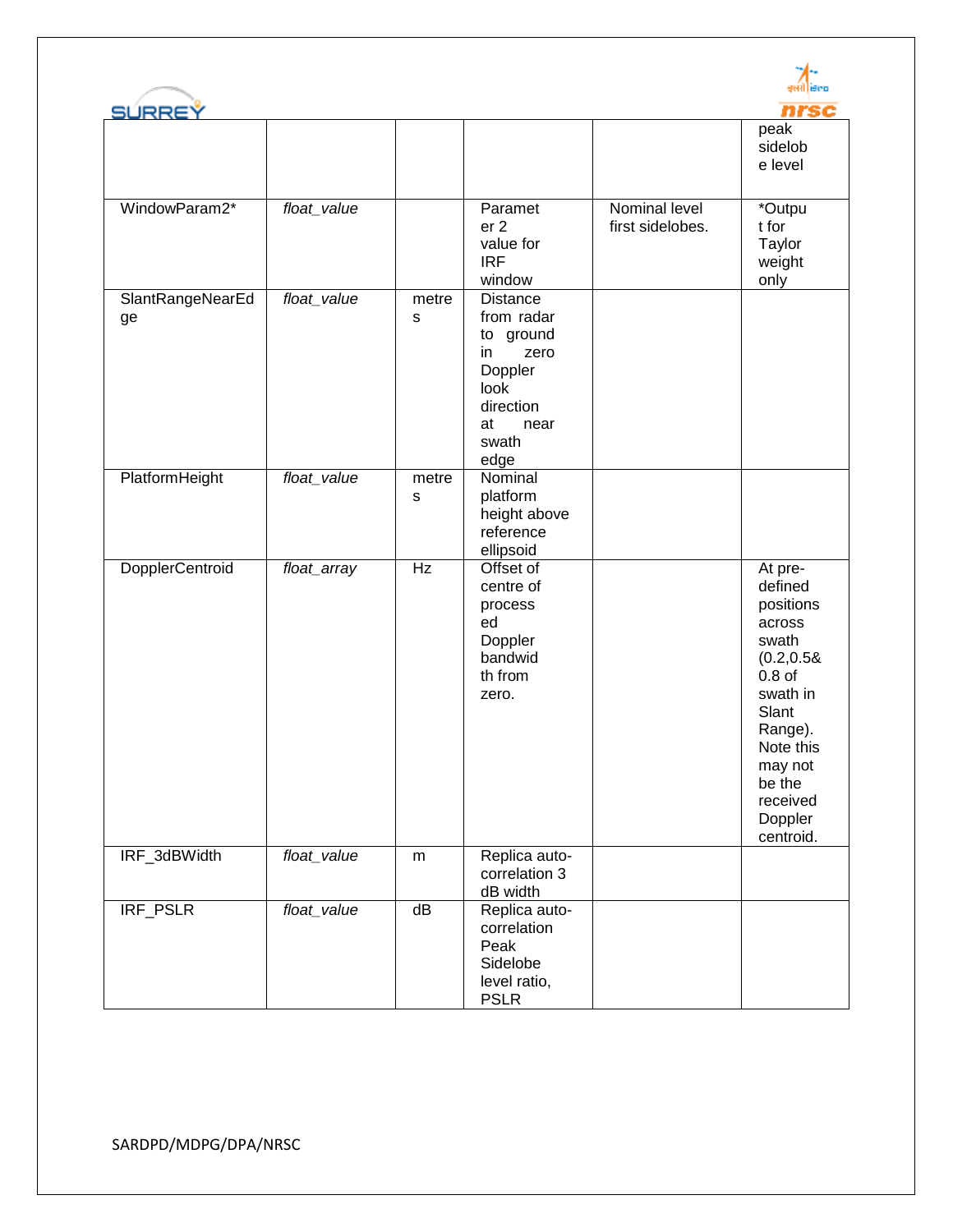|                      |                                    |              |                                                                                                                                               |                                                   | nrsc                                                                                                                                                                                                                                                                                                        |
|----------------------|------------------------------------|--------------|-----------------------------------------------------------------------------------------------------------------------------------------------|---------------------------------------------------|-------------------------------------------------------------------------------------------------------------------------------------------------------------------------------------------------------------------------------------------------------------------------------------------------------------|
| SURREY<br>Parameter  | Parameter<br>Format<br>Description | <b>Units</b> | Meaning                                                                                                                                       | Permissible<br>Values                             | Comment                                                                                                                                                                                                                                                                                                     |
| IRF_ISLR             | float_value                        | dB           | Replica<br>auto-<br>correlation<br>Integrated<br>Sidelobe<br>Level Ratio,<br><b>ISLR</b>                                                      |                                                   |                                                                                                                                                                                                                                                                                                             |
| ChirpAmp<br>Coeffs   | float_array                        | N/A          | Coefficient<br>s of<br>polynomial<br>fit to<br>amplitude<br>component<br>of<br>deramped<br>replica, in<br>amplitude/<br>sample <sup>n</sup> . | First<br>sample in<br>line is<br>sample<br>no. 0. | Output only when<br>repFiltmethod = $3$ or 4<br>Array length = $repFiltOrd +$<br>Values output in order $A_0$ ,<br>$A_1, \ldots A_n$ for fit<br>Polynomial to be evaluated<br>$A_0 + A_1x  + A_nx^n$<br>where x is replica sample<br>number.<br>Evaluated polynomial gives<br>linear amplitude.<br>See Note |
| ChirpPhas<br>eCoeffs | float_array                        | N/A          | Coefficient<br>s of<br>polynomial<br>fit to phase<br>component<br>$\Omega$<br>deramped<br>replica, in<br>degrees/sa<br>mple <sup>n</sup> .    | First<br>sample in<br>line is<br>sample<br>no. 0. | Output only when<br>repFiltmethod = $3$ or $4$<br>Array length = $repFiltOrd +$<br>1                                                                                                                                                                                                                        |

| Parameter | <b>ParameterFor</b><br>mat<br>Description | <b>Units</b> | Meaning | Permis<br>sible<br>Values | Comment                                                                                                                                                                                         |
|-----------|-------------------------------------------|--------------|---------|---------------------------|-------------------------------------------------------------------------------------------------------------------------------------------------------------------------------------------------|
|           |                                           |              |         |                           | Values<br>output<br>in order<br>$A_0, A_1,$<br>$\ldots$ A <sub>n</sub><br>for fit<br>Polyno<br>mial to<br>be<br>evaluat<br>ed $A_0$ +<br>$A_1x \dots$<br>+ $A_nx^n$<br>where x<br>is<br>replica |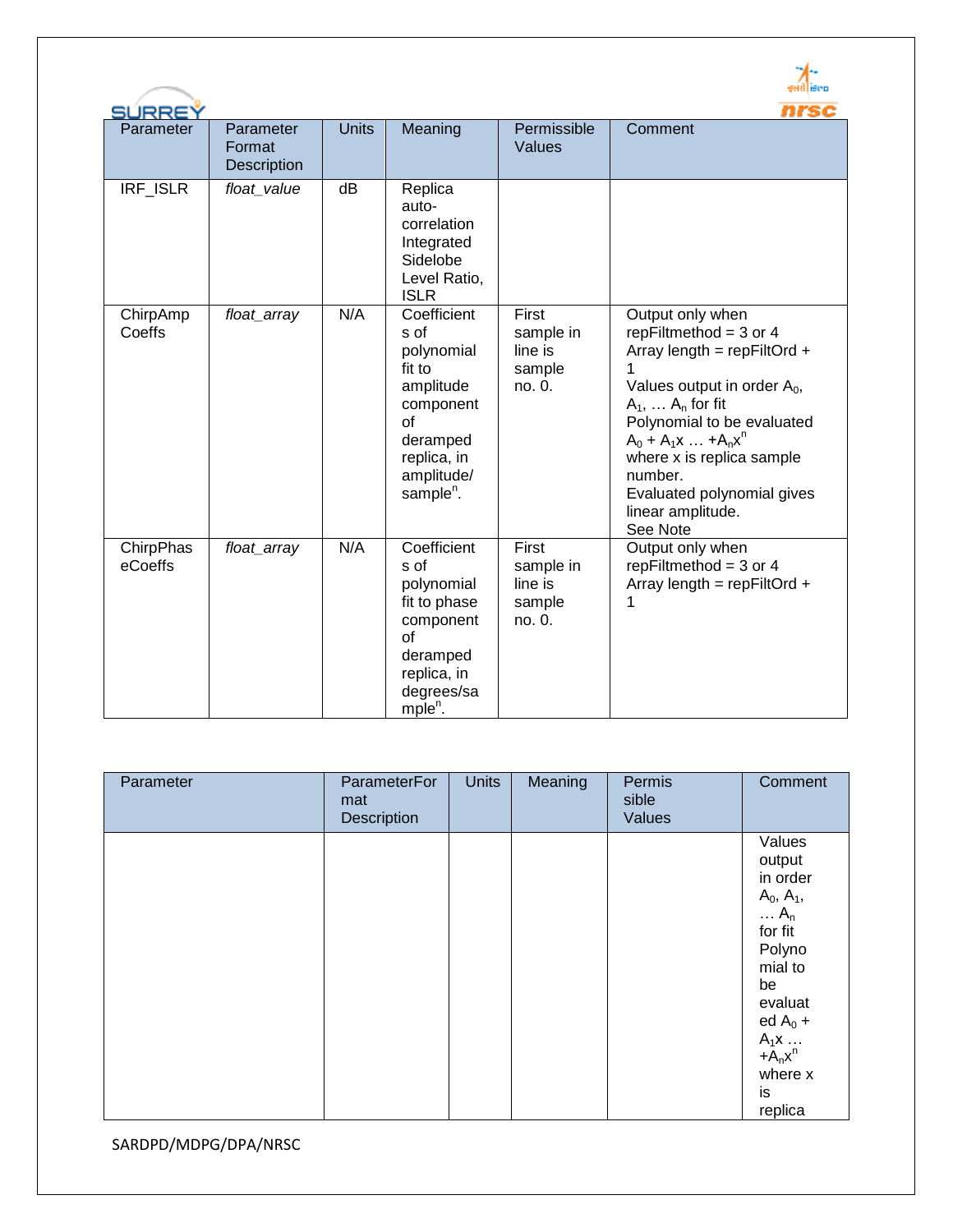| <b>SURREY</b>                       |             |     |                                                                                                                                                             |                                                                                                         | nrsc<br>sample<br>number<br>Evaluated<br>polynomi<br>al gives<br>phase in                                                                                                                                                                                                                                                                                         |
|-------------------------------------|-------------|-----|-------------------------------------------------------------------------------------------------------------------------------------------------------------|---------------------------------------------------------------------------------------------------------|-------------------------------------------------------------------------------------------------------------------------------------------------------------------------------------------------------------------------------------------------------------------------------------------------------------------------------------------------------------------|
| ChirpDirection                      | text_string | N/A | Slope                                                                                                                                                       | 'UPCHIRP',                                                                                              | degrees<br>See Note                                                                                                                                                                                                                                                                                                                                               |
|                                     |             |     | of<br>Transm<br>itted<br>RF<br>Pulse<br>Freque<br>ncy<br>Modula<br>tion                                                                                     | 'DOWNCHIRP<br>$'$ or<br>'ALTERNATE'                                                                     |                                                                                                                                                                                                                                                                                                                                                                   |
| GroundToSlantRangeCoeffi<br>cients* | float_array | N/A | Coefficie<br>nts of<br>polynom<br>ial fit to<br>the<br>"Ground<br>to Slant<br>Range"<br>transfor<br>m<br>applied.<br>Fixed<br>along all<br>image<br>slices. | In (slant range<br>in m)/(pixel<br>no.) <sup>n</sup> where<br>first pixel in<br>line is pixel no.<br>0. | *outpu<br>t for<br>groun<br>d<br>range<br>produc<br>ts<br>only.<br>Array<br>$length =$<br>srtgrOrd +<br>1<br>Values<br>output<br>in order<br>$A_0, A_1,$<br>$\ldots$ A <sub>n</sub><br>for fit<br>Polynomi<br>al to be<br>evaluated<br>$A_0 + A_1x$<br>$\ldots$ +A <sub>n</sub> $x^n$<br>where x<br>is pixel<br>number in<br>the line<br>where the<br>first pixel |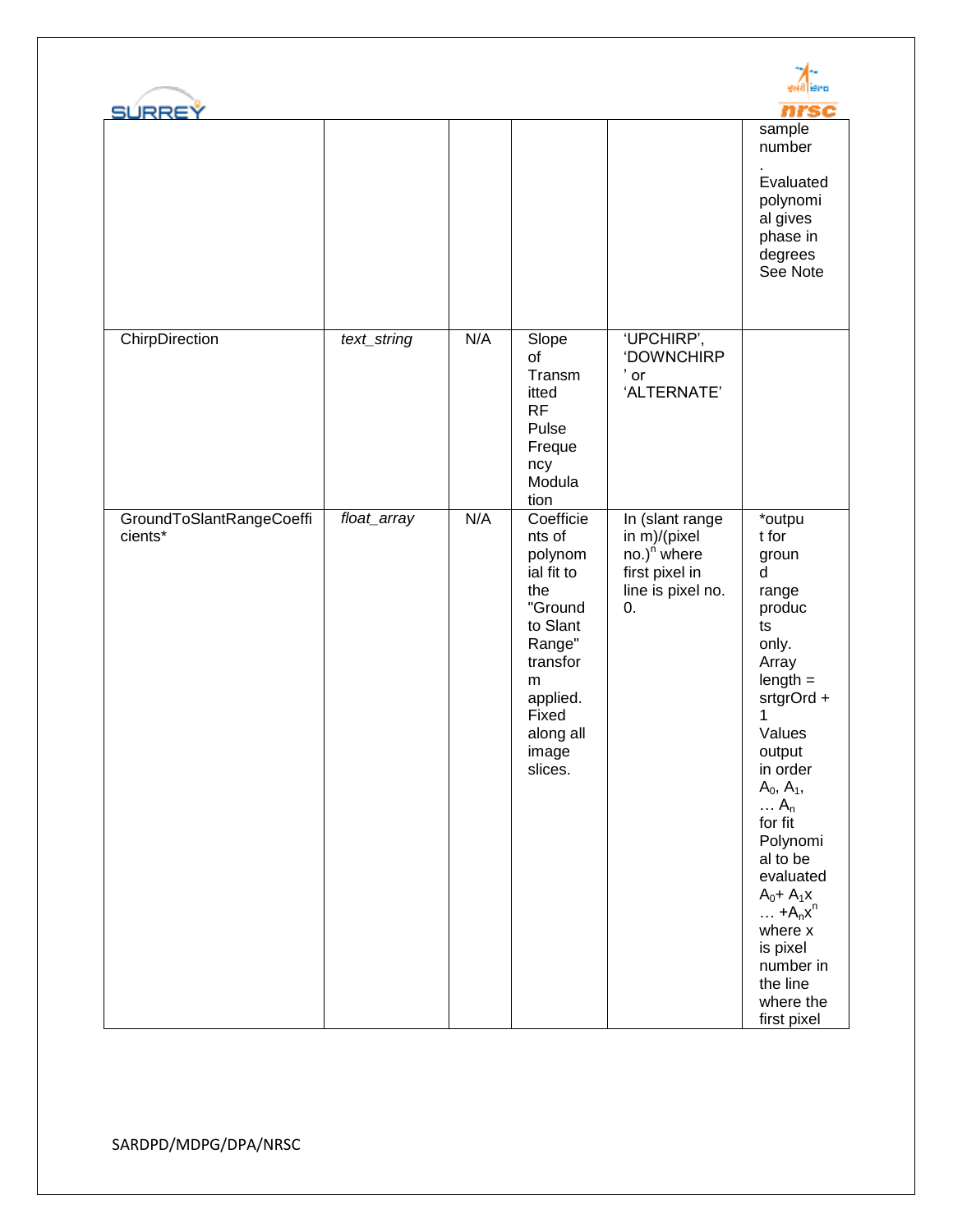| <b>SURREY</b>         |                                    |              |                                                                                  |                                                                              |                                                                                                                                                                                                                                                                                                                                                    |
|-----------------------|------------------------------------|--------------|----------------------------------------------------------------------------------|------------------------------------------------------------------------------|----------------------------------------------------------------------------------------------------------------------------------------------------------------------------------------------------------------------------------------------------------------------------------------------------------------------------------------------------|
| Parameter             | Parameter<br>Format<br>Description | <b>Units</b> | Meaning                                                                          | Permissible<br>Values                                                        | Comment                                                                                                                                                                                                                                                                                                                                            |
|                       |                                    |              |                                                                                  |                                                                              | in the line<br>has $x=0$ .<br>Evaluated<br>polynomial<br>gives Slant<br>Range in<br>metres.                                                                                                                                                                                                                                                        |
| <b>IncAngleCoeffs</b> | float_array                        |              | Polynomial<br>coefficients<br>for<br>incidence<br>angle at<br>pixel<br>position. | In deg/(pixel<br>$no.)n$ where<br>first pixel in<br>line is pixel<br>no. 0.  | at mid-<br>imageValue<br>s output in<br>order $A_0$ , $A_1$ ,<br>$\ldots$ A <sub>n</sub> for<br>fitPolynomia<br>I to be<br>evaluated $A_0$<br>$+A_1x$<br>$+A_nx^n$ where<br>x is pixel<br>number in<br>the line<br>where the<br>first pixel in<br>the line has<br>$x=0$ .<br>Evaluated<br>polynomial<br>gives<br>incidence<br>angle in<br>degrees. |
| DepAngleCoeffs        | float_array                        |              | Polynomial<br>coefficients<br>for<br>depression<br>angle                         | In deg/(pixel<br>$no.)^n$ where<br>first pixel in<br>line is pixel<br>no. 0. | at mid-<br>image<br>Values<br>output in<br>order $A_0$ , $A_1$ ,<br>$\ldots$ A <sub>n</sub> for fit<br>Polynomial<br>to be<br>evaluated $A_0$<br>$+A_1x \ldots$<br>$+A_nx^n$<br>where x is<br>pixel<br>number in<br>the line<br>where the<br>first pixel<br>in the line<br>has $x=0$ .                                                             |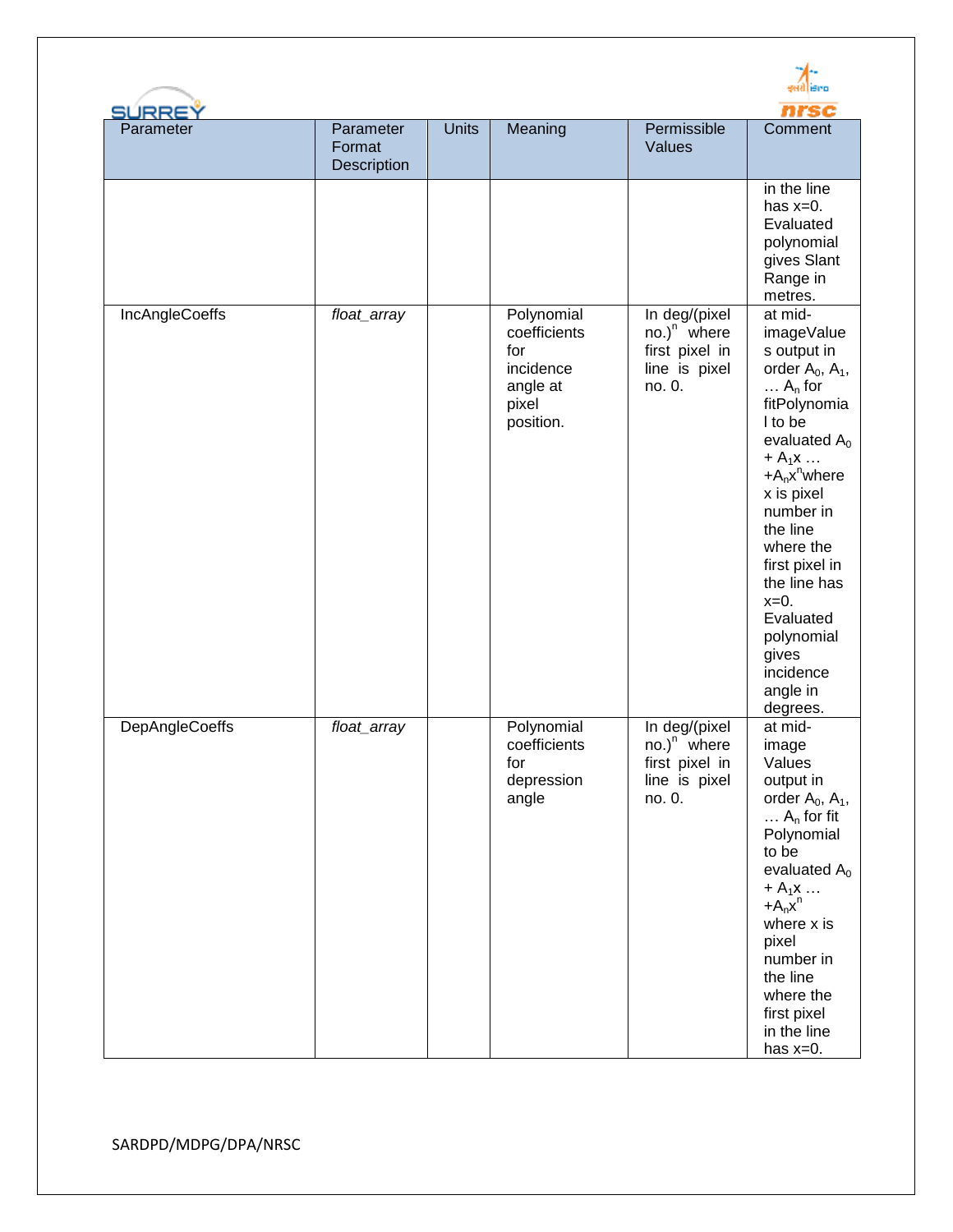| SURREY                          |       |                                     | nrsc |
|---------------------------------|-------|-------------------------------------|------|
| NearRange<br>Incidence<br>Angle | Float | Incidence<br>angle at<br>Near Range |      |
| Center<br>IncidenceAngle        | Float | Center<br>Incidence<br>Angle        |      |
| FarRange<br>IncidenceAngle      | Float | Incidence<br>angle at<br>Far Range  |      |
| RangeSwath                      | Int   | Swath<br>Width (In<br>km)           |      |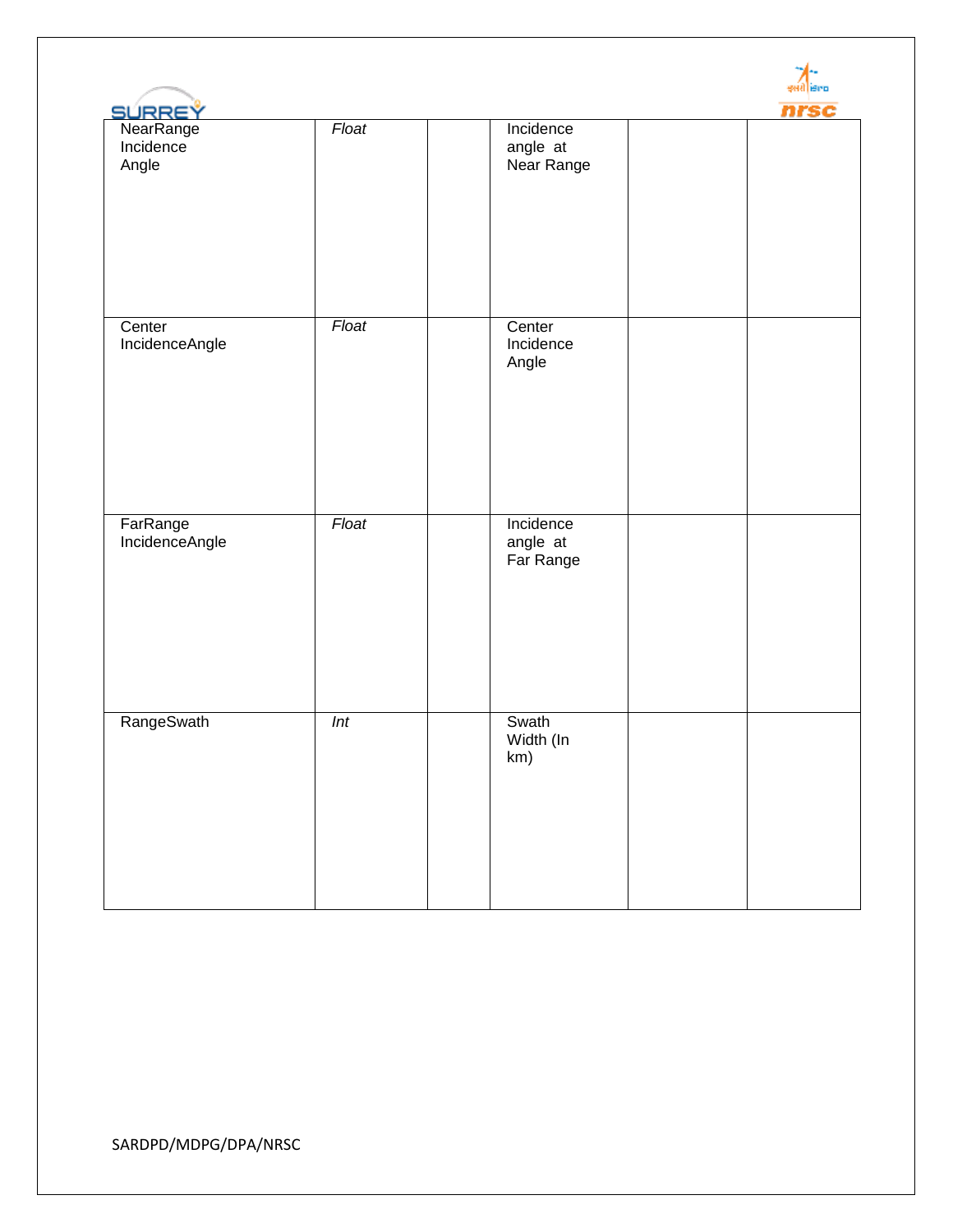| SURREY                      |                                    |              |                                                                                                                                                               |                                              | nrsc                                                                         |
|-----------------------------|------------------------------------|--------------|---------------------------------------------------------------------------------------------------------------------------------------------------------------|----------------------------------------------|------------------------------------------------------------------------------|
| Parameter                   | Parameter<br>Format<br>Description | <b>Units</b> | Meaning                                                                                                                                                       | Permissibl<br>e Values                       | Comment                                                                      |
|                             |                                    |              |                                                                                                                                                               |                                              | Evaluate<br>d<br>polynomi<br>al gives<br>depressio<br>n angle in<br>degrees. |
| Projection                  | text_string                        | N/A          | Indicates<br>the coordinate<br>reference<br>system for<br>location on<br>earth. The<br>projection used<br>here is the<br>Universal<br>Transverse<br>Mercater. | Eg .: UTM                                    | For L <sub>2</sub><br>only                                                   |
| TerrainHeightUsed           | float_value                        | metres       | Assumed<br>mean<br>scene<br>height used<br>in<br>geolocation<br>calculations                                                                                  |                                              | For L <sub>2</sub><br>only                                                   |
| FalseEasting                | Float value                        | metres       |                                                                                                                                                               |                                              | For L <sub>2</sub><br>only                                                   |
| FalseNorthing               | Float value                        | metres       |                                                                                                                                                               |                                              | For L <sub>2</sub><br>only                                                   |
| StandardParallel            | Float value                        | metres       |                                                                                                                                                               |                                              | For L <sub>2</sub><br>only                                                   |
| <b>DEMCorrection</b>        | <b>String</b>                      |              | Applied<br>/NotApplied                                                                                                                                        |                                              | For L <sub>2</sub><br>only                                                   |
| ProductFormat               | text_string                        | N/A          | Image File<br>Format                                                                                                                                          | 'GeoTIFF' or<br>'Big GeoTIFF'                |                                                                              |
| OutputMediaInterleavin<br>g | text_string                        | N/A          | <b>Describes</b><br>interleaving<br>of real and<br>complex<br>parts<br>of<br>samples<br>for                                                                   | 'LINE_INTERLEAVED' or<br>'PIXEL_INTERLEAVED' |                                                                              |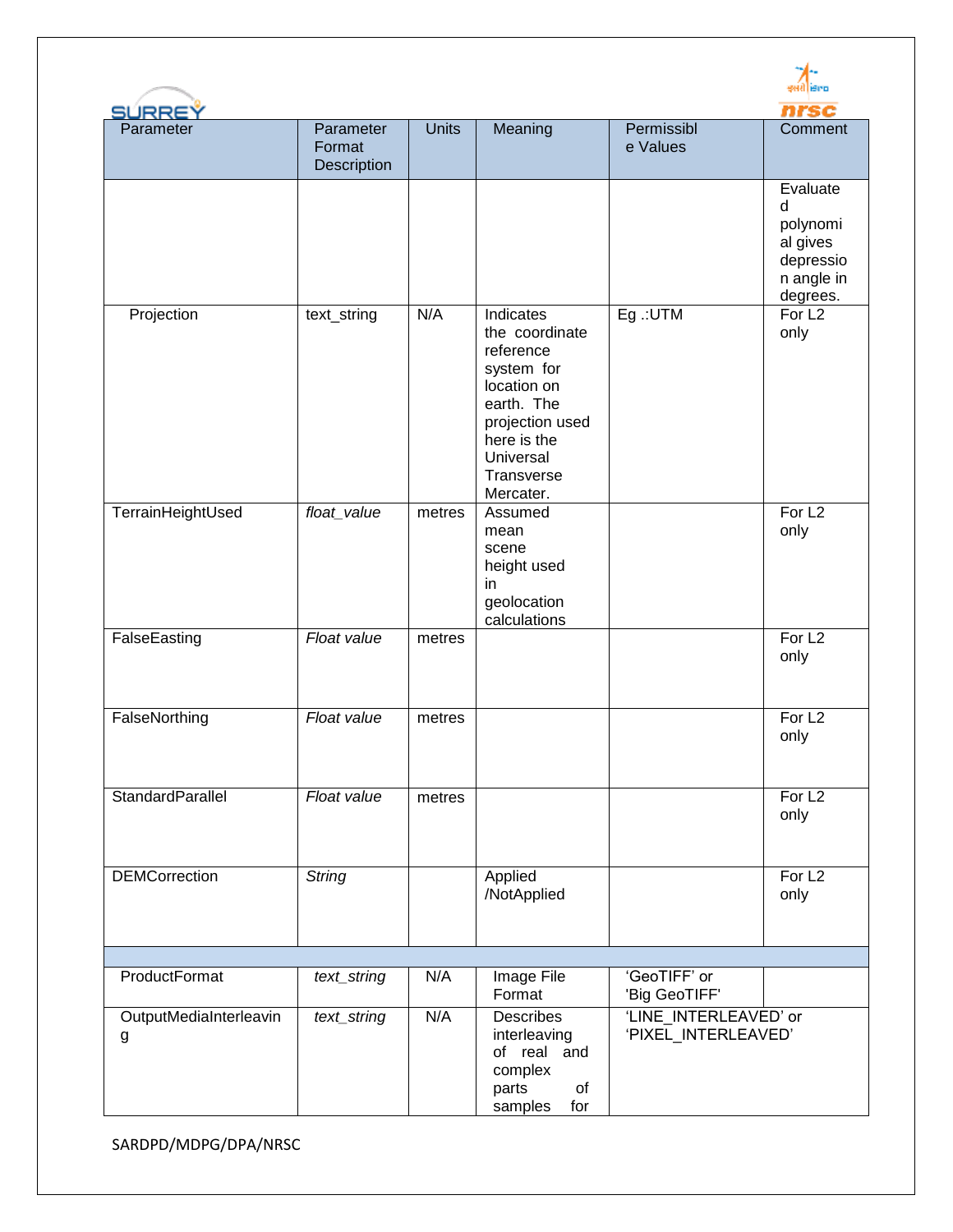



| SURREY                     |                   |        |                                                                             |                                                             | nrsc   |
|----------------------------|-------------------|--------|-----------------------------------------------------------------------------|-------------------------------------------------------------|--------|
|                            |                   |        | complex<br>products.                                                        |                                                             |        |
| DataType                   | text_string       | N/A    |                                                                             | 'COMPLEX' or<br>'MAGNITUDE DETECTED' or<br>'Geo-Referenced' |        |
| <b>BitsPerSample</b>       | integer_valu<br>e | N/A    | Number of bits<br>contained in<br>each image<br>pixel<br>component<br>value | 8 or 16 or 32                                               |        |
| NumberofSamplesPer<br>Line | integer_valu<br>е | N/A    | Number of<br>pixels per line<br>of image.                                   |                                                             |        |
| NumberOfLinesInImage       | integer_value     |        | Number of lines<br>in scene                                                 |                                                             |        |
| SampledPixelSpacing        | float_value       | metres | <b>Distance</b><br>between pixels<br>in across-track<br>(range) direction   |                                                             | metres |
| SampledLineSpacing         | float value       | metres | <b>Distance</b><br>between<br>pixels in<br>along-track<br>direction         |                                                             | metres |
| <b>LineTimeOrdering</b>    | text_string       | N/A    | Time<br>ordering of<br>lines in<br>along-track<br>direction                 | 'INCREASING' or<br>'DECREASING'                             |        |
| <b>PixelTimeOrdering</b>   | text_string       | N/A    | Time<br>ordering of<br>lines in<br>across-track<br>direction                | 'INCREASING' or<br>'DECREASING'                             |        |

| Parameter         | Paramete<br>r Format<br>Descriptio<br>n | Unit<br>S | Meaning                                       | Permissi<br>ble<br><b>Values</b> | Comment |
|-------------------|-----------------------------------------|-----------|-----------------------------------------------|----------------------------------|---------|
|                   |                                         |           |                                               |                                  |         |
| RangeResolution   | float_valu<br>е                         | N/A       | Nominal range<br>resolution                   |                                  | metres  |
| AzimuthResolution | float_valu<br>e                         | N/A       | Nomin<br>al<br>azimut<br>h.<br>resoluti<br>on |                                  | metres  |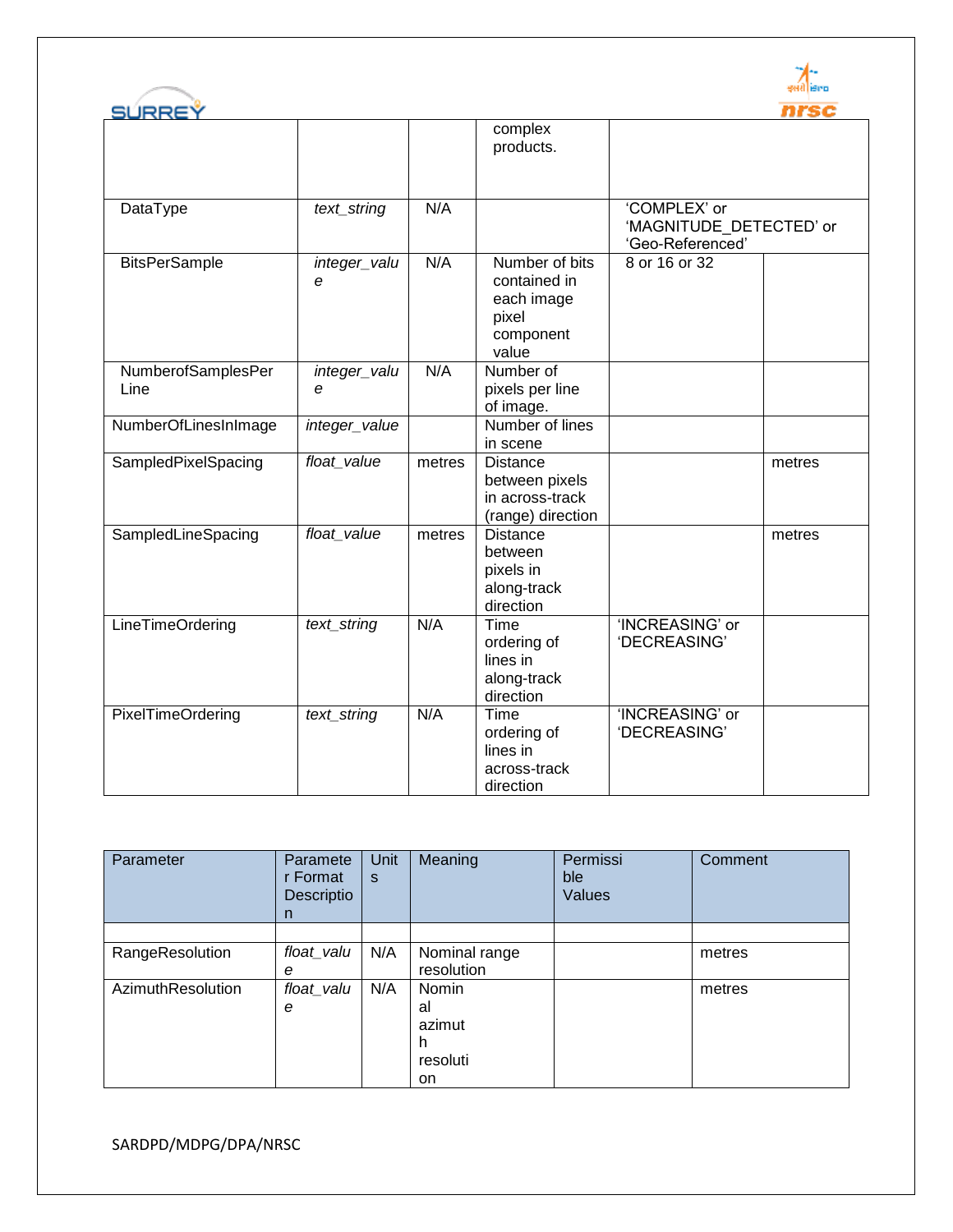| SÚRRE`                      |                 |     |                                                                                                                                                                                          |                             | nrsc                                                                                                                                                       |
|-----------------------------|-----------------|-----|------------------------------------------------------------------------------------------------------------------------------------------------------------------------------------------|-----------------------------|------------------------------------------------------------------------------------------------------------------------------------------------------------|
| PixelMeanl                  | float_valu<br>e |     | Mean value<br>of scene<br>pixel I<br>values                                                                                                                                              |                             | Mean of real part<br>of pixel values for<br>complex images                                                                                                 |
| PixelMeanQ                  | float valu<br>e |     | Mean value<br>of image<br>pixel Q<br>values                                                                                                                                              |                             | Mean<br>οf<br>complex<br>part<br>of pixel values<br>for<br>complex<br>images                                                                               |
| PixelStandardDeviatio<br>nl | float_valu<br>e |     | Standard<br>Deviation of<br>scene pixel I<br>values                                                                                                                                      |                             | Standard<br>Deviation of real<br>part of pixel<br>values for<br>complex images                                                                             |
| PixelStandardDeviatio<br>nQ | float_valu<br>e |     | Standard<br>Deviation of<br>scene pixel<br>Q values                                                                                                                                      |                             | <b>Standard Deviation</b><br>of complex part of<br>pixel values for<br>complex images                                                                      |
| Equiv_Number_of_Lo<br>oks   | float_valu<br>e |     | Number of<br>independent<br>looks that would<br>give same<br>scattering cross<br>section variance<br>for a uniform<br>distributed<br>scene as the<br>look<br>arrangement<br>used by IFP. |                             |                                                                                                                                                            |
| <b>CalibrationConstant</b>  | float_valu<br>e |     | Radiometric<br>calibration<br>constant                                                                                                                                                   |                             | The radiometric<br>scattering cross<br>section, $\sigma_0$ , $\beta_0$ or<br>$\lambda_0$ , is the (pixel<br>value $)^2/$<br><b>CalibrationConst</b><br>ant |
| CalibrationStatus           | float_valu<br>e | N/A | Status of<br>mission<br>radiometric<br>calibration.                                                                                                                                      | Uncalibrated<br>Preliminary |                                                                                                                                                            |

| Parameter                         | Parameter<br>Format<br>Descriptio<br>n | <b>Units</b> | Meaning                                                                              | Permi<br>ssible<br>Value<br>S | Comment |
|-----------------------------------|----------------------------------------|--------------|--------------------------------------------------------------------------------------|-------------------------------|---------|
|                                   |                                        |              |                                                                                      | Relative<br>Calibrat<br>ed    |         |
| ImageNoiseRangePixelPo<br>sitions | integer_val<br>ue                      |              | Across swath<br>pixel positions<br>at which<br>Image Noise<br>values are<br>provided |                               |         |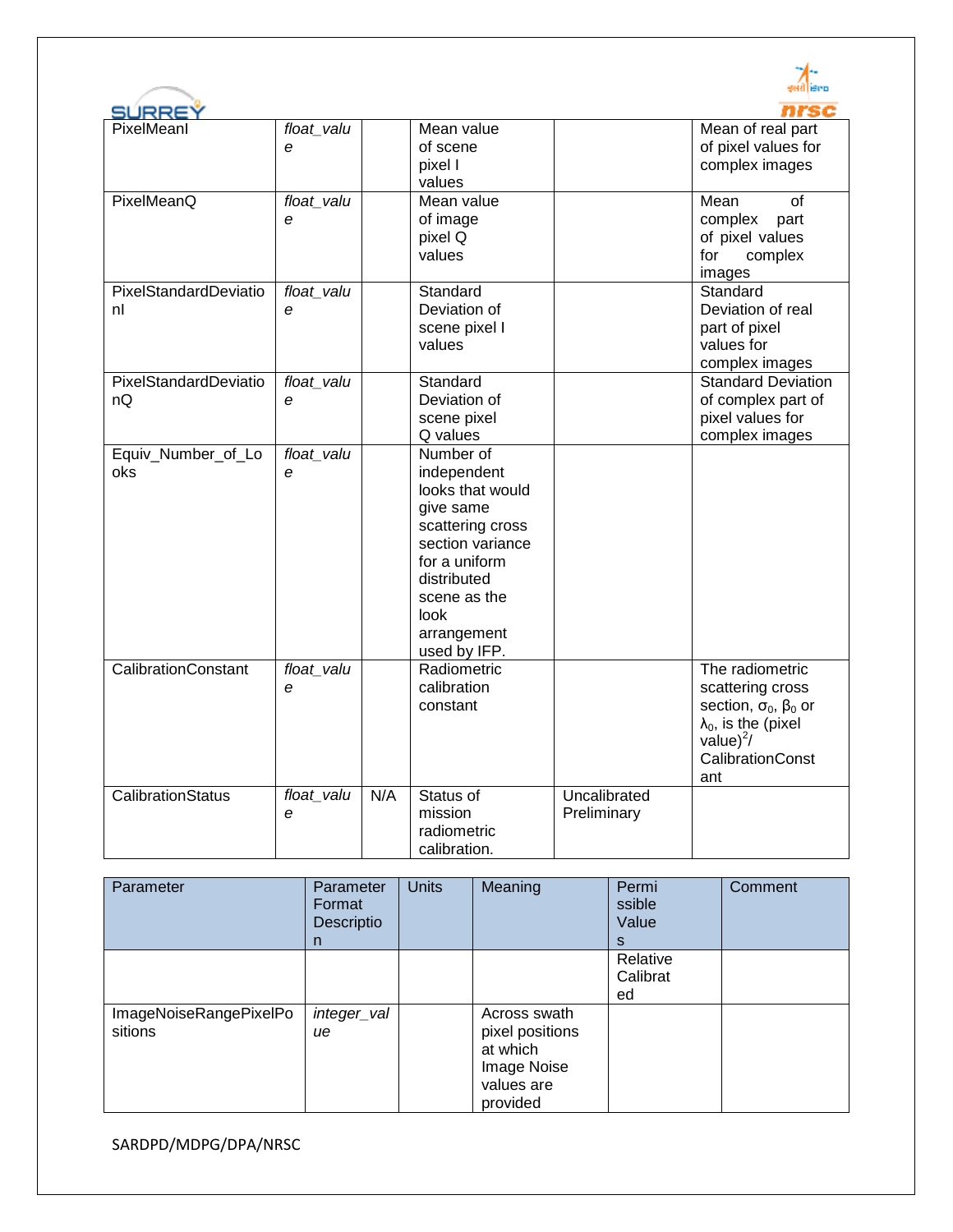| <b>SURREY</b>                            |             |                                    |                              |                     |
|------------------------------------------|-------------|------------------------------------|------------------------------|---------------------|
| ImageNoiseValue                          | float_value | pixel                              | <b>Noise</b>                 | Varianc             |
|                                          |             | counts                             | contributio                  | e of                |
|                                          |             | $^{\wedge2}$                       | n to                         | noise               |
|                                          |             |                                    | image                        | contribu<br>tion to |
|                                          |             |                                    |                              |                     |
|                                          | Float       | metres                             | Map                          | image.<br>Image     |
| ImageMapcorners                          |             |                                    | corners of                   | corners             |
| (UL,UR,LR,LL)                            |             |                                    | the image                    |                     |
|                                          |             |                                    | in easting                   |                     |
|                                          |             |                                    | ,northing                    |                     |
| ImageLat/lon                             | Float       | Decim                              | Image                        | Image               |
| (UL,UR,LR,LL)                            |             | al                                 | corners in                   | Corners             |
|                                          |             | degree                             | geodetic                     |                     |
| ProductMapCorners                        | Float       | metres                             | Product                      | Product             |
| (UL,UR,LR,LL)                            |             |                                    | corners of                   | corners             |
|                                          |             |                                    | the image                    |                     |
|                                          |             |                                    | (easting                     |                     |
|                                          |             |                                    | ,northing)                   | Product             |
| ProductLat/Lon                           | Float       | Decim                              | Product                      | Corners             |
| (UL,UR,LR,LL)                            |             | al                                 | corners in<br>geodetic       |                     |
| L2_SoftwareVersion                       | decimal     | degree<br>$\overline{\phantom{a}}$ | Version                      | $\blacksquare$      |
|                                          |             |                                    | ID                           |                     |
| SceneNoData                              | Binary      | $0$ or $1$                         | for<br>$\mathbf 0$<br>$\Box$ | Quality             |
|                                          |             |                                    | nominal                      | Flag                |
|                                          |             |                                    | for<br>$1 -$                 |                     |
|                                          |             |                                    | data loss                    |                     |
| Primary Grouping = geographicInformation |             |                                    |                              |                     |
| EllipsoidName                            | text_string | N/A                                | Nameof                       | eg 'WGS84'          |
|                                          |             |                                    | Referenc                     |                     |
|                                          |             |                                    | е                            |                     |
|                                          |             |                                    | Ellipsoid                    |                     |
|                                          |             |                                    | Model                        |                     |
| SemiMajorAxis                            | float value | metres                             | Semi-                        |                     |
|                                          |             |                                    | major                        |                     |
|                                          |             |                                    | axis of                      |                     |
|                                          |             |                                    | referenc                     |                     |
|                                          |             |                                    | e<br>ellispoid               |                     |
| <b>SemiMinorAxis</b>                     | float_value | metres                             | Semi-                        |                     |
|                                          |             |                                    | minor                        |                     |
|                                          |             |                                    | axis of                      |                     |
|                                          |             |                                    | referenc                     |                     |
|                                          |             |                                    | e                            |                     |
|                                          |             |                                    | ellipsoid                    |                     |
| NumberOfRangeTiepoints                   | Integer_val | N/A                                | Number of                    |                     |
|                                          | ue          |                                    | across track tie             |                     |
|                                          |             |                                    | points provided              |                     |
|                                          |             |                                    | in scene                     |                     |
| NumberOfAzimuthTiepoint                  | Integer_val | N/A                                | Number of                    |                     |
| s                                        | ue          |                                    | along track tie              |                     |
|                                          |             |                                    | point positions              |                     |
|                                          |             |                                    | provided in<br>scene         |                     |
|                                          |             |                                    |                              |                     |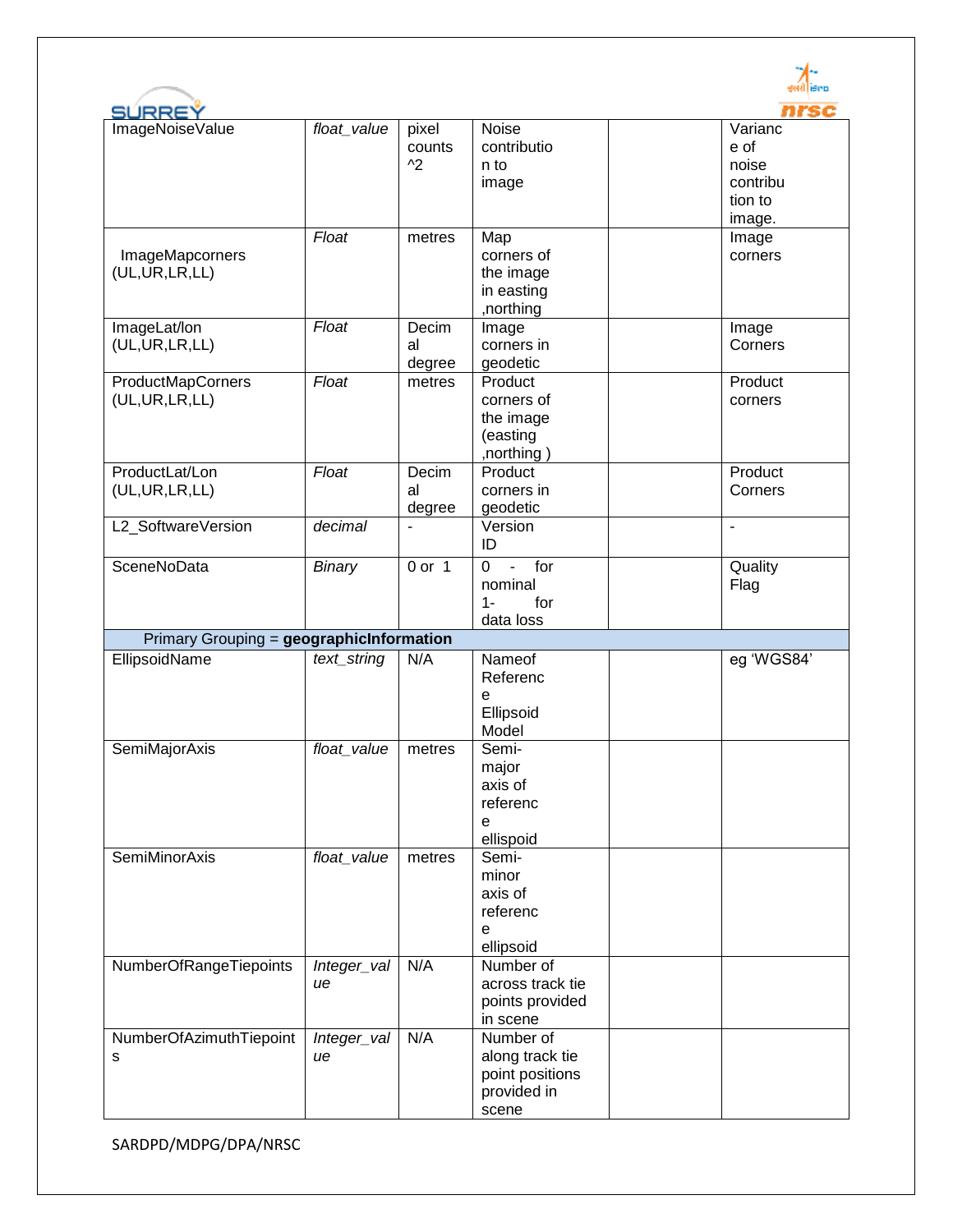

| SURREY            |             |     |                |               |  |
|-------------------|-------------|-----|----------------|---------------|--|
| For each tiepoint |             |     |                |               |  |
| Line              | float value | N/A | Line number of | First line in |  |
|                   |             |     | tie point      | imade         |  |
|                   |             |     |                |               |  |

| Parameter             | Parameter<br>Format<br>Description | <b>Units</b> | Meaning                                                            | Permissible<br>Values                  | Comment |
|-----------------------|------------------------------------|--------------|--------------------------------------------------------------------|----------------------------------------|---------|
|                       |                                    |              | (along-track<br>direction)                                         | is line no. 0.                         |         |
| Pixel                 | float_value                        | N/A          | pixel<br>number of<br>tie point<br>(across-<br>track<br>direction) | First pixel in line is<br>pixel no. 0. |         |
| Latitude              | float_value                        | degrees      | Latitude of tie<br>point                                           |                                        |         |
| Longitude             | float_value                        | degrees      | Longitude of<br>tie point                                          |                                        |         |
| Height                | float_value                        | metres       | Height of tie<br>point above<br>reference<br>ellipsoid             |                                        |         |
| For each tiepoint     |                                    |              |                                                                    |                                        |         |
| <b>SceneCenterLon</b> | float value                        | degrees      |                                                                    |                                        |         |
| <b>SceneCenterLat</b> | float_value                        | degrees      |                                                                    |                                        |         |
| <b>SceneULLon</b>     | float_value                        | degrees      |                                                                    |                                        |         |
| <b>SceneULLat</b>     | float_value                        | degrees      |                                                                    |                                        |         |
| <b>SceneURLon</b>     | float_value                        | degrees      |                                                                    |                                        |         |
| <b>SceneURLat</b>     | float_value                        | degrees      |                                                                    |                                        |         |
| <b>SceneLRLon</b>     | float_value                        | degrees      |                                                                    |                                        |         |
| <b>SceneLRLat</b>     | float_value                        | degrees      |                                                                    |                                        |         |
| <b>SceneLLLon</b>     | float_value                        | degrees      |                                                                    |                                        |         |
| <b>SceneLLLat</b>     | float_value                        | degrees      |                                                                    |                                        |         |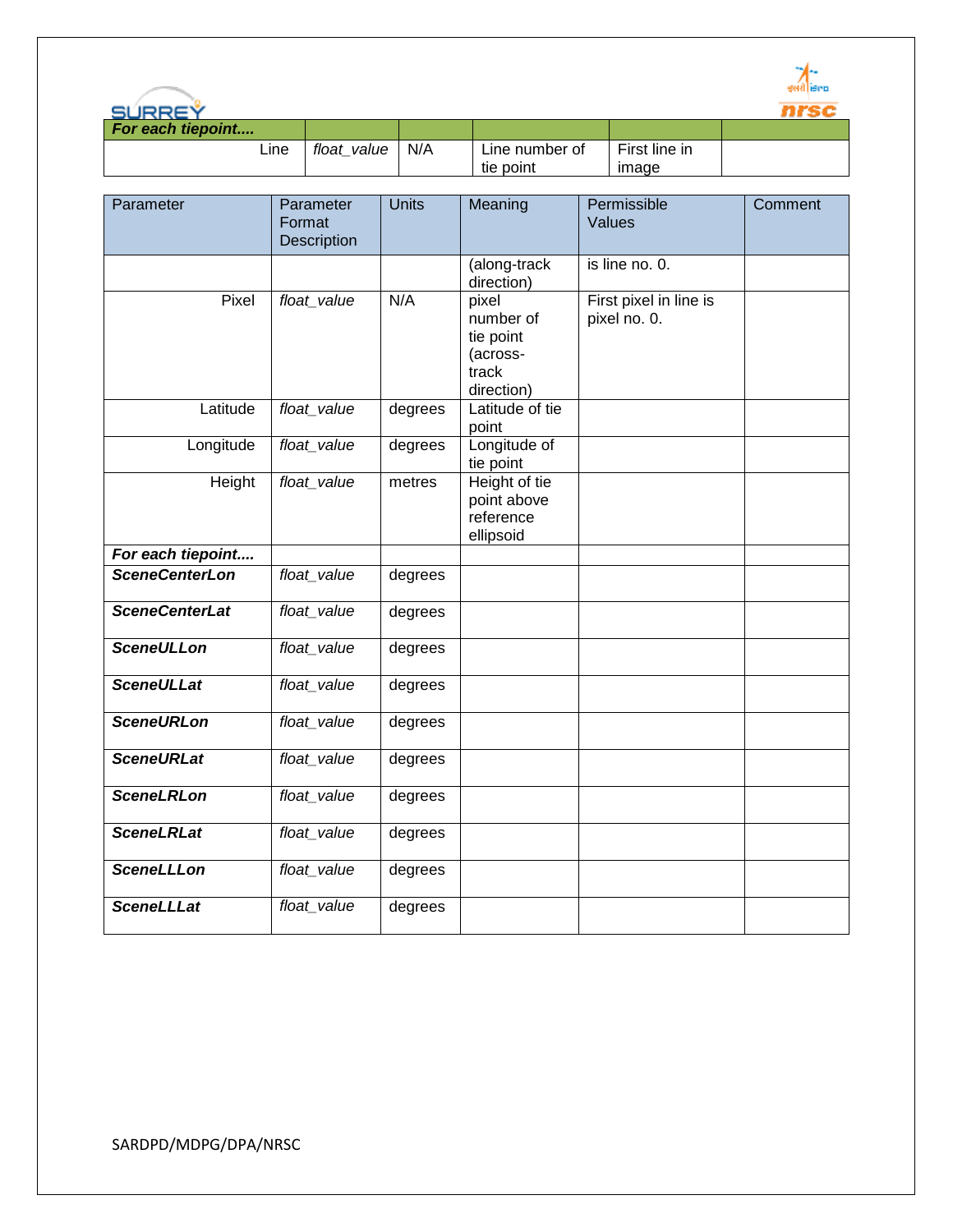



#### **Annexure 3**

#### **Sample metadata Level-1**

<metadata> <Product> <ProductName>NovaSAR\_01\_25430\_grd\_13\_210804\_170213\_HH\_1</ProductName> <Product\_ID>13</Product\_ID> <Product\_Code>ST0000NTD</Product\_Code> <Workorder\_ID>21306795611115</Workorder\_ID> <Scene\_ID>15</Scene\_ID> <Strip\_ID>1</Strip\_ID> </Product> <Source\_Attributes> <Satellite>NovaSAR\_01</Satellite> <Sensor>SAR</Sensor> <InputDataSetID>NV\_01\_006356</InputDataSetID> <InputDataSetFacilityID>SSTL</InputDataSetFacilityID> <ModeID>4014</ModeID> <OperationalMode>2</OperationalMode> <OperationalSwath>13</OperationalSwath> <OperationalModeName>6m\_Stripmap\_HH\_G5</OperationalModeName> <AcquisitionID>25430</AcquisitionID> <ModeMnemonic>6m GRD</ModeMnemonic> <RawDataStartTime>2021-08-04 17:02:49.512275</RawDataStartTime> <Polarisations>HH </Polarisations> <NumberofSwaths>1</NumberofSwaths> <Rank Subswath="S1">25</Rank> <ReceiveGain Subswath="S1" units="dB">-12.42</ReceiveGain> <RadarCentreFrequency units="Hz">3.2E+09</RadarCentreFrequency> <PulseRepetitionFrequency Subswath="S1" units="Hz">5903.19</PulseRepetitionFrequency> <PulseLength Subswath="S1" units="seconds">4.1711E-05</PulseLength> <ChirpBandwidth Subswath="S1" units="Hz">5.9649E+07</ChirpBandwidth> <AntennaPointing>Right</AntennaPointing> <YawSteeringFlag>TRUE</YawSteeringFlag> <ScanInReceiveFlag>FALSE</ScanInReceiveFlag> <EchoSamplingRate Subswath="S1" units="Hz">6.54545E+07</EchoSamplingRate> <RawBitsPerSample Pol="HH" Subswath="S1">4 Bit</RawBitsPerSample> <SamplesPerEchoLine Subswath="S1" units="samples">5198</SamplesPerEchoLine> <InternalRefNoise Subswath="S1">1.38</InternalRefNoise>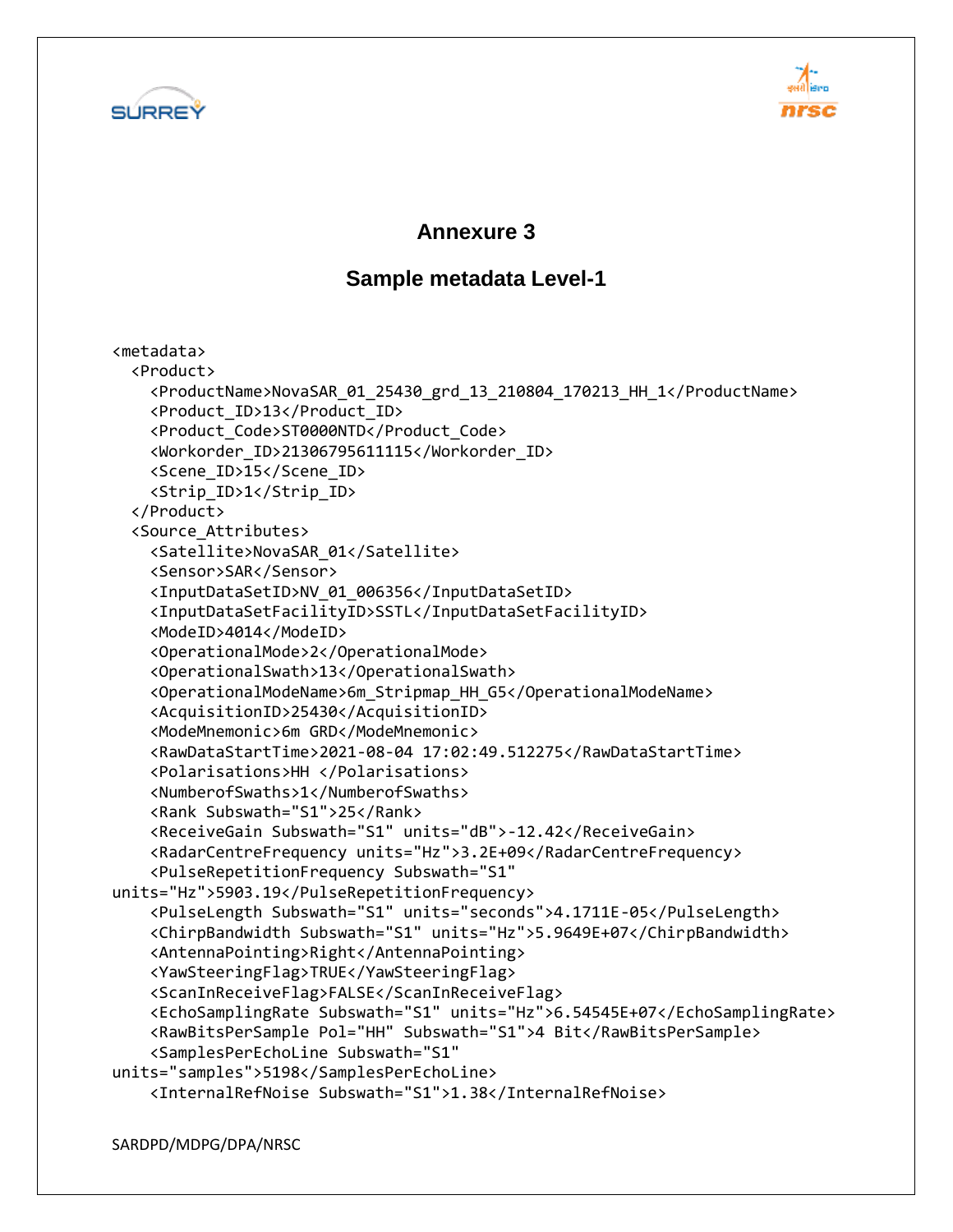```
 <ExternalRefNoise Subswath="S1">9.22</ExternalRefNoise>
     <Bias_I Pol="HH">-0.478</Bias_I>
     <Bias_Q Pol="HH">0.138</Bias_Q>
     <StandardDeviation_I Pol="HH">10.546</StandardDeviation_I>
     <StandardDeviation_Q Pol="HH">10.921</StandardDeviation_Q>
     <GainImbalance Pol="HH" units="dB">-0.304</GainImbalance>
     <PhaseOrthogonality Pol="HH" units="degrees">0.086</PhaseOrthogonality>
     <PacketErrorsDetectedperpacket>1.045471e-
02</PacketErrorsDetectedperpacket>
     <DataError_MissingPackets>0</DataError_MissingPackets>
     <DataError_CRC>0</DataError_CRC>
     <DataError_PRI_type>0</DataError_PRI_type>
     <DataError_Interferer_Present>6904</DataError_Interferer_Present>
   </Source_Attributes>
     <OrbitDataSource>GPS Data</OrbitDataSource>
<OrbitDataFile>S:/IFP/Satellite_Data/Orbit_and_Attitude_Files/OrbitAttitude_2
5430.xml</OrbitDataFile>
     <Pass_Direction>DESCENDING</Pass_Direction>
     <NumberOfStateVectorSets>1</NumberOfStateVectorSets>
       <Time>2021-08-04 17:02:52.53192</Time>
       <xPosition units="m">299220.82</xPosition>
       <yPosition units="m">6200503.3</yPosition>
       <zPosition units="m">3155695.1</zPosition>
       <xVelocity units="m/s">1753.8841</xVelocity>
       <yVelocity units="m/s">3318.8944</yVelocity>
       <zVelocity units="m/s">-6661.7332</zVelocity>
     <AttitudeDataSource>AOCS</AttitudeDataSource>
     <PlatformRoll units="degrees">-26.01</PlatformRoll>
     <PlatformPitch units="degrees">-0.00</PlatformPitch>
     <PlatformYaw units="degrees">-0.01</PlatformYaw>
     <PlatformRollRate units="deg/sec">0.0000</PlatformRollRate>
     <PlatformPitchRate units="deg/sec">-0.0000</PlatformPitchRate>
     <PlatformYawRate units="deg/sec">-0.0001</PlatformYawRate>
```

```
 <Image_Generation_Parameters>
```
 <ProductType>grd</ProductType> <ProcessingLevel>L1</ProcessingLevel> <ProcessingFacility>NRSC/ISRO</ProcessingFacility> <ProcessingTime>2021-08-05 03:21:11.854</ProcessingTime> <SoftwareVersion>V1.14</SoftwareVersion> <AlgorithmUsed>RD-Chirp Scale</AlgorithmUsed> <ExtendedChirpScaling>FALSE</ExtendedChirpScaling> <wK\_Flag>TRUE</wK\_Flag> <RadiometricScaling>Sigma0</RadiometricScaling> <DopplerSource>ORBIT\_AND\_ATTITUDE</DopplerSource>

<OrbitData>

SÚRREÝ

<StateVector>

</StateVector>

</OrbitData>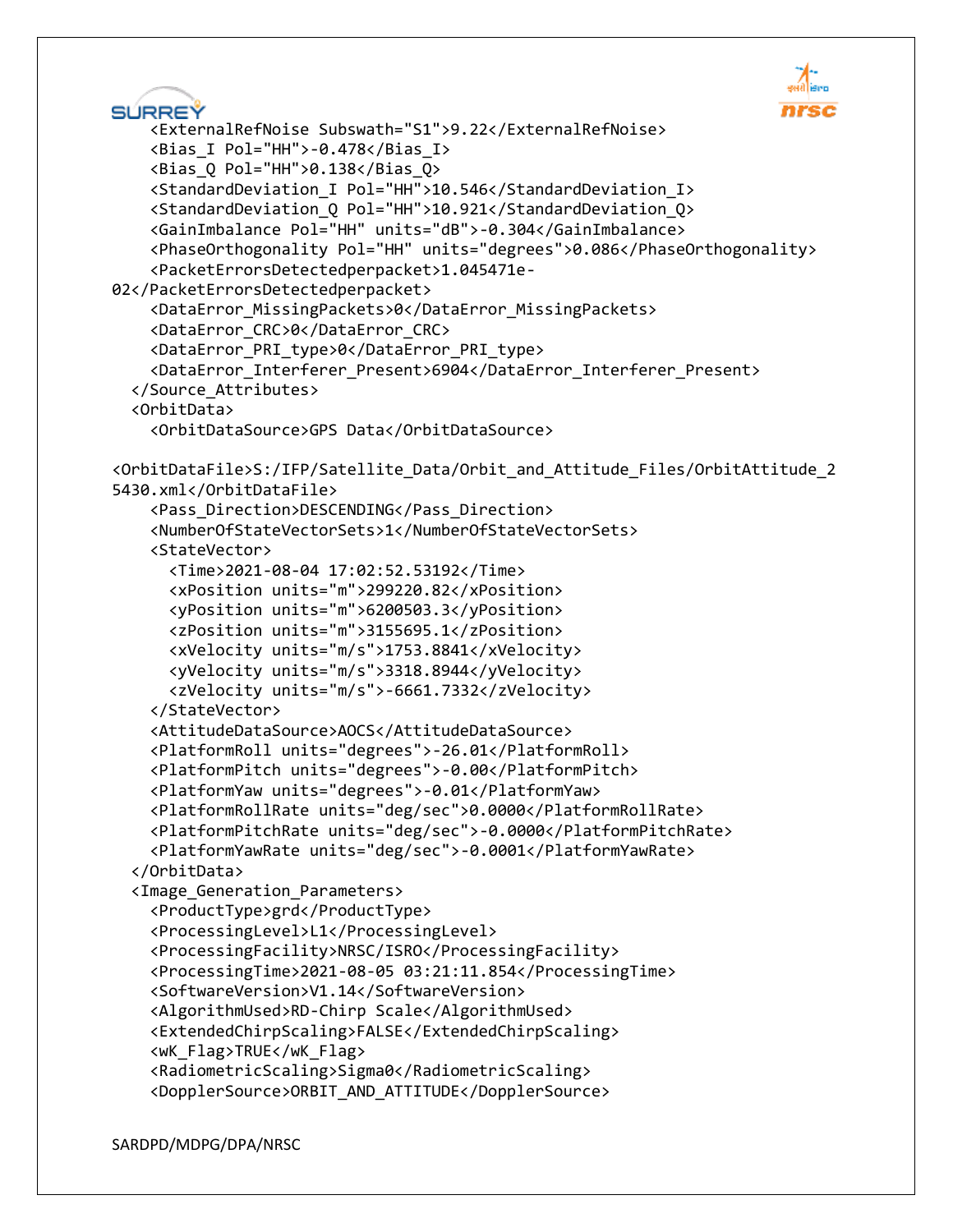

```
SÚRREÝ
     <ZeroDopplerTimeFirstLine>2021-08-04 
17:02:50.371795</ZeroDopplerTimeFirstLine>
     <ZeroDopplerTimeLastLine>2021-08-04 
17:02:53.237344</ZeroDopplerTimeLastLine>
     <SWST Subswath="S1" units="seconds">0.004299836</SWST>
     <NumberOfRangeLooks>1</NumberOfRangeLooks>
     <RangeLookBandwidth Subswath="S1" 
units="Hz">5.9621E+07</RangeLookBandwidth>
     <TotalProcessedRangeBandwidth Subswath="S1" 
units="Hz">5.9621E+07</TotalProcessedRangeBandwidth>
     <NumberOfAzimuthLooks>4</NumberOfAzimuthLooks>
     <AzimuthLookBandwidth Subswath="S1" 
units="Hz">1237.8</AzimuthLookBandwidth>
     <TotalProcessedAzimuthBandwidth Subswath="S1" 
units="Hz">3632.8</TotalProcessedAzimuthBandwidth>
     <IRFWindow>Hanning</IRFWindow>
     <WindowParam1>0.72</WindowParam1>
     <SlantRangeNearEdge units="m">644526.6</SlantRangeNearEdge>
     <PlatformHeight units="m">5.899348e+05</PlatformHeight>
     <DopplerCentroid units="Hz">-383.5 0.0025005 -9.9823E-07 1.2985E-10 
</DopplerCentroid>
     <IRF_3dBWidth Pol="HH" Subswath="S1" units="m">2.57</IRF_3dBWidth>
     <IRF_PSLR Pol="HH" Subswath="S1" units="dB">-23.26</IRF_PSLR>
     <IRF_ISLR Pol="HH" Subswath="S1" units="dB">-15.72</IRF_ISLR>
     <ChirpAmpCoeffs Pol="HH" Subswath="S1">928.5 3.56 -0.057848 0.00047148 -
2.1567E-06 5.9787E-09 -1.0178E-11 9.5338E-15 -9.6619E-19 -1.0569E-20 1.6474E-
23 -1.4115E-26 8.0081E-30 -3.1353E-33 8.424E-37 -1.4883E-40 1.5608E-44 -
7.3706E-49 </ChirpAmpCoeffs>
     <ChirpPhaseCoeffs Pol="HH" Subswath="S1">-0.14044 0.0011622 -2.634E-05 
3.3454E-07 -2.3793E-09 1.0537E-11 -3.1196E-14 6.4702E-17 -9.6994E-20 1.0722E-
22 -8.8376E-26 5.4491E-29 -2.5005E-32 8.4109E-36 -2.0127E-39 3.2426E-43 -
3.1517E-47 1.3959E-51 </ChirpPhaseCoeffs>
     <ChirpDirection>UPCHIRP</ChirpDirection>
     <GroundToSlantRangeCoefficients>644526.6 1.064502 4.413747E-06 -
8.091985E-12 1.888164E-16 -1.586706E-20 </GroundToSlantRangeCoefficients>
     <IncAngleCoeffs>25.2 0.00022355 -3.6941E-10 8.5018E-15 -1.654E-18 
1.0714E-22 </IncAngleCoeffs>
     <DepAngleCoeffs>67.081 -0.0002011 3.6752E-10 -7.6075E-15 1.4875E-18 -
9.6397E-23 </DepAngleCoeffs>
     <NearRangeIncidenceAngle units="degrees">25.2</NearRangeIncidenceAngle>
     <CenterIncidenceAngle units="degrees">25.77</CenterIncidenceAngle>
     <FarRangeIncidenceAngle units="degrees">26.34</FarRangeIncidenceAngle>
     <RangeSwath units="km">13</RangeSwath>
   </Image_Generation_Parameters>
   <Image_Attributes>
     <ProductFormat>GEOTIFF</ProductFormat>
     <OutputMediaInterleaving>N/A</OutputMediaInterleaving>
     <DataType>MAGNITUDE_DETECTED</DataType>
     <BitsPerSample>16</BitsPerSample>
```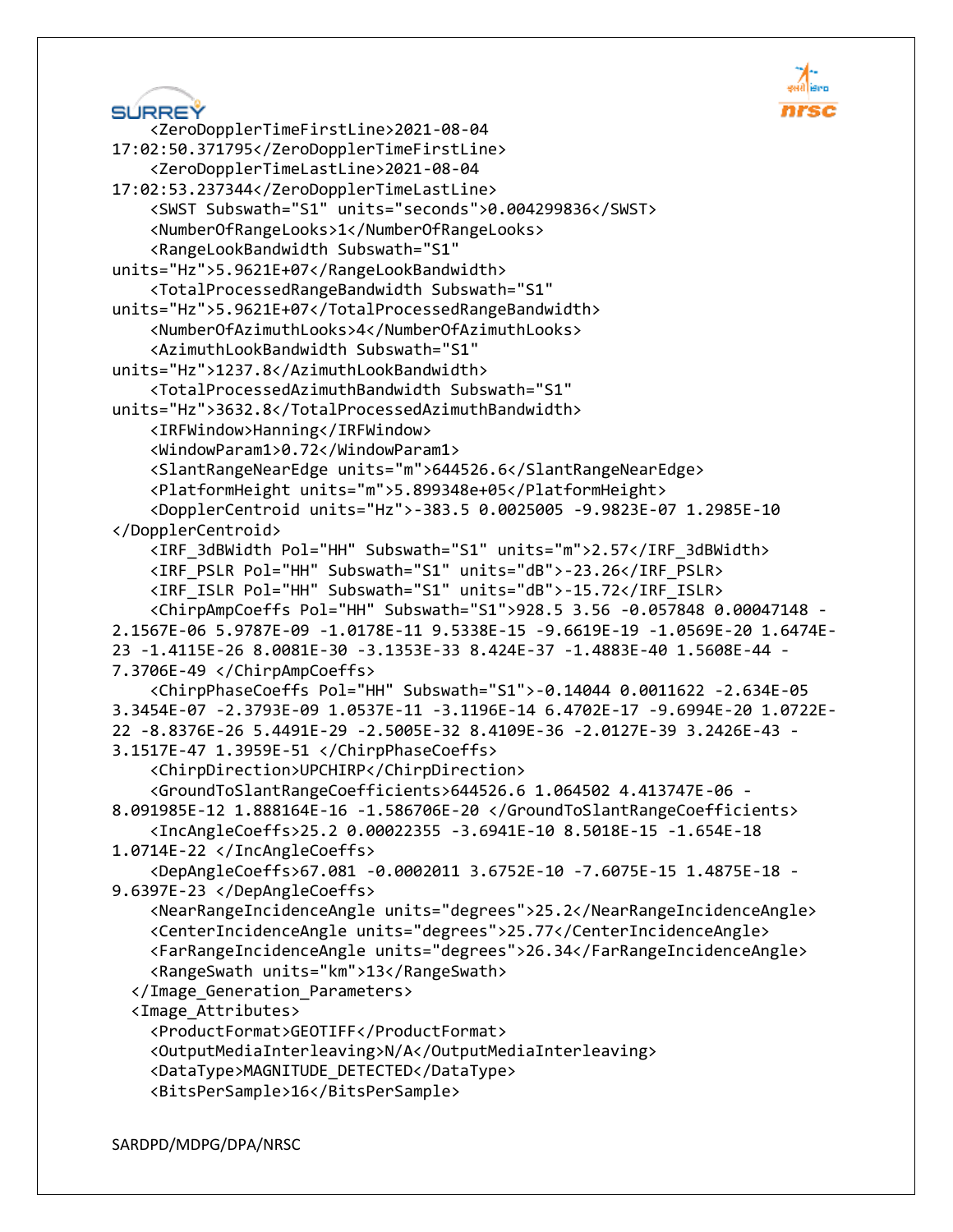

| SURREY                                                                                             | <b>nrsc</b> |
|----------------------------------------------------------------------------------------------------|-------------|
| <numberofsamplesperline>5124</numberofsamplesperline>                                              |             |
| <numberoflinesinimage>8001</numberoflinesinimage>                                                  |             |
| <sampledpixelspacing units="m">2.50</sampledpixelspacing>                                          |             |
| <sampledlinespacing units="m">2.50</sampledlinespacing>                                            |             |
| <linetimeordering>INCREASING</linetimeordering>                                                    |             |
| <pixeltimeordering>INCREASING</pixeltimeordering>                                                  |             |
| <rangeresolution units="m">5.92</rangeresolution>                                                  |             |
| <azimuthresolution units="m">6.04</azimuthresolution>                                              |             |
| <pixelmean pol="HH">141.83478243498251</pixelmean>                                                 |             |
| <pixelstandarddeviation< th=""><th></th></pixelstandarddeviation<>                                 |             |
| Pol="HH">83.88998254869142                                                                         |             |
| <pixelrms pol="HH">138.7129544328424</pixelrms>                                                    |             |
| <equiv_number_of_looks>3.70</equiv_number_of_looks>                                                |             |
| <calibrationconstant>1E+05</calibrationconstant>                                                   |             |
| <calibrationstatus>CALIBRATED</calibrationstatus>                                                  |             |
| <noisesubtraction>FALSE</noisesubtraction>                                                         |             |
| <imagenoiserangepixelpositions subswath="S1">1 1282 2563 3843 5124</imagenoiserangepixelpositions> |             |
|                                                                                                    |             |
| <imagenoisevalue pol="HH" subswath="S1">735.92 747.57 782.66 844.31</imagenoisevalue>              |             |
| 938.61                                                                                             |             |
| <fullresolutionimagedata pol="HH">image_HH.tif</fullresolutionimagedata>                           |             |
| <scenenodata>0</scenenodata>                                                                       |             |
|                                                                                                    |             |
| <geographicinformation></geographicinformation>                                                    |             |
| <ellipsoidname>WGS84</ellipsoidname><br><semimajoraxis units="metres">6378137.0</semimajoraxis>    |             |
| <semiminoraxis units="metres">6356752.3</semiminoraxis>                                            |             |
| <meanterrainheight units="metres">1029</meanterrainheight>                                         |             |
| <numberofrangetiepoints>6</numberofrangetiepoints>                                                 |             |
| <numberofazimuthtiepoints>1</numberofazimuthtiepoints>                                             |             |
| <tiepoint></tiepoint>                                                                              |             |
| <line>6031</line>                                                                                  |             |
| <pixel>0</pixel>                                                                                   |             |
| <latitude units="deg"><br/>27.54227706</latitude>                                                  |             |
| <longitude units="deg"><br/>84.75916461</longitude>                                                |             |
| <height units="m"><br/>1029</height>                                                               |             |
|                                                                                                    |             |
| <tiepoint></tiepoint>                                                                              |             |
| <line>6031</line>                                                                                  |             |
| <pixel>1025</pixel>                                                                                |             |
| <latitude units="deg"><br/>27.54665514</latitude>                                                  |             |
| <longitude units="deg"><br/>84.73359764</longitude>                                                |             |
| <height units="m"><br/>1029</height>                                                               |             |
|                                                                                                    |             |
| <tiepoint></tiepoint>                                                                              |             |
| <line>6031</line>                                                                                  |             |
| <pixel>2049</pixel>                                                                                |             |
| <latitude units="deg"><br/>27.55102388</latitude>                                                  |             |
| <longitude units="deg"><br/>84.70805586</longitude>                                                |             |
|                                                                                                    |             |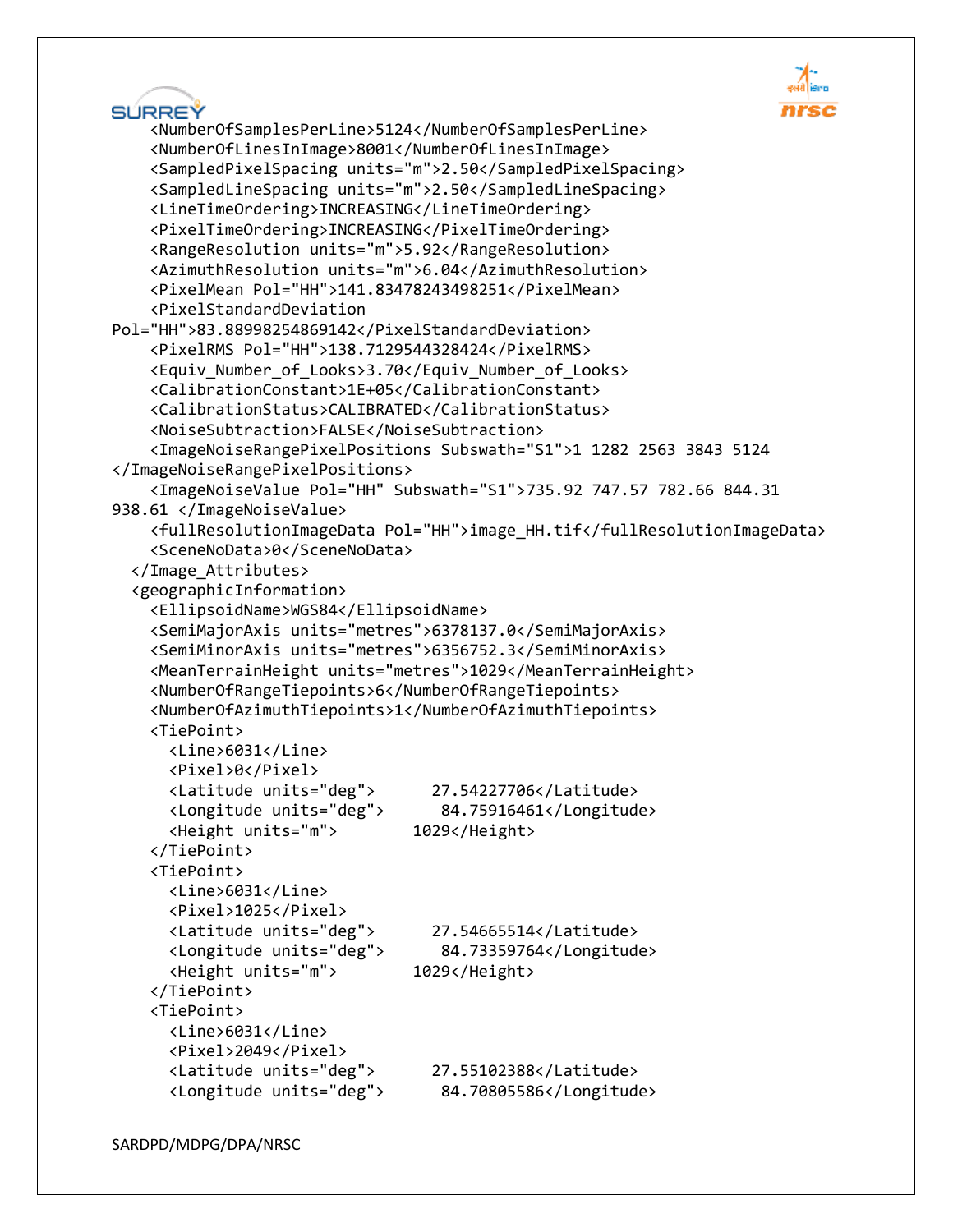```
SURREY
       <Height units="m"> 1029</Height>
     </TiePoint>
     <TiePoint>
       <Line>6031</Line>
       <Pixel>3074</Pixel>
       <Latitude units="deg"> 27.55539187</Latitude>
       <Longitude units="deg"> 84.68248896</Longitude>
       <Height units="m"> 1029</Height>
     </TiePoint>
     <TiePoint>
       <Line>6031</Line>
       <Pixel>4098</Pixel>
       <Latitude units="deg"> 27.55975074</Latitude>
       <Longitude units="deg"> 84.65694602</Longitude>
       <Height units="m"> 1029</Height>
     </TiePoint>
     <TiePoint>
       <Line>6031</Line>
       <Pixel>5123</Pixel>
       <Latitude units="deg"> 27.56410869</Latitude>
       <Longitude units="deg"> 84.63137894</Longitude>
       <Height units="m"> 1029</Height>
     </TiePoint>
     <SceneCenterLon>84.70505846023777</SceneCenterLon>
     <SceneCenterLat>27.598132973235362</SceneCenterLat>
     <SceneULLon>84.78830086545315</SceneULLon>
     <SceneULLat>27.675759134598785</SceneULLat>
     <SceneURLon>84.6603447386345</SceneURLon>
     <SceneURLat>27.697592616266387</SceneURLat>
     <SceneLRLon>84.62192892737902</SceneLRLon>
     <SceneLRLat>27.52050559536289</SceneLRLat>
     <SceneLLLon>84.74965930948439</SceneLLLon>
     <SceneLLLat>27.49867454671339</SceneLLLat>
   </geographicInformation>
</metadata>
```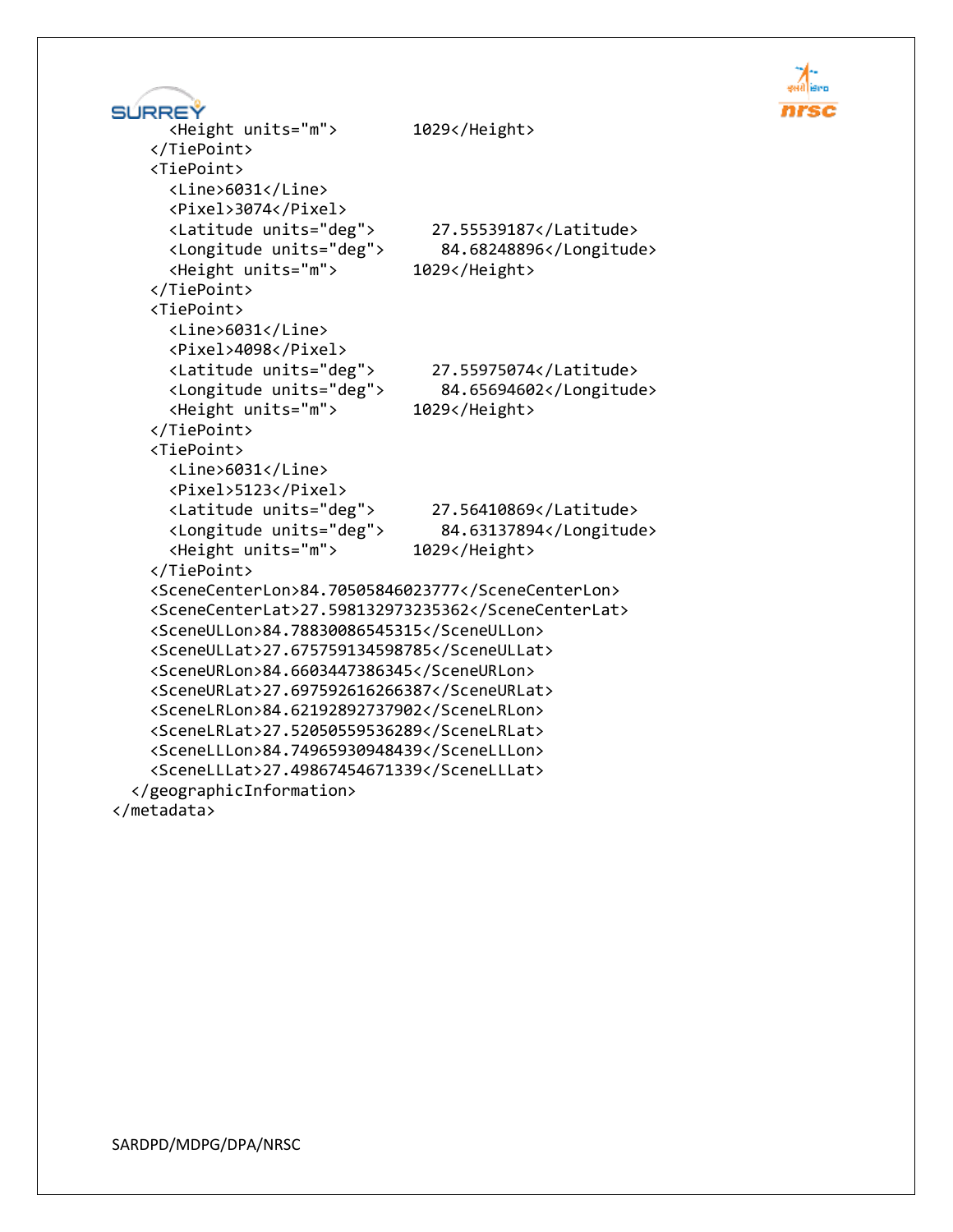



### **Annexure 4**

### **Sample Meta Data File Format –Level 2**

```
<?xml version="1.0" encoding="UTF-8"?>
<metadata>
   <Product>
     <ProductName>NovaSAR_01_23191_scd_27_210526_070121_VV_HH_HV</ProductName>
     <Product_ID>27</Product_ID>
<Product_Code>STUC00ETD</Product_Code>
<Workorder_ID>213697311</Workorder_ID>
     <Scene_ID>2</Scene_ID>
     <Strip_ID>1</Strip_ID>
   </Product>
   <Source_Attributes>
     <Satellite>NovaSAR_01</Satellite>
     <Sensor>SAR</Sensor>
     <InputDataSetID>NV_01_005A97</InputDataSetID>
     <InputDataSetFacilityID>SSTL</InputDataSetFacilityID>
     <ModeID>8008</ModeID>
     <OperationalMode>13</OperationalMode>
     <OperationalSwath>1</OperationalSwath>
     <OperationalModeName>35m_3Pol_ScanSAR_100km_VVHHHV</OperationalModeName>
     <AcquisitionID>23191</AcquisitionID>
     <ModeMnemonic>35m SCD</ModeMnemonic>
     <RawDataStartTime>2021-05-26 07:01:34.035991</RawDataStartTime>
     <Polarisations>VV HH HV </Polarisations>
     <NumberofSwaths>5</NumberofSwaths>
     <PulsesReceivedPerDwell Subswath="S1">663</PulsesReceivedPerDwell>
     <PulsesReceivedPerDwell Subswath="S2">664</PulsesReceivedPerDwell>
     <PulsesReceivedPerDwell Subswath="S3">718</PulsesReceivedPerDwell>
     <PulsesReceivedPerDwell Subswath="S4">664</PulsesReceivedPerDwell>
     <PulsesReceivedPerDwell Subswath="S5">665</PulsesReceivedPerDwell>
     <NumberOfPulseIntervalsPerDwell 
Subswath="S1">687</NumberOfPulseIntervalsPerDwell>
     <NumberOfPulseIntervalsPerDwell 
Subswath="S2">688</NumberOfPulseIntervalsPerDwell>
```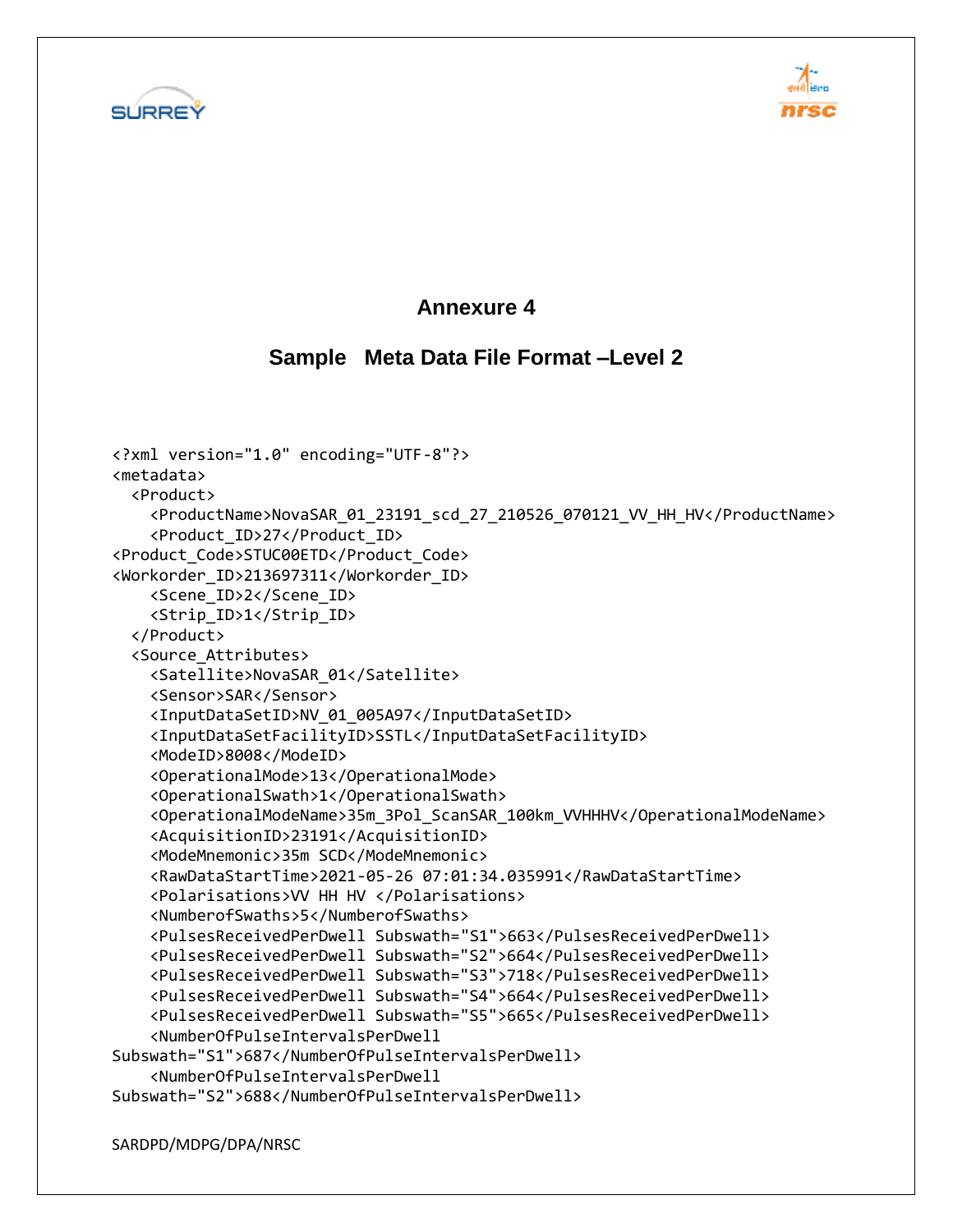```
SURREY
```

```
 <NumberOfPulseIntervalsPerDwell 
Subswath="S3">744</NumberOfPulseIntervalsPerDwell>
     <NumberOfPulseIntervalsPerDwell 
Subswath="S4">688</NumberOfPulseIntervalsPerDwell>
     <NumberOfPulseIntervalsPerDwell 
Subswath="S5">689</NumberOfPulseIntervalsPerDwell>
     <Rank Subswath="S1">24</Rank>
     <Rank Subswath="S2">24</Rank>
     <Rank Subswath="S3">26</Rank>
     <Rank Subswath="S4">24</Rank>
     <Rank Subswath="S5">24</Rank>
     <ReceiveGain Subswath="S1" units="dB">-12.42</ReceiveGain>
     <ReceiveGain Subswath="S2" units="dB">-12.42</ReceiveGain>
     <ReceiveGain Subswath="S3" units="dB">-12.42</ReceiveGain>
     <ReceiveGain Subswath="S4" units="dB">-12.42</ReceiveGain>
     <ReceiveGain Subswath="S5" units="dB">-12.42</ReceiveGain>
     <RadarCentreFrequency units="Hz">3.2E+09</RadarCentreFrequency>
     <PulseRepetitionFrequency Subswath="S1" 
units="Hz">5892.75</PulseRepetitionFrequency>
     <PulseRepetitionFrequency Subswath="S2" 
units="Hz">5820.72</PulseRepetitionFrequency>
     <PulseRepetitionFrequency Subswath="S3" 
units="Hz">6215.04</PulseRepetitionFrequency>
     <PulseRepetitionFrequency Subswath="S4" 
units="Hz">5672.15</PulseRepetitionFrequency>
     <PulseRepetitionFrequency Subswath="S5" 
units="Hz">5602.24</PulseRepetitionFrequency>
     <PulseLength Subswath="S1" units="seconds">4.2111E-05</PulseLength>
     <PulseLength Subswath="S2" units="seconds">4.2633E-05</PulseLength>
     <PulseLength Subswath="S3" units="seconds">3.9933E-05</PulseLength>
     <PulseLength Subswath="S4" units="seconds">4.3756E-05</PulseLength>
     <PulseLength Subswath="S5" units="seconds">4.4322E-05</PulseLength>
     <ChirpBandwidth Subswath="S1" units="Hz">1.2727E+07</ChirpBandwidth>
     <ChirpBandwidth Subswath="S2" units="Hz">1.1527E+07</ChirpBandwidth>
     <ChirpBandwidth Subswath="S3" units="Hz">1.0642E+07</ChirpBandwidth>
     <ChirpBandwidth Subswath="S4" units="Hz">9.9710E+06</ChirpBandwidth>
     <ChirpBandwidth Subswath="S5" units="Hz">9.4154E+06</ChirpBandwidth>
     <AntennaPointing>Left</AntennaPointing>
     <YawSteeringFlag>TRUE</YawSteeringFlag>
     <ScanInReceiveFlag>FALSE</ScanInReceiveFlag>
     <EchoSamplingRate Subswath="S1" units="Hz">2.00000E+07</EchoSamplingRate>
     <EchoSamplingRate Subswath="S2" units="Hz">2.00000E+07</EchoSamplingRate>
     <EchoSamplingRate Subswath="S3" units="Hz">2.00000E+07</EchoSamplingRate>
     <EchoSamplingRate Subswath="S4" units="Hz">2.00000E+07</EchoSamplingRate>
     <EchoSamplingRate Subswath="S5" units="Hz">2.00000E+07</EchoSamplingRate>
     <RawBitsPerSample Pol="VV" Subswath="S1">4 Bit</RawBitsPerSample>
     <RawBitsPerSample Pol="HH" Subswath="S1">4 Bit</RawBitsPerSample>
     <RawBitsPerSample Pol="HV" Subswath="S1">4 Bit</RawBitsPerSample>
     <RawBitsPerSample Pol="VV" Subswath="S2">4 Bit</RawBitsPerSample>
```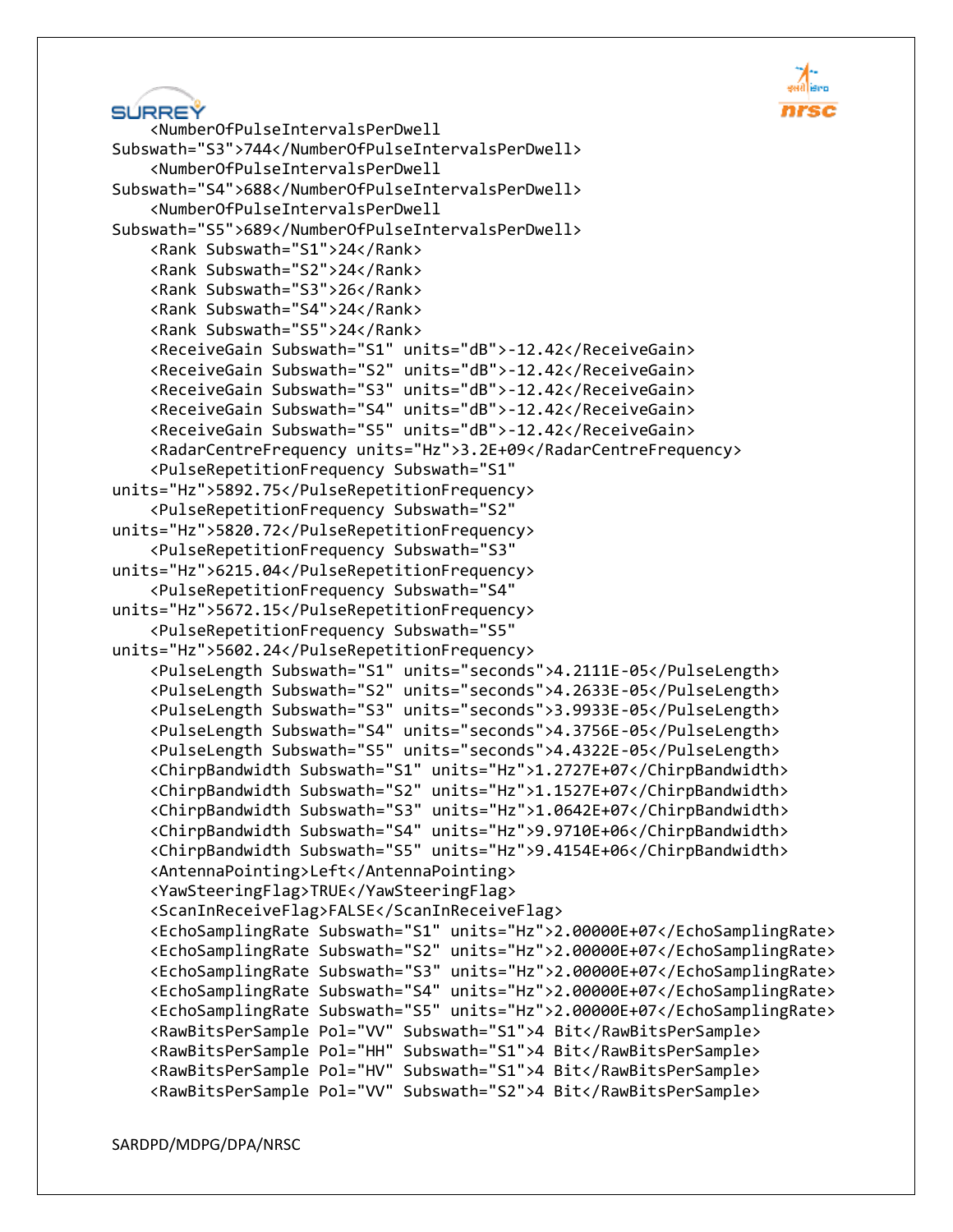```
SÚRREÝ
     <RawBitsPerSample Pol="HH" Subswath="S2">4 Bit</RawBitsPerSample>
     <RawBitsPerSample Pol="HV" Subswath="S2">4 Bit</RawBitsPerSample>
     <RawBitsPerSample Pol="VV" Subswath="S3">4 Bit</RawBitsPerSample>
     <RawBitsPerSample Pol="HH" Subswath="S3">4 Bit</RawBitsPerSample>
     <RawBitsPerSample Pol="HV" Subswath="S3">4 Bit</RawBitsPerSample>
     <RawBitsPerSample Pol="VV" Subswath="S4">4 Bit</RawBitsPerSample>
     <RawBitsPerSample Pol="HH" Subswath="S4">4 Bit</RawBitsPerSample>
     <RawBitsPerSample Pol="HV" Subswath="S4">4 Bit</RawBitsPerSample>
     <RawBitsPerSample Pol="VV" Subswath="S5">4 Bit</RawBitsPerSample>
     <RawBitsPerSample Pol="HH" Subswath="S5">4 Bit</RawBitsPerSample>
     <RawBitsPerSample Pol="HV" Subswath="S5">4 Bit</RawBitsPerSample>
     <SamplesPerEchoLine Subswath="S1" 
units="samples">1998</SamplesPerEchoLine>
     <SamplesPerEchoLine Subswath="S2" 
units="samples">2010</SamplesPerEchoLine>
     <SamplesPerEchoLine Subswath="S3" 
units="samples">1930</SamplesPerEchoLine>
     <SamplesPerEchoLine Subswath="S4" 
units="samples">2078</SamplesPerEchoLine>
     <SamplesPerEchoLine Subswath="S5" 
units="samples">2028</SamplesPerEchoLine>
     <InternalRefNoise Subswath="S1">0.51</InternalRefNoise>
     <InternalRefNoise Subswath="S2">0.49</InternalRefNoise>
     <InternalRefNoise Subswath="S3">0.47</InternalRefNoise>
     <InternalRefNoise Subswath="S4">0.45</InternalRefNoise>
     <InternalRefNoise Subswath="S5">0.44</InternalRefNoise>
     <ExternalRefNoise Subswath="S1">3.01</ExternalRefNoise>
     <ExternalRefNoise Subswath="S2">2.72</ExternalRefNoise>
     <ExternalRefNoise Subswath="S3">2.49</ExternalRefNoise>
     <ExternalRefNoise Subswath="S4">2.36</ExternalRefNoise>
     <ExternalRefNoise Subswath="S5">2.23</ExternalRefNoise>
     <ExternalRefNoise Subswath="S1">2.70</ExternalRefNoise>
     <ExternalRefNoise Subswath="S2">2.49</ExternalRefNoise>
     <ExternalRefNoise Subswath="S3">2.33</ExternalRefNoise>
     <ExternalRefNoise Subswath="S4">2.17</ExternalRefNoise>
     <ExternalRefNoise Subswath="S5">0.00</ExternalRefNoise>
     <Bias_I Pol="VV">-0.039</Bias_I>
     <Bias_Q Pol="VV">-0.159</Bias_Q>
     <StandardDeviation_I Pol="VV">8.824</StandardDeviation_I>
     <StandardDeviation_Q Pol="VV">9.254</StandardDeviation_Q>
     <GainImbalance Pol="VV" units="dB">-0.413</GainImbalance>
     <PhaseOrthogonality Pol="VV" units="degrees">2.006</PhaseOrthogonality>
     <Bias_I Pol="HH">-0.060</Bias_I>
     <Bias_Q Pol="HH">-0.137</Bias_Q>
     <StandardDeviation_I Pol="HH">9.571</StandardDeviation_I>
     <StandardDeviation_Q Pol="HH">9.917</StandardDeviation_Q>
     <GainImbalance Pol="HH" units="dB">-0.309</GainImbalance>
     <PhaseOrthogonality Pol="HH" units="degrees">2.158</PhaseOrthogonality>
     <Bias_I Pol="HV">0.134</Bias_I>
```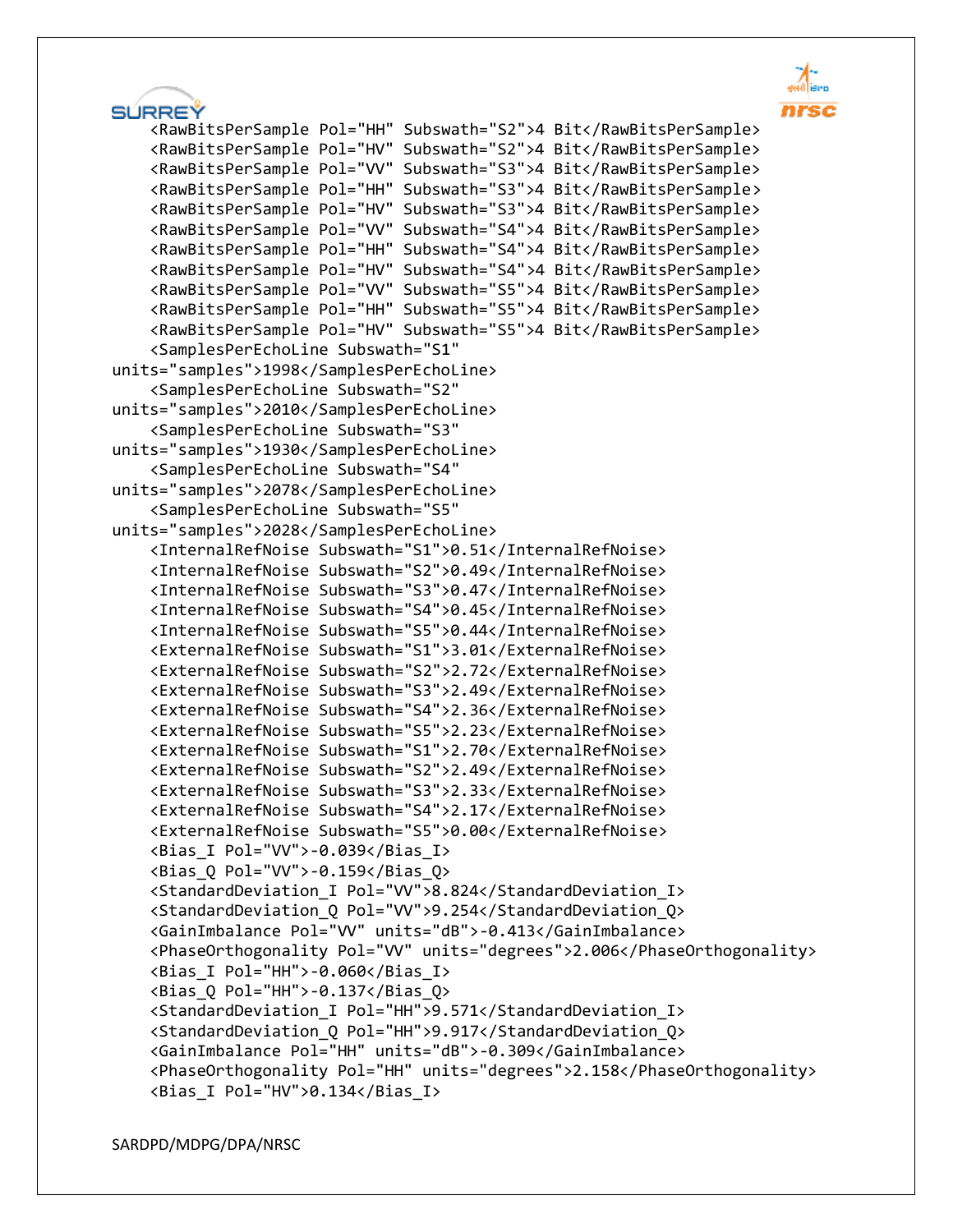```
SURREY
     <Bias_Q Pol="HV">-0.148</Bias_Q>
     <StandardDeviation_I Pol="HV">15.517</StandardDeviation_I>
     <StandardDeviation_Q Pol="HV">14.893</StandardDeviation_Q>
     <GainImbalance Pol="HV" units="dB">0.356</GainImbalance>
     <PhaseOrthogonality Pol="HV" units="degrees">-6.224</PhaseOrthogonality>
     <PacketErrorsDetectedperpacket>1.039724e-
02</PacketErrorsDetectedperpacket>
     <DataError_MissingPackets>0</DataError_MissingPackets>
     <DataError_CRC>0</DataError_CRC>
     <DataError_PRI_type>0</DataError_PRI_type>
     <DataError_Interferer_Present>4182</DataError_Interferer_Present>
   </Source_Attributes>
   <OrbitData>
     <OrbitDataSource>GPS Data</OrbitDataSource>
<OrbitDataFile>S:/IFP/Satellite_Data/Orbit_and_Attitude_Files/OrbitAttitude_2
3191.xml</OrbitDataFile>
     <Pass_Direction>DESCENDING</Pass_Direction>
     <NumberOfStateVectorSets>5</NumberOfStateVectorSets>
     <StateVector>
       <Time>2021-05-26 07:01:36.76776</Time>
       <xPosition units="m">-2869317.5</xPosition>
       <yPosition units="m">-4841206.9</yPosition>
       <zPosition units="m">4088792.9</zPosition>
       <xVelocity units="m/s">-3675.6265</xVelocity>
       <yVelocity units="m/s">-2929.2825</yVelocity>
       <zVelocity units="m/s">-6037.1657</zVelocity>
     </StateVector>
     <StateVector>
       <Time>2021-05-26 07:01:39.24885</Time>
       <xPosition units="m">-2878428</xPosition>
       <yPosition units="m">-4848455.5</yPosition>
       <zPosition units="m">4073799.3</zPosition>
       <xVelocity units="m/s">-3668.2862</xVelocity>
       <yVelocity units="m/s">-2913.7971</yVelocity>
       <zVelocity units="m/s">-6049.1779</zVelocity>
     </StateVector>
     <StateVector>
       <Time>2021-05-26 07:01:41.73200</Time>
       <xPosition units="m">-2887527.8</xPosition>
       <yPosition units="m">-4855671.7</yPosition>
       <zPosition units="m">4058763.3</zPosition>
       <xVelocity units="m/s">-3660.9074</xVelocity>
       <yVelocity units="m/s">-2898.2803</yVelocity>
       <zVelocity units="m/s">-6061.1559</zVelocity>
     </StateVector>
     <StateVector>
       <Time>2021-05-26 07:01:44.21516</Time>
       <xPosition units="m">-2896609.2</xPosition>
```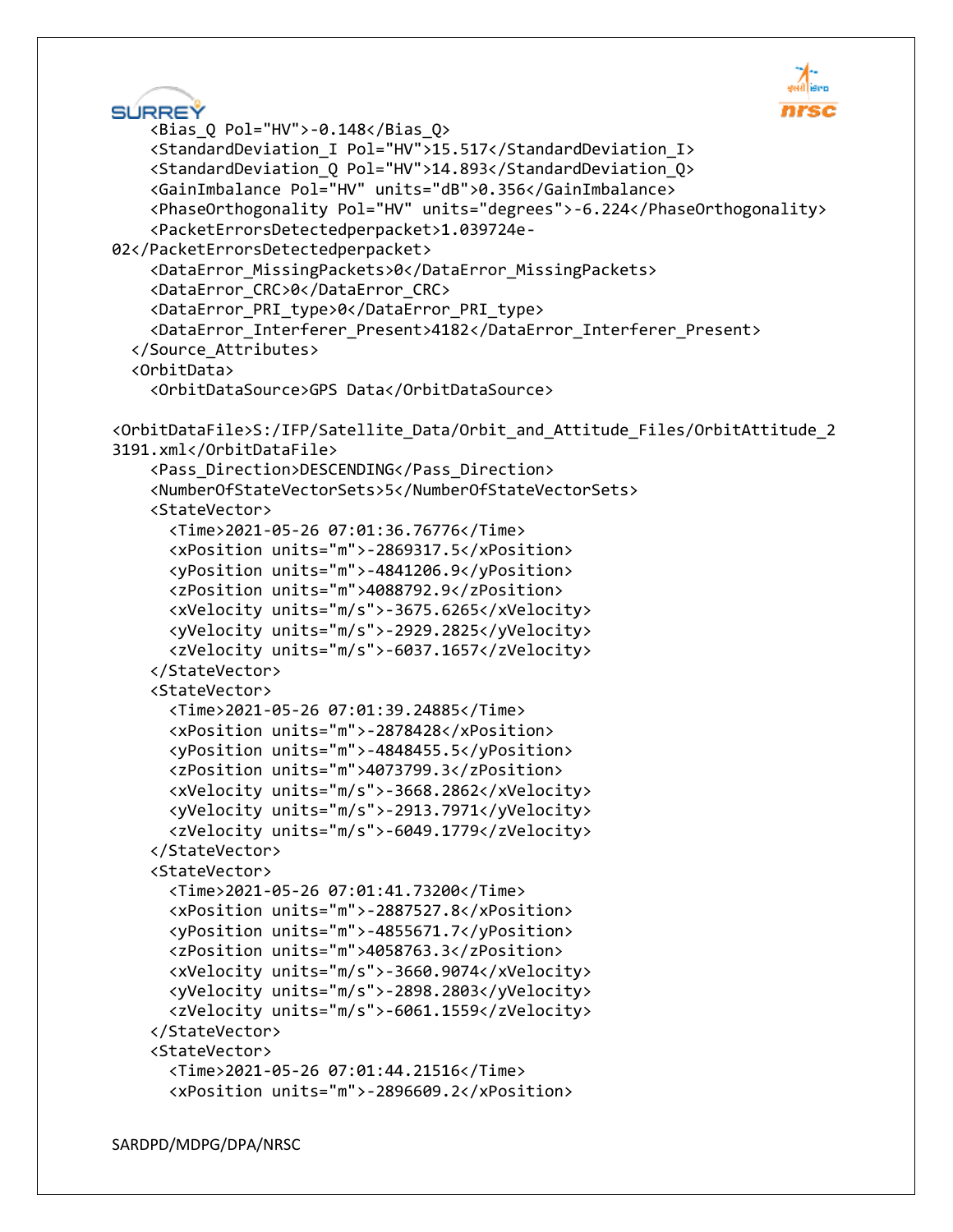

```
SURREY
       <yPosition units="m">-4862849.2</yPosition>
       <zPosition units="m">4043697.7</zPosition>
       <xVelocity units="m/s">-3653.4963</xVelocity>
       <yVelocity units="m/s">-2882.7449</yVelocity>
       <zVelocity units="m/s">-6073.0898</zVelocity>
     </StateVector>
     <StateVector>
       <Time>2021-05-26 07:01:46.69831</Time>
       <xPosition units="m">-2905672.2</xPosition>
       <yPosition units="m">-4869988.2</yPosition>
       <zPosition units="m">4028602.5</zPosition>
       <xVelocity units="m/s">-3646.053</xVelocity>
       <yVelocity units="m/s">-2867.1911</yVelocity>
       <zVelocity units="m/s">-6084.9794</zVelocity>
     </StateVector>
     <AttitudeDataSource>AOCS</AttitudeDataSource>
     <PlatformRoll units="degrees">25.98</PlatformRoll>
     <PlatformPitch units="degrees">0.01</PlatformPitch>
     <PlatformYaw units="degrees">-0.01</PlatformYaw>
     <PlatformRollRate units="deg/sec">-0.0001</PlatformRollRate>
     <PlatformPitchRate units="deg/sec">-0.0000</PlatformPitchRate>
     <PlatformYawRate units="deg/sec">-0.0001</PlatformYawRate>
   </OrbitData>
   <Image_Generation_Parameters>
     <ProductType>GeoReferenced</ProductType>
     <ProcessingLevel>L2</ProcessingLevel>
     <ProcessingFacility>NRSC/ISRO</ProcessingFacility>
     <ProcessingTime>Mon Aug 2 14:06:10 2021
</ProcessingTime>
     <SoftwareVersion>V1.14</SoftwareVersion>
     <AlgorithmUsed>RD-Chirp Scale</AlgorithmUsed>
     <ExtendedChirpScaling>TRUE</ExtendedChirpScaling>
     <wK_Flag>TRUE</wK_Flag>
     <RadiometricScaling>Sigma0</RadiometricScaling>
     <DopplerSource>ORBIT_AND_ATTITUDE</DopplerSource>
     <RadiometricSmoothingPerformed>TRUE</RadiometricSmoothingPerformed>
     <ZeroDopplerTimeFirstLine>2021-05-26 
07:01:34.684671</ZeroDopplerTimeFirstLine>
     <ZeroDopplerTimeLastLine>2021-05-26 
07:01:48.920579</ZeroDopplerTimeLastLine>
     <SWST Subswath="S1" units="seconds">0.004123800</SWST>
     <SWST Subswath="S2" units="seconds">0.004178900</SWST>
     <SWST Subswath="S3" units="seconds">0.004234000</SWST>
     <SWST Subswath="S4" units="seconds">0.004287500</SWST>
     <SWST Subswath="S5" units="seconds">0.004344400</SWST>
     <NumberOfRangeLooks>1</NumberOfRangeLooks>
     <RangeLookBandwidth Subswath="S1" 
units="Hz">1.2726E+07</RangeLookBandwidth>
```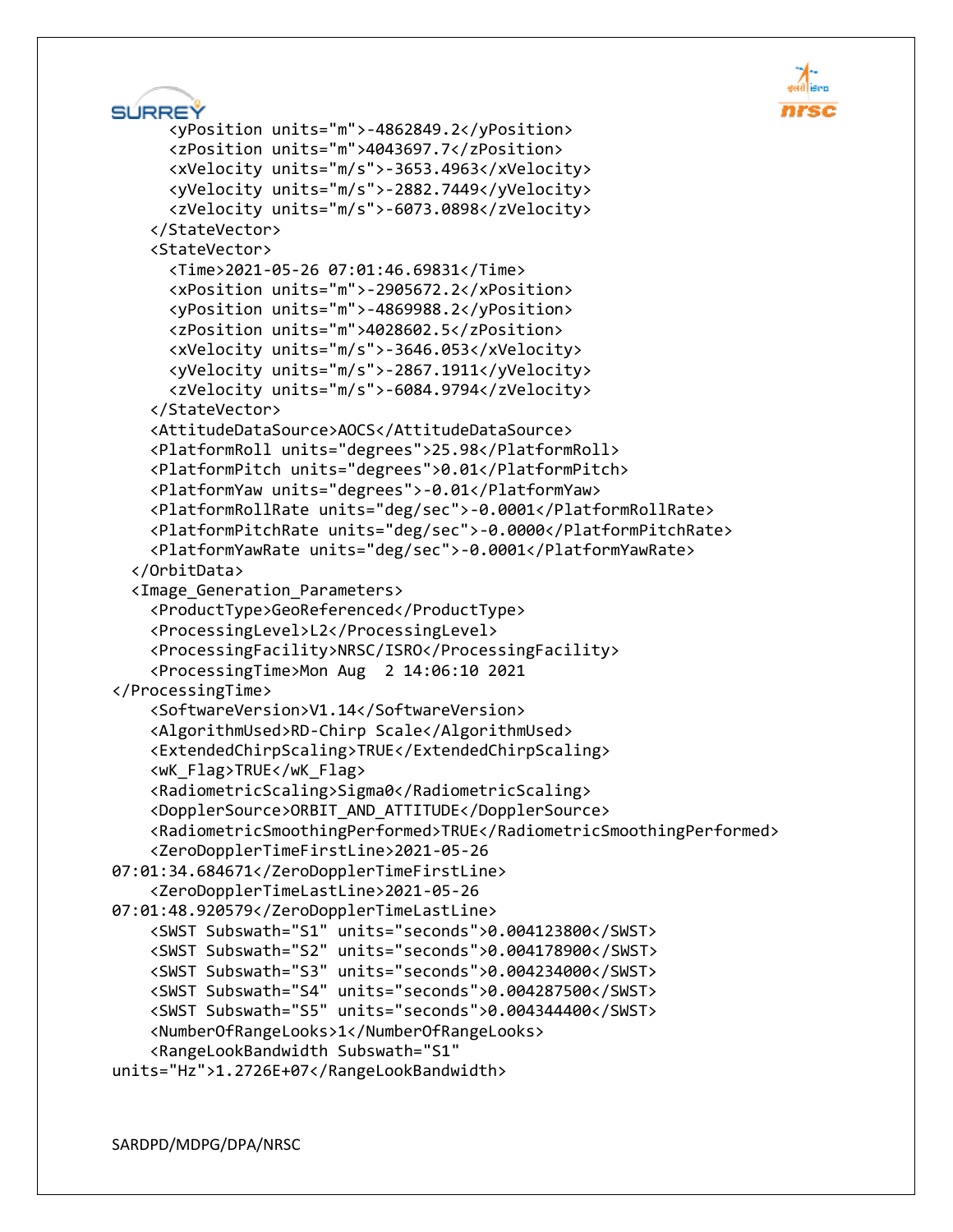# SÚRREÝ <RangeLookBandwidth Subswath="S2" units="Hz">1.1510E+07</RangeLookBandwidth> <RangeLookBandwidth Subswath="S3"

```
units="Hz">1.0642E+07</RangeLookBandwidth>
     <RangeLookBandwidth Subswath="S4" 
units="Hz">9.9537E+06</RangeLookBandwidth>
     <RangeLookBandwidth Subswath="S5" 
units="Hz">9.3924E+06</RangeLookBandwidth>
     <TotalProcessedRangeBandwidth Subswath="S1" 
units="Hz">1.2725E+07</TotalProcessedRangeBandwidth>
     <TotalProcessedRangeBandwidth Subswath="S2" 
units="Hz">1.1510E+07</TotalProcessedRangeBandwidth>
     <TotalProcessedRangeBandwidth Subswath="S3" 
units="Hz">1.0628E+07</TotalProcessedRangeBandwidth>
     <TotalProcessedRangeBandwidth Subswath="S4" 
units="Hz">9.9537E+06</TotalProcessedRangeBandwidth>
     <TotalProcessedRangeBandwidth Subswath="S5" 
units="Hz">9.3924E+06</TotalProcessedRangeBandwidth>
     <NumberOfAzimuthLooks>1</NumberOfAzimuthLooks>
     <AzimuthLookBandwidth Subswath="S1" 
units="Hz">208.9</AzimuthLookBandwidth>
     <AzimuthLookBandwidth Subswath="S2" 
units="Hz">209.0</AzimuthLookBandwidth>
     <AzimuthLookBandwidth Subswath="S3" 
units="Hz">208.9</AzimuthLookBandwidth>
     <AzimuthLookBandwidth Subswath="S4" 
units="Hz">209.0</AzimuthLookBandwidth>
     <AzimuthLookBandwidth Subswath="S5" 
units="Hz">209.2</AzimuthLookBandwidth>
     <TotalProcessedAzimuthBandwidth Subswath="S1" 
units="Hz">3543.4</TotalProcessedAzimuthBandwidth>
     <TotalProcessedAzimuthBandwidth Subswath="S2" 
units="Hz">3499.5</TotalProcessedAzimuthBandwidth>
     <TotalProcessedAzimuthBandwidth Subswath="S3" 
units="Hz">3456.6</TotalProcessedAzimuthBandwidth>
     <TotalProcessedAzimuthBandwidth Subswath="S4" 
units="Hz">3416.2</TotalProcessedAzimuthBandwidth>
     <TotalProcessedAzimuthBandwidth Subswath="S5" 
units="Hz">3374.4</TotalProcessedAzimuthBandwidth>
     <IRFWindow>Hanning</IRFWindow>
     <WindowParam1>0.72</WindowParam1>
     <SlantRangeNearEdge units="m">618156.8</SlantRangeNearEdge>
     <PlatformHeight units="m">5.851499e+05</PlatformHeight>
     <DopplerCentroid units="Hz">-335.01 -0.011691 5.0397E-06 -9.5938E-10 
7.942E-14 -2.1347E-18 </DopplerCentroid>
     <IRF_3dBWidth Pol="VV" Subswath="S1" units="m">12.05</IRF_3dBWidth>
     <IRF_PSLR Pol="VV" Subswath="S1" units="dB">-23.22</IRF_PSLR>
     <IRF_ISLR Pol="VV" Subswath="S1" units="dB">-16.33</IRF_ISLR>
     <IRF_3dBWidth Pol="HH" Subswath="S1" units="m">12.05</IRF_3dBWidth>
```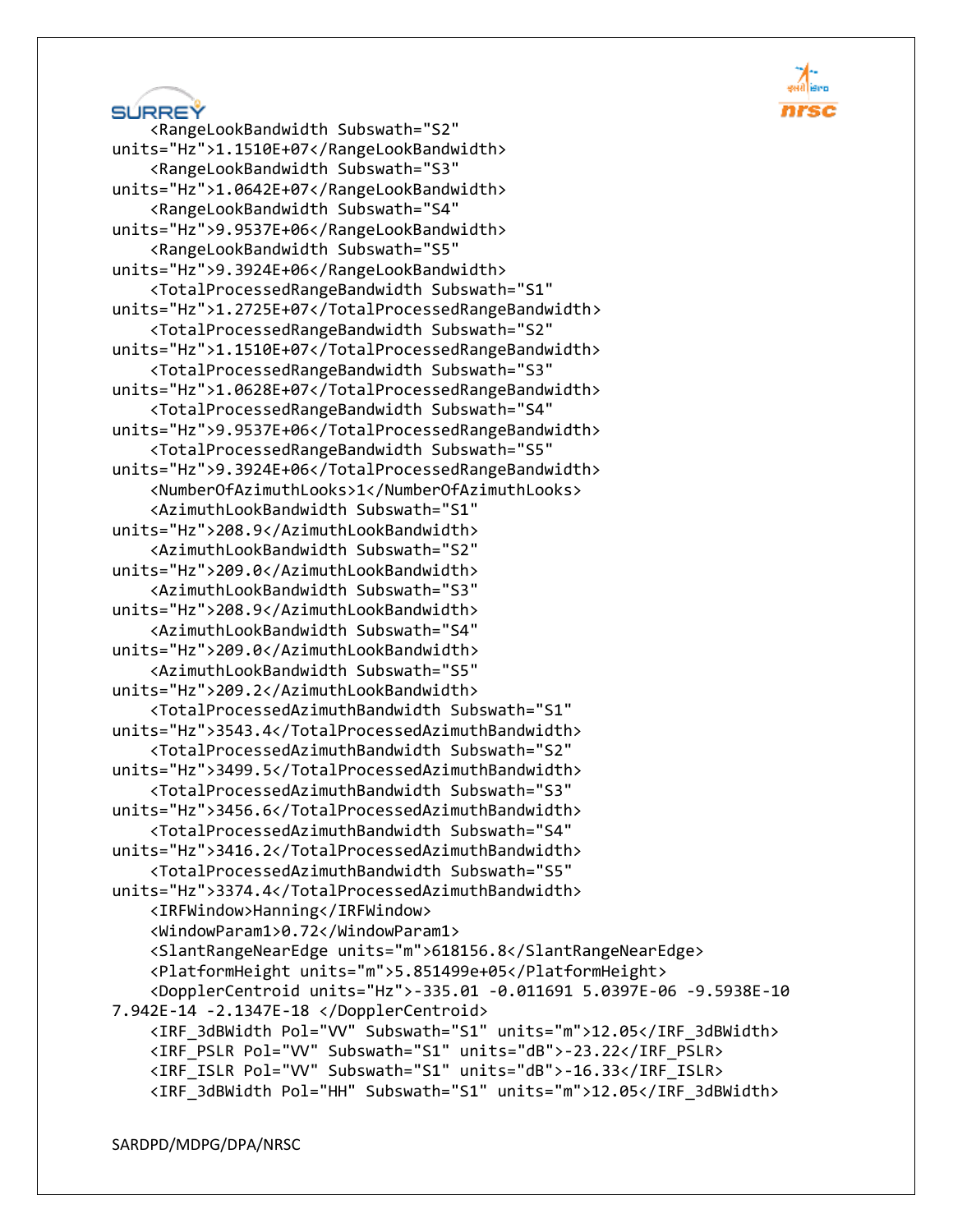**SÚRREÝ**  <IRF\_PSLR Pol="HH" Subswath="S1" units="dB">-23.22</IRF\_PSLR> <IRF\_ISLR Pol="HH" Subswath="S1" units="dB">-16.33</IRF\_ISLR> <IRF\_3dBWidth Pol="HV" Subswath="S1" units="m">12.05</IRF\_3dBWidth> <IRF\_PSLR Pol="HV" Subswath="S1" units="dB">-23.22</IRF\_PSLR> <IRF\_ISLR Pol="HV" Subswath="S1" units="dB">-16.33</IRF\_ISLR> <IRF\_3dBWidth Pol="VV" Subswath="S2" units="m">13.31</IRF\_3dBWidth> <IRF\_PSLR Pol="VV" Subswath="S2" units="dB">-23.22</IRF\_PSLR> <IRF\_ISLR Pol="VV" Subswath="S2" units="dB">-16.58</IRF\_ISLR> <IRF\_3dBWidth Pol="HH" Subswath="S2" units="m">13.31</IRF\_3dBWidth> <IRF\_PSLR Pol="HH" Subswath="S2" units="dB">-23.22</IRF\_PSLR> <IRF\_ISLR Pol="HH" Subswath="S2" units="dB">-16.58</IRF\_ISLR> <IRF\_3dBWidth Pol="HV" Subswath="S2" units="m">13.31</IRF\_3dBWidth> <IRF\_PSLR Pol="HV" Subswath="S2" units="dB">-23.22</IRF\_PSLR> <IRF\_ISLR Pol="HV" Subswath="S2" units="dB">-16.58</IRF\_ISLR> <IRF\_3dBWidth Pol="VV" Subswath="S3" units="m">14.42</IRF\_3dBWidth> <IRF\_PSLR Pol="VV" Subswath="S3" units="dB">-23.20</IRF\_PSLR> <IRF\_ISLR Pol="VV" Subswath="S3" units="dB">-16.42</IRF\_ISLR> <IRF\_3dBWidth Pol="HH" Subswath="S3" units="m">14.42</IRF\_3dBWidth> <IRF\_PSLR Pol="HH" Subswath="S3" units="dB">-23.20</IRF\_PSLR> <IRF\_ISLR Pol="HH" Subswath="S3" units="dB">-16.42</IRF\_ISLR> <IRF\_3dBWidth Pol="HV" Subswath="S3" units="m">14.42</IRF\_3dBWidth> <IRF\_PSLR Pol="HV" Subswath="S3" units="dB">-23.20</IRF\_PSLR> <IRF\_ISLR Pol="HV" Subswath="S3" units="dB">-16.42</IRF\_ISLR> <IRF\_3dBWidth Pol="VV" Subswath="S4" units="m">15.38</IRF\_3dBWidth> <IRF\_PSLR Pol="VV" Subswath="S4" units="dB">-23.20</IRF\_PSLR> <IRF\_ISLR Pol="VV" Subswath="S4" units="dB">-16.44</IRF\_ISLR> <IRF\_3dBWidth Pol="HH" Subswath="S4" units="m">15.38</IRF\_3dBWidth> <IRF\_PSLR Pol="HH" Subswath="S4" units="dB">-23.20</IRF\_PSLR> <IRF\_ISLR Pol="HH" Subswath="S4" units="dB">-16.44</IRF\_ISLR> <IRF\_3dBWidth Pol="HV" Subswath="S4" units="m">15.38</IRF\_3dBWidth> <IRF\_PSLR Pol="HV" Subswath="S4" units="dB">-23.20</IRF\_PSLR> <IRF\_ISLR Pol="HV" Subswath="S4" units="dB">-16.44</IRF\_ISLR> <IRF\_3dBWidth Pol="VV" Subswath="S5" units="m">16.29</IRF\_3dBWidth> <IRF\_PSLR Pol="VV" Subswath="S5" units="dB">-23.19</IRF\_PSLR> <IRF\_ISLR Pol="VV" Subswath="S5" units="dB">-16.49</IRF\_ISLR> <IRF\_3dBWidth Pol="HH" Subswath="S5" units="m">16.29</IRF\_3dBWidth> <IRF\_PSLR Pol="HH" Subswath="S5" units="dB">-23.19</IRF\_PSLR> <IRF\_ISLR Pol="HH" Subswath="S5" units="dB">-16.49</IRF\_ISLR> <IRF\_3dBWidth Pol="HV" Subswath="S5" units="m">16.29</IRF\_3dBWidth> <IRF\_PSLR Pol="HV" Subswath="S5" units="dB">-23.19</IRF\_PSLR> <IRF\_ISLR Pol="HV" Subswath="S5" units="dB">-16.49</IRF\_ISLR> <ChirpAmpCoeffs Pol="VV" Subswath="S1">266.52 82.801 -3.8718 0.097127 - 0.0015057 1.5622E-05 -1.1408E-07 6.0637E-10 -2.3986E-12 7.1585E-15 -1.6228E-17 2.7941E-20 -3.6265E-23 3.4881E-26 -2.4095E-29 1.1298E-32 -3.2199E-36

4.2088E-40 </ChirpAmpCoeffs>

 <ChirpPhaseCoeffs Pol="VV" Subswath="S1">-0.16238 0.01442 -0.00098666 3.3451E-05 -6.5787E-07 8.3006E-09 -7.1607E-11 4.403E-13 -1.9831E-15 6.6551E-18 -1.6792E-20 3.1907E-23 -4.5366E-26 4.7493E-29 -3.5505E-32 1.7926E-35 - 5.4753E-39 7.6381E-43 </ChirpPhaseCoeffs>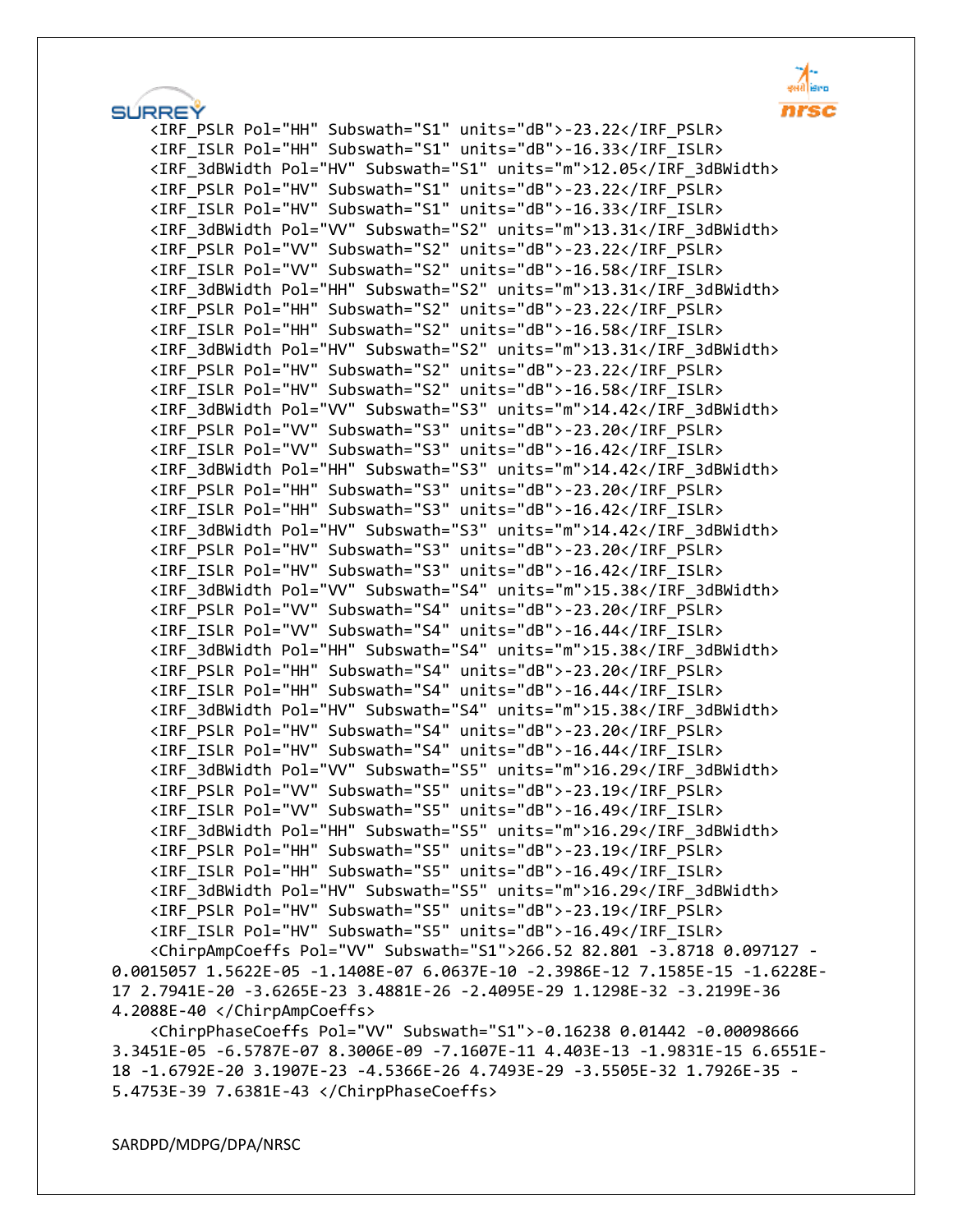#### **SURREY**

 <ChirpAmpCoeffs Pol="HH" Subswath="S1">346.19 92.486 -4.2088 0.10314 - 0.0015665 1.5961E-05 -1.1474E-07 6.0169E-10 -2.3528E-12 6.9541E-15 -1.5636E-17 2.6734E-20 -3.4489E-23 3.2993E-26 -2.2676E-29 1.0581E-32 -3.0005E-36 3.9019E-40 </ChirpAmpCoeffs>

 <ChirpPhaseCoeffs Pol="HH" Subswath="S1">-0.20984 0.022265 -0.0013431 4.1687E-05 -7.6978E-07 9.2439E-09 -7.6476E-11 4.5313E-13 -1.9734E-15 6.4224E-18 -1.5754E-20 2.9169E-23 -4.0501E-26 4.149E-29 -3.0409E-32 1.508E-35 - 4.531E-39 6.2278E-43 </ChirpPhaseCoeffs>

 <ChirpAmpCoeffs Pol="HV" Subswath="S1">297.39 83.372 -3.8058 0.093323 - 0.0014168 1.4418E-05 -1.0339E-07 5.3991E-10 -2.0986E-12 6.1539E-15 -1.3702E-17 2.316E-20 -2.949E-23 2.7807E-26 -1.8815E-29 8.6349E-33 -2.4063E-36 3.073E-40 </ChirpAmpCoeffs>

 <ChirpPhaseCoeffs Pol="HV" Subswath="S1">-0.16049 0.014583 -0.000926 3.0251E-05 -5.8505E-07 7.3293E-09 -6.3052E-11 3.8732E-13 -1.7439E-15 5.8509E-18 -1.4757E-20 2.8024E-23 -3.9815E-26 4.1644E-29 -3.1101E-32 1.5686E-35 - 4.7857E-39 6.6689E-43 </ChirpPhaseCoeffs>

 <ChirpAmpCoeffs Pol="VV" Subswath="S2">262.38 83.957 -3.9913 0.1018 - 0.0016025 1.6863E-05 -1.248E-07 6.7202E-10 -2.6927E-12 8.142E-15 -1.8704E-17 3.2643E-20 -4.2954E-23 4.1889E-26 -2.9337E-29 1.3946E-32 -4.0277E-36 5.3335E-40 </ChirpAmpCoeffs>

 <ChirpPhaseCoeffs Pol="VV" Subswath="S2">-0.09284 0.0033277 -0.00019379 5.475E-06 -8.9741E-08 9.4867E-10 -6.8746E-12 3.5496E-14 -1.3385E-16 3.7403E-19 -7.793E-22 1.2085E-24 -1.3797E-27 1.1339E-30 -6.4394E-34 2.3477E-37 - 4.746E-41 3.6492E-45 </ChirpPhaseCoeffs>

 <ChirpAmpCoeffs Pol="HH" Subswath="S2">300.16 101.73 -4.7898 0.12057 - 0.0018717 1.9435E-05 -1.4213E-07 7.575E-10 -3.0086E-12 9.0286E-15 -2.0607E-17 3.5762E-20 -4.6823E-23 4.5456E-26 -3.1704E-29 1.5013E-32 -4.32E-36 5.7006E-40 </ChirpAmpCoeffs>

 <ChirpPhaseCoeffs Pol="HH" Subswath="S2">-0.17984 0.019458 -0.0011526 3.4326E-05 -6.0609E-07 6.9709E-09 -5.5352E-11 3.1524E-13 -1.3205E-15 4.134E-18 -9.7513E-21 1.735E-23 -2.313E-26 2.2729E-29 -1.5964E-32 7.5784E-36 - 2.1777E-39 2.8596E-43 </ChirpPhaseCoeffs>

 <ChirpAmpCoeffs Pol="HV" Subswath="S2">278.4 87.413 -4.1124 0.10399 - 0.001627 1.7056E-05 -1.26E-07 6.7831E-10 -2.7202E-12 8.2378E-15 -1.8961E-17 3.3158E-20 -4.3718E-23 4.271E-26 -2.9958E-29 1.4258E-32 -4.1213E-36 5.4603E-40 </ChirpAmpCoeffs>

 <ChirpPhaseCoeffs Pol="HV" Subswath="S2">-0.12842 0.0085981 -0.00044047 1.1747E-05 -1.892E-07 2.0093E-09 -1.4846E-11 7.903E-14 -3.1012E-16 9.0959E-19 -2.0071E-21 3.33E-24 -4.1199E-27 3.7328E-30 -2.3968E-33 1.0289E-36 -2.6359E-40 3.0288E-44 </ChirpPhaseCoeffs>

 <ChirpAmpCoeffs Pol="VV" Subswath="S3">266.96 79.98 -3.6681 0.091079 - 0.001411 1.4773E-05 -1.099E-07 6.0035E-10 -2.4596E-12 7.6553E-15 -1.8203E-17 3.3038E-20 -4.5385E-23 4.6358E-26 -3.4099E-29 1.7064E-32 -5.1983E-36 7.2732E-40 </ChirpAmpCoeffs>

 <ChirpPhaseCoeffs Pol="VV" Subswath="S3">-0.0089627 -0.010741 0.0005836 - 1.5993E-05 2.6241E-07 -2.8017E-09 2.047E-11 -1.0554E-13 3.9004E-16 -1.0345E-18 1.932E-21 -2.3878E-24 1.5544E-27 3.379E-31 -1.7641E-33 1.6817E-36 - 7.6551E-40 1.436E-43 </ChirpPhaseCoeffs>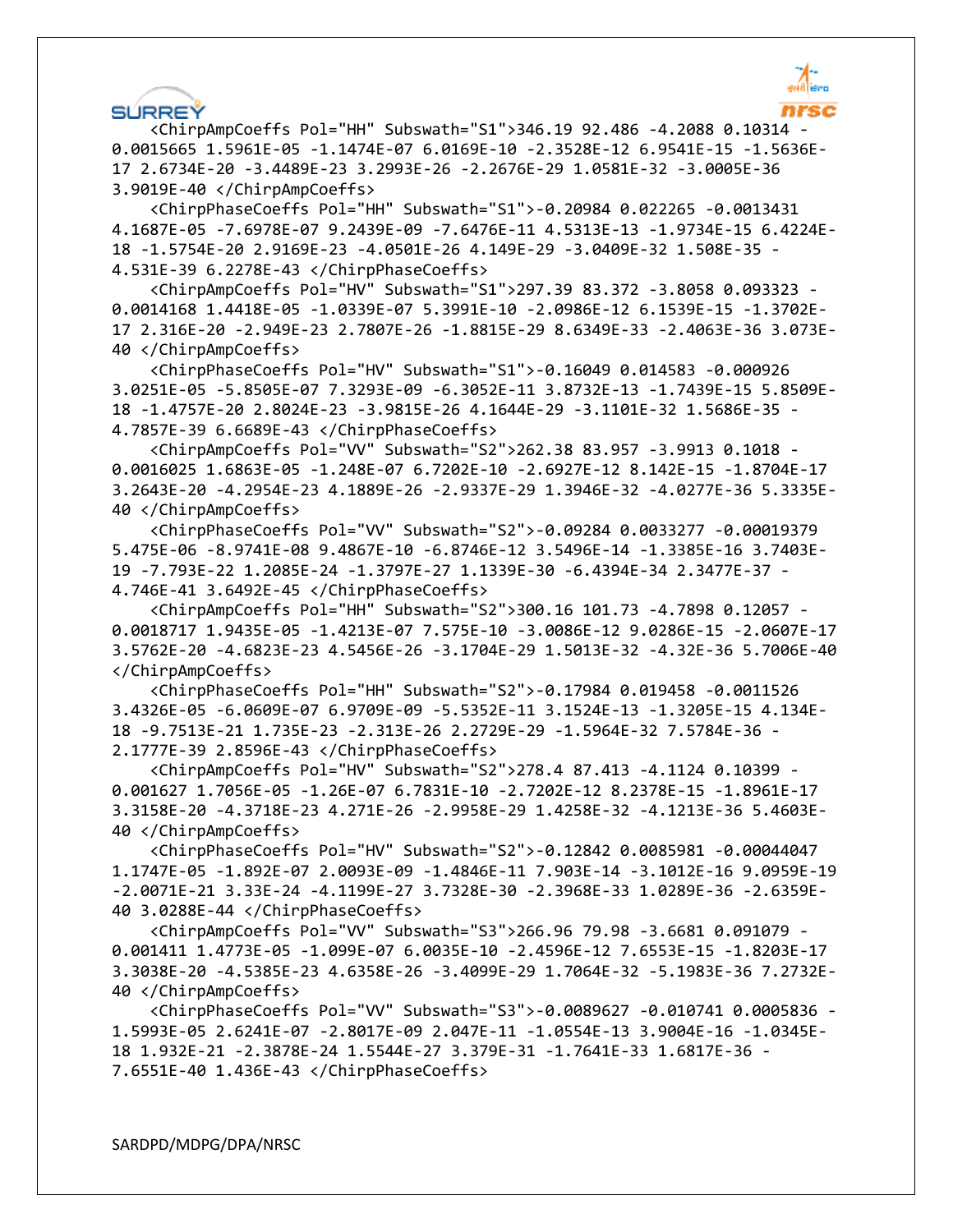

#### **SURREY**

 <ChirpAmpCoeffs Pol="HH" Subswath="S3">370.61 97.055 -4.77 0.12691 - 0.0021057 2.3558E-05 -1.8658E-07 1.0803E-09 -4.6706E-12 1.5272E-14 -3.8001E-17 7.1906E-20 -1.0265E-22 1.0864E-25 -8.258E-29 4.2606E-32 -1.3354E-35 1.9187E-39 </ChirpAmpCoeffs>

 <ChirpPhaseCoeffs Pol="HH" Subswath="S3">-0.25759 0.030414 -0.0017816 5.4231E-05 -9.9541E-07 1.2029E-08 -1.0116E-10 6.1413E-13 -2.7577E-15 9.2996E-18 -2.3733E-20 4.5865E-23 -6.6645E-26 7.1604E-29 -5.514E-32 2.877E-35 - 9.107E-39 1.32E-42 </ChirpPhaseCoeffs>

 <ChirpAmpCoeffs Pol="HV" Subswath="S3">337.54 82.377 -3.9658 0.10341 - 0.0016843 1.8544E-05 -1.4497E-07 8.3098E-10 -3.5663E-12 1.1604E-14 -2.8789E-17 5.4403E-20 -7.7662E-23 8.2276E-26 -6.2657E-29 3.2407E-32 -1.0187E-35 1.4687E-39 </ChirpAmpCoeffs>

 <ChirpPhaseCoeffs Pol="HV" Subswath="S3">-0.19518 0.027871 -0.0019147 6.3869E-05 -1.2415E-06 1.5579E-08 -1.3437E-10 8.2983E-13 -3.7693E-15 1.2806E-17 -3.2826E-20 6.3577E-23 -9.2427E-26 9.9217E-29 -7.6256E-32 3.9678E-35 - 1.2517E-38 1.807E-42 </ChirpPhaseCoeffs>

 <ChirpAmpCoeffs Pol="VV" Subswath="S4">323.14 74.72 -3.3998 0.08213 - 0.0012203 1.2118E-05 -8.4736E-08 4.318E-10 -1.64E-12 4.7064E-15 -1.0273E-17 1.7049E-20 -2.1346E-23 1.9816E-26 -1.3215E-29 5.9822E-33 -1.6455E-36 2.0753E-40 </ChirpAmpCoeffs>

 <ChirpPhaseCoeffs Pol="VV" Subswath="S4">0.051313 -0.01471 0.00063305 - 1.3606E-05 1.7012E-07 -1.3163E-09 6.2771E-12 -1.5694E-14 -6.7605E-18 2.2095E-19 -9.4341E-22 2.3624E-24 -3.9917E-27 4.6971E-30 -3.8144E-33 2.045E-36 - 6.5268E-40 9.4035E-44 </ChirpPhaseCoeffs>

 <ChirpAmpCoeffs Pol="HH" Subswath="S4">274.87 103.23 -4.709 0.11395 - 0.0016929 1.6775E-05 -1.1682E-07 5.9195E-10 -2.233E-12 6.3598E-15 -1.377E-17 2.2663E-20 -2.8136E-23 2.5899E-26 -1.7127E-29 7.6895E-33 -2.0979E-36 2.6245E-40 </ChirpAmpCoeffs>

 <ChirpPhaseCoeffs Pol="HH" Subswath="S4">-0.11352 0.006845 -0.00039432 1.2302E-05 -2.3121E-07 2.8351E-09 -2.3908E-11 1.438E-13 -6.3258E-16 2.0694E-18 -5.0806E-21 9.3788E-24 -1.2942E-26 1.3139E-29 -9.5218E-33 4.6595E-36 - 1.3793E-39 1.8651E-43 </ChirpPhaseCoeffs>

 <ChirpAmpCoeffs Pol="HV" Subswath="S4">286.9 86.606 -3.9966 0.097756 - 0.0014674 1.4687E-05 -1.0332E-07 5.2883E-10 -2.0148E-12 5.7946E-15 -1.2666E-17 2.1039E-20 -2.6353E-23 2.4467E-26 -1.6315E-29 7.3841E-33 -2.0304E-36 2.5598E-40 </ChirpAmpCoeffs>

 <ChirpPhaseCoeffs Pol="HV" Subswath="S4">-0.13025 0.0068763 -0.00031386 8.4188E-06 -1.4416E-07 1.6716E-09 -1.3649E-11 8.0681E-14 -3.5207E-16 1.149E-18 -2.8235E-21 5.2276E-24 -7.2426E-27 7.3873E-30 -5.3802E-33 2.6463E-36 - 7.8744E-40 1.0704E-43 </ChirpPhaseCoeffs>

 <ChirpAmpCoeffs Pol="VV" Subswath="S5">297.21 82.909 -4.0785 0.10671 - 0.0017106 1.8222E-05 -1.3587E-07 7.3406E-10 -2.9404E-12 8.8581E-15 -2.0212E-17 3.4937E-20 -4.541E-23 4.3637E-26 -3.0047E-29 1.4013E-32 -3.963E-36 5.1295E-40 </ChirpAmpCoeffs>

 <ChirpPhaseCoeffs Pol="VV" Subswath="S5">0.038842 0.0058074 -0.00015007 3.2384E-07 4.8343E-08 -1.0427E-09 1.1426E-11 -8.0132E-14 3.9019E-16 -1.3726E-18 3.5602E-21 -6.8623E-24 9.8055E-27 -1.0245E-29 7.6029E-33 -3.7945E-36 1.1416E-39 -1.5642E-43 </ChirpPhaseCoeffs>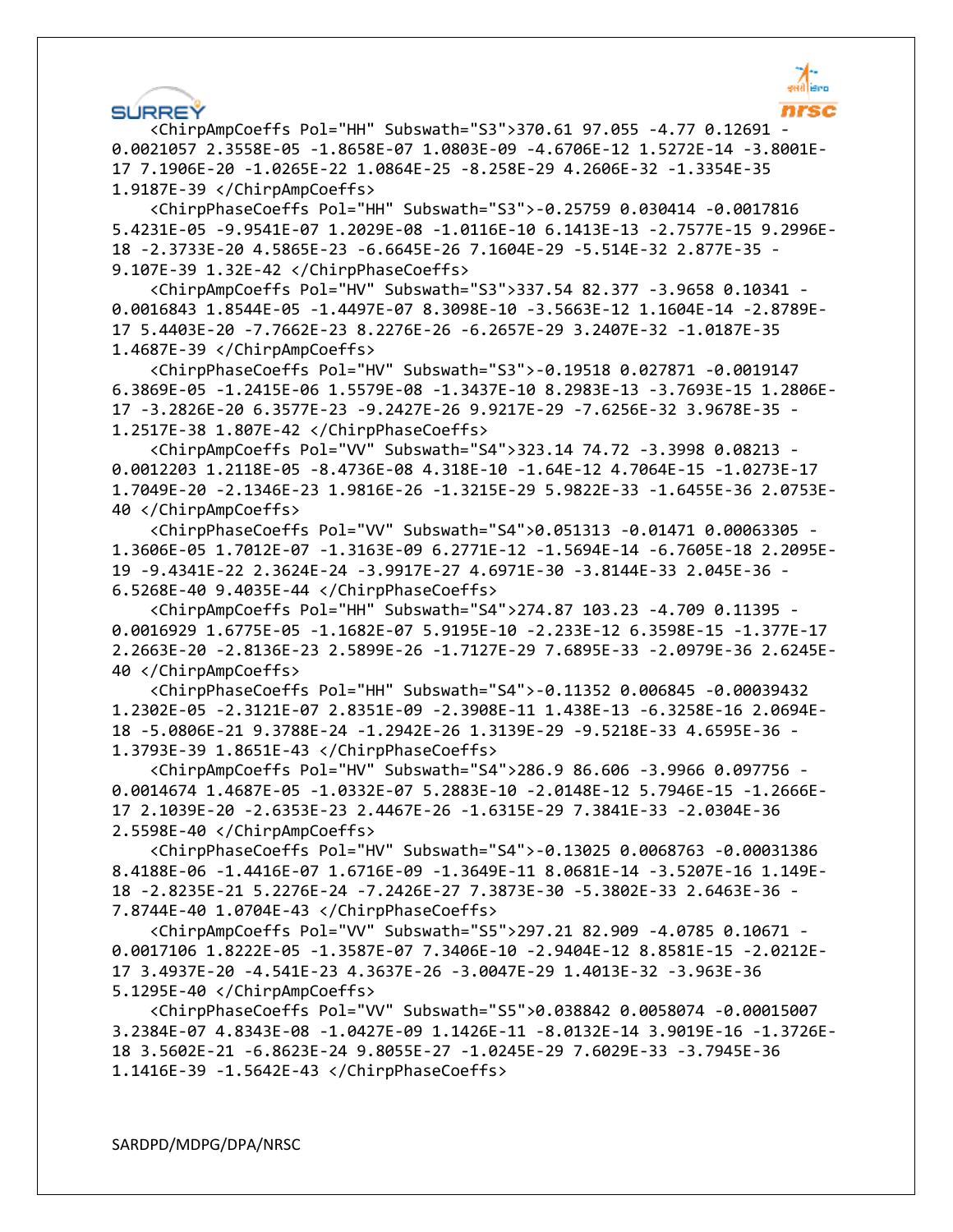

**SÚRREŸ**  <ChirpAmpCoeffs Pol="HH" Subswath="S5">322.87 103.63 -5.0619 0.13131 - 0.0020876 2.2069E-05 -1.6341E-07 8.7715E-10 -3.4925E-12 1.0462E-14 -2.3742E-17 4.0824E-20 -5.279E-23 5.0468E-26 -3.4572E-29 1.604E-32 -4.5122E-36 5.8088E-40 </ChirpAmpCoeffs> <ChirpPhaseCoeffs Pol="HH" Subswath="S5">0.11732 0.0072087 -0.00062445 2.0647E-05 -3.7271E-07 4.2153E-09 -3.2227E-11 1.745E-13 -6.8926E-16 2.0227E-18 -4.4519E-21 7.3608E-24 -9.0833E-27 8.228E-30 -5.3032E-33 2.2983E-36 - 5.9929E-40 7.0899E-44 </ChirpPhaseCoeffs> <ChirpAmpCoeffs Pol="HV" Subswath="S5">272.15 92.415 -4.5033 0.11652 - 0.0018471 1.9464E-05 -1.4362E-07 7.6809E-10 -3.0464E-12 9.089E-15 -2.0541E-17 3.5166E-20 -4.5273E-23 4.3086E-26 -2.9379E-29 1.3567E-32 -3.7986E-36 4.8668E-40 </ChirpAmpCoeffs> <ChirpPhaseCoeffs Pol="HV" Subswath="S5">0.03627 0.018737 -0.001218 3.6414E-05 -6.2525E-07 6.8789E-09 -5.1771E-11 2.7792E-13 -1.0935E-15 3.2078E-18 -7.0767E-21 1.1757E-23 -1.4613E-26 1.3366E-29 -8.7219E-33 3.8388E-36 - 1.0203E-39 1.2358E-43 </ChirpPhaseCoeffs> <ChirpDirection>UPCHIRP</ChirpDirection> <GroundToSlantRangeCoefficients>618156.8 4.959047 0.0001656538 -1.33774E-09 -1.061774E-14 3.619169E-19 </GroundToSlantRangeCoefficients> <IncAngleCoeffs>20 0.0013928 -1.0327E-08 -2.6705E-13 2.206E-17 -9.2083E-22 </IncAngleCoeffs> <DepAngleCoeffs>108.29 0.0012627 -1.0361E-08 -2.5583E-13 2.0448E-17 - 8.378E-22 </DepAngleCoeffs> <NearRangeIncidenceAngle units="degrees">20.0</NearRangeIncidenceAngle> <CenterIncidenceAngle units="degrees">24.66</CenterIncidenceAngle> <FarRangeIncidenceAngle units="degrees">29.04</FarRangeIncidenceAngle> <RangeSwath units="km">100</RangeSwath> <MapProjection>UTM</MapProjection> <TerrainHeightUsed>Ellipsoidal</TerrainHeightUsed> <FalseEasting>500000.000000</FalseEasting> <FalseNorthing>10000000.000000</FalseNorthing> <StandardParallel>0000000.00000000</StandardParallel> <DEMCorrection>NotApplied</DEMCorrection> </Image\_Generation\_Parameters> <Image\_Attributes> <ProductFormat>GEOTIFF</ProductFormat> <OutputMediaInterleaving>N/A</OutputMediaInterleaving> <DataType>MAGNITUDE\_DETECTED</DataType> <BitsPerSample>16</BitsPerSample> <NumberOfSamplesPerLine>8285</NumberOfSamplesPerLine> <NumberOfLinesInImage>8419</NumberOfLinesInImage> <SampledPixelSpacing units="m">14.50</SampledPixelSpacing> <SampledLineSpacing units="m">14.50</SampledLineSpacing> <LineTimeOrdering>INCREASING</LineTimeOrdering> <PixelTimeOrdering>INCREASING</PixelTimeOrdering> <RangeResolution units="m">33.34</RangeResolution> <AzimuthResolution units="m">34.68</AzimuthResolution> <PixelMean Pol="VV">187.9171395822649</PixelMean>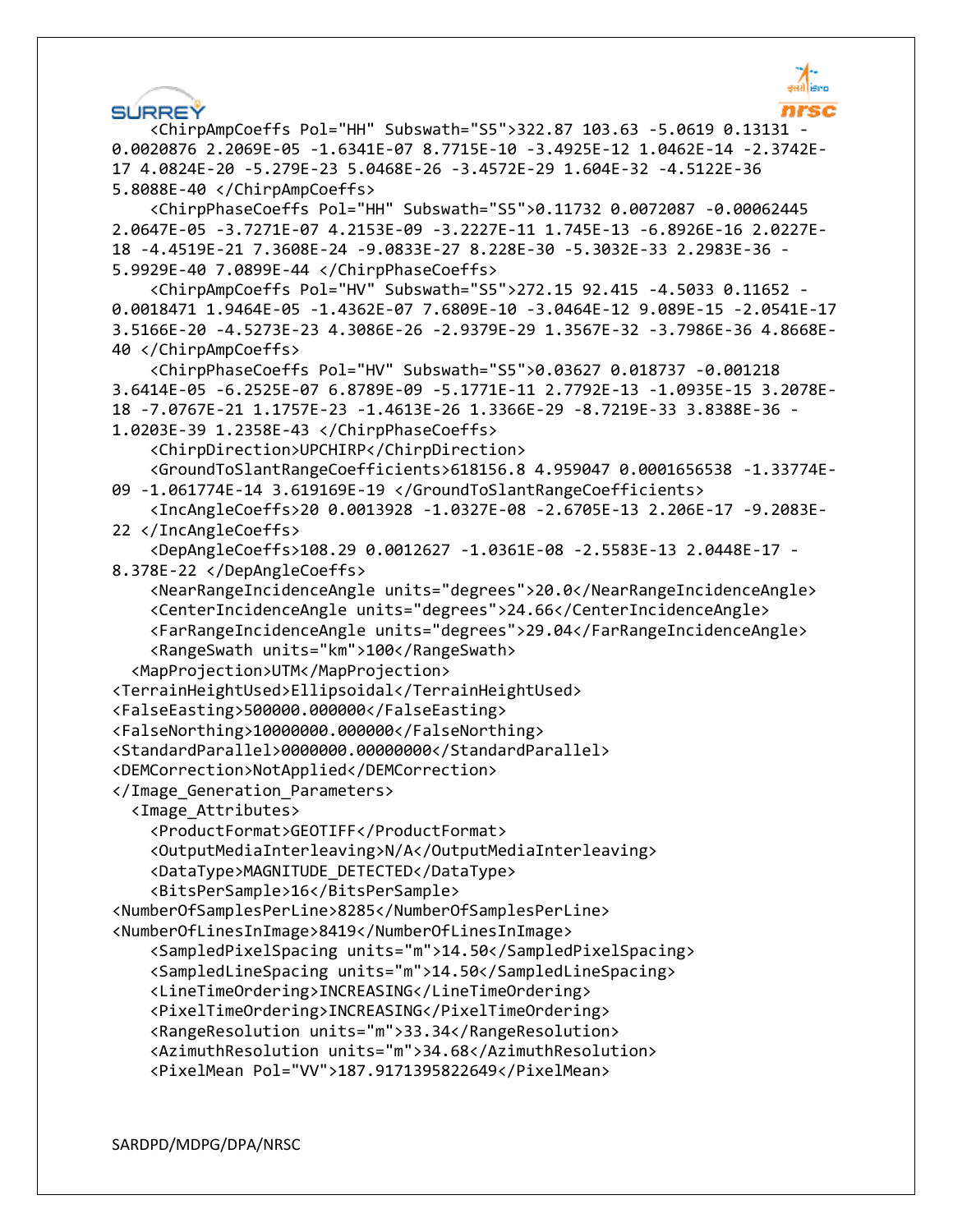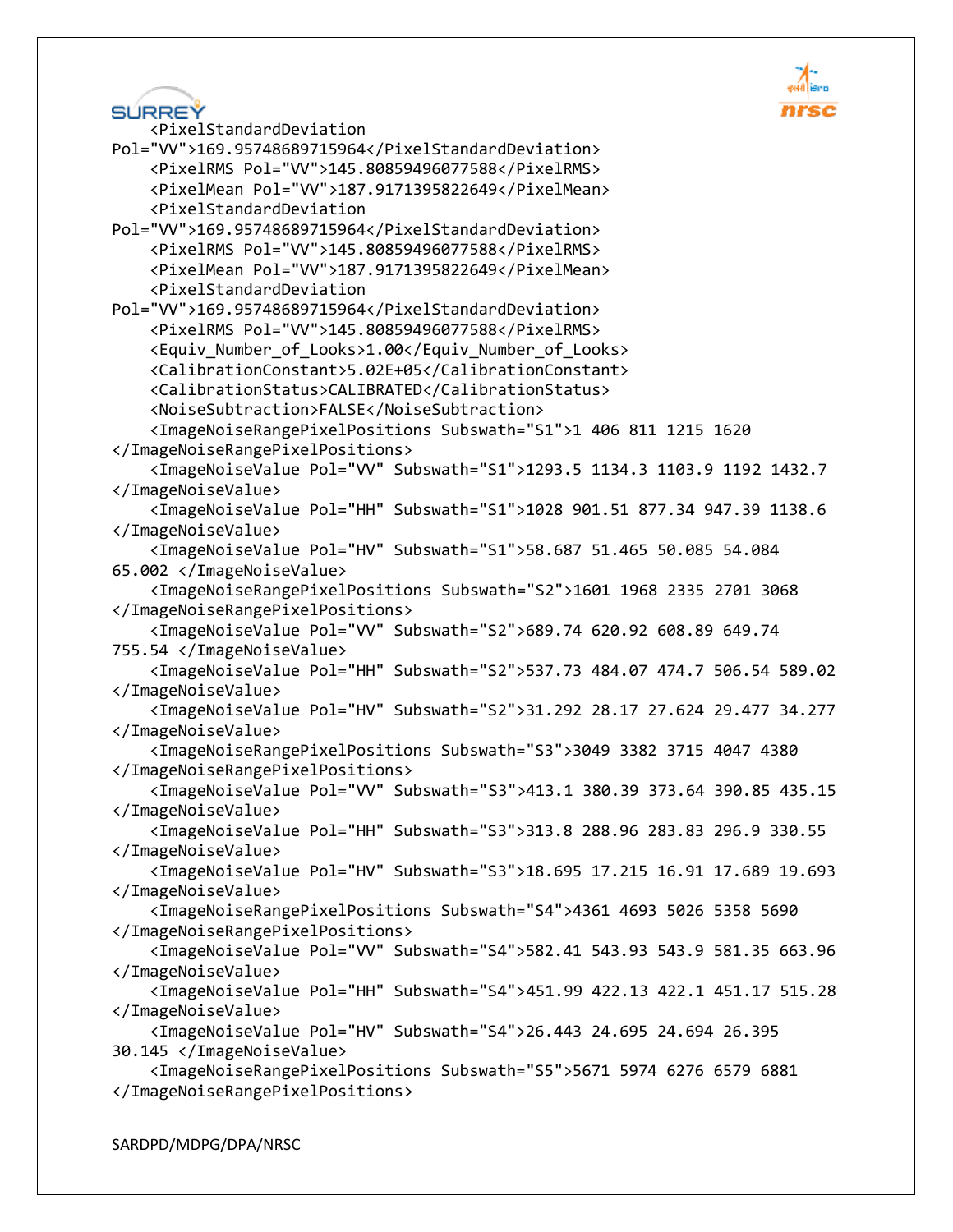SÚRREŸ <ImageNoiseValue Pol="VV" Subswath="S5">0 0 0 0 0 </ImageNoiseValue> <ImageNoiseValue Pol="HH" Subswath="S5">499.46 462.3 453.4 470.22 515.2 </ImageNoiseValue> <ImageNoiseValue Pol="HV" Subswath="S5">0 0 0 0 0 </ImageNoiseValue> <AzimuthNoiseBlockRepeat units="pixels">870.253</AzimuthNoiseBlockRepeat> <ImageNoiseAzimuthPixelPositions>1 146 291 436 581 726 870 </ImageNoiseAzimuthPixelPositions> <AzimuthNoiseBlockRepeatStart Subswath="PolVV">750 49 222 396 </AzimuthNoiseBlockRepeatStart> <AzimuthNoiseBlockRepeatStart Subswath="PolHH">750 49 222 396 </AzimuthNoiseBlockRepeatStart> <AzimuthNoiseBlockRepeatStart Subswath="PolHV">750 49 222 396 </AzimuthNoiseBlockRepeatStart> <ImageAzimuthNoiseScale Subswath="S1">1.4172 1.0425 0.87342 0.82405 0.87476 1.049 1.424 </ImageAzimuthNoiseScale> <ImageAzimuthNoiseScale Subswath="S2">1.4058 1.0422 0.87698 0.82859 0.87829 1.0453 1.4057 </ImageAzimuthNoiseScale> <ImageAzimuthNoiseScale Subswath="S3">1.3926 1.0435 0.88093 0.8329 0.88093 1.0457 1.3926 </ImageAzimuthNoiseScale> <ImageAzimuthNoiseScale Subswath="S4">1.385 1.0422 0.8841 0.83712 0.8841 1.0422 1.3789 </ImageAzimuthNoiseScale> <ImageAzimuthNoiseScale Subswath="S5">1.3742 1.0415 0.88719 0.84118 0.88719 1.0415 1.3683 </ImageAzimuthNoiseScale> <fullResolutionImageData Pol="VV">image\_VV.tif</fullResolutionImageData> <fullResolutionImageData Pol="HH">image\_HH.tif</fullResolutionImageData> <fullResolutionImageData Pol="HV">image\_HV.tif</fullResolutionImageData> <ImageULMapX>363355.625000</ImageULMapX> <ImageULMapY>3972726.500000</ImageULMapY> <ImageURMapX>458400.375000</ImageURMapX> <ImageURMapY>3943249.000000</ImageURMapY> <ImageLRMapX>434382.250000</ImageLRMapX> <ImageLRMapY>3846335.250000</ImageLRMapY> <ImageLLMapX>338378.312500</ImageLLMapX> <ImageLLMapY>3876028.500000</ImageLLMapY> <ImageULLon>-118.514725</ImageULLon> <ImageULLat>35.907481</ImageULLat> <ImageURLon>-117.459671</ImageURLon> <ImageURLat>35.650242</ImageURLat> <ImageLRLon>-117.717339</ImageLRLon> <ImageLRLat>34.774677</ImageLRLat> <ImageLLLon>-118.772278</ImageLLLon> <ImageLLLat>35.031750</ImageLLLat> <ProductULMapX>338378.312500</ProductULMapX> <ProductULMapY>3972726.500000</ProductULMapY> <ProductURMapX>458400.375000</ProductURMapX> <ProductURMapY>3972726.500000</ProductURMapY> <ProductLRMapX>458400.375000</ProductLRMapX> <ProductLRMapY>3846335.250000</ProductLRMapY> <ProductLLMapX>338378.312500</ProductLLMapX>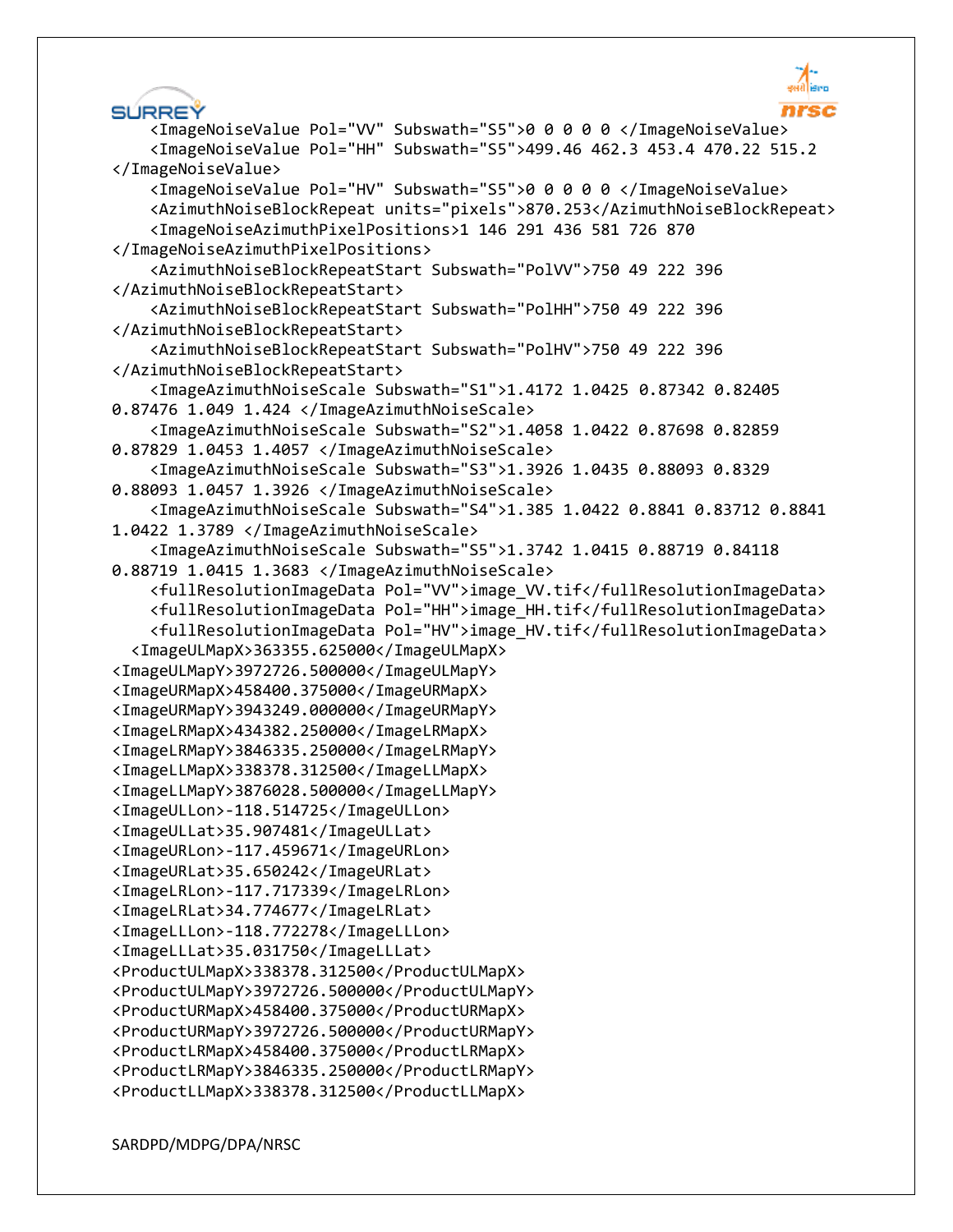```
SURREY
<ProductLLMapY>3846335.250000</ProductLLMapY>
<ProductULLon>-118.772278</ProductULLon>
<ProductULLat>35.907481</ProductULLat>
<ProductURLon>-117.459671</ProductURLon>
<ProductURLat>35.907481</ProductURLat>
<ProductLRLon>-117.459671</ProductLRLon>
<ProductLRLat>34.774677</ProductLRLat>
<ProductLLLon>-118.772278</ProductLLLon>
<ProductLLLat>34.774677</ProductLLLat>
<L2_SoftwareVersion>v1.3</L2_SoftwareVersion>
</Image_Attributes>
   <geographicInformation>
     <EllipsoidName>WGS84</EllipsoidName>
     <SemiMajorAxis units="metres">6378137.0</SemiMajorAxis>
     <SemiMinorAxis units="metres">6356752.3</SemiMinorAxis>
     <MeanTerrainHeight units="metres">1061</MeanTerrainHeight>
     <NumberOfRangeTiepoints>6</NumberOfRangeTiepoints>
     <NumberOfAzimuthTiepoints>5</NumberOfAzimuthTiepoints>
     <TiePoint>
       <Line>1009</Line>
       <Pixel>0</Pixel>
       <Latitude units="deg">35.78168752</Latitude>
       <Longitude units="deg">-118.5701124</Longitude>
       <Height units="m">1061.00</Height>
     </TiePoint>
     <TiePoint>
       <Line>1009</Line>
       <Pixel>1376</Pixel>
       <Latitude units="deg">35.73838769</Latitude>
       <Longitude units="deg">-118.3551143</Longitude>
       <Height units="m">1061.00</Height>
     </TiePoint>
     <TiePoint>
       <Line>1009</Line>
       <Pixel>2752</Pixel>
       <Latitude units="deg">35.69473486</Latitude>
       <Longitude units="deg">-118.1404957</Longitude>
       <Height units="m">1061.00</Height>
     </TiePoint>
     <TiePoint>
       <Line>1009</Line>
       <Pixel>4128</Pixel>
       <Latitude units="deg">35.65072396</Latitude>
       <Longitude units="deg">-117.9262241</Longitude>
       <Height units="m">1061.00</Height>
     </TiePoint>
     <TiePoint>
       <Line>1009</Line>
       <Pixel>5504</Pixel>
```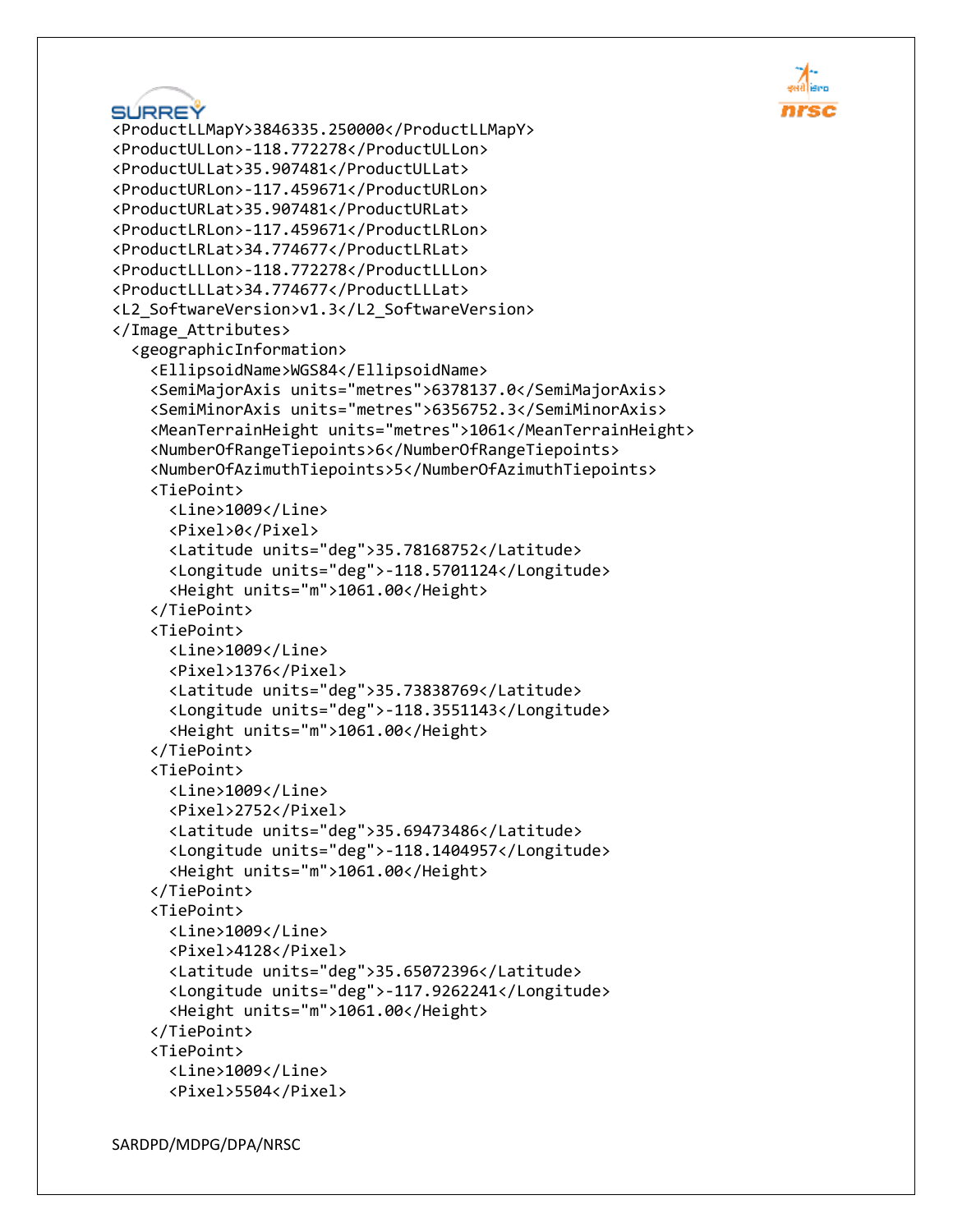```
SÚRREÝ
       <Latitude units="deg">35.60635144</Latitude>
       <Longitude units="deg">-117.7122759</Longitude>
       <Height units="m">1061.00</Height>
     </TiePoint>
     <TiePoint>
       <Line>1009</Line>
       <Pixel>6880</Pixel>
       <Latitude units="deg">35.56161494</Latitude>
       <Longitude units="deg">-117.4986337</Longitude>
       <Height units="m">1061.00</Height>
     </TiePoint>
     <TiePoint>
       <Line>2211</Line>
       <Pixel>0</Pixel>
       <Latitude units="deg">35.6289981</Latitude>
       <Longitude units="deg">-118.6149135</Longitude>
       <Height units="m">1061.00</Height>
     </TiePoint>
     <TiePoint>
       <Line>2211</Line>
       <Pixel>1376</Pixel>
       <Latitude units="deg">35.58577732</Latitude>
       <Longitude units="deg">-118.4004149</Longitude>
       <Height units="m">1061.00</Height>
     </TiePoint>
     <TiePoint>
       <Line>2211</Line>
       <Pixel>2752</Pixel>
       <Latitude units="deg">35.54220215</Latitude>
       <Longitude units="deg">-118.1862746</Longitude>
       <Height units="m">1061.00</Height>
     </TiePoint>
     <TiePoint>
       <Line>2211</Line>
       <Pixel>4128</Pixel>
       <Latitude units="deg">35.4982683</Latitude>
       <Longitude units="deg">-117.9724646</Longitude>
       <Height units="m">1061.00</Height>
     </TiePoint>
     <TiePoint>
       <Line>2211</Line>
       <Pixel>5504</Pixel>
       <Latitude units="deg">35.45397283</Latitude>
       <Longitude units="deg">-117.7589646</Longitude>
       <Height units="m">1061.00</Height>
     </TiePoint>
     <TiePoint>
       <Line>2211</Line>
       <Pixel>6880</Pixel>
```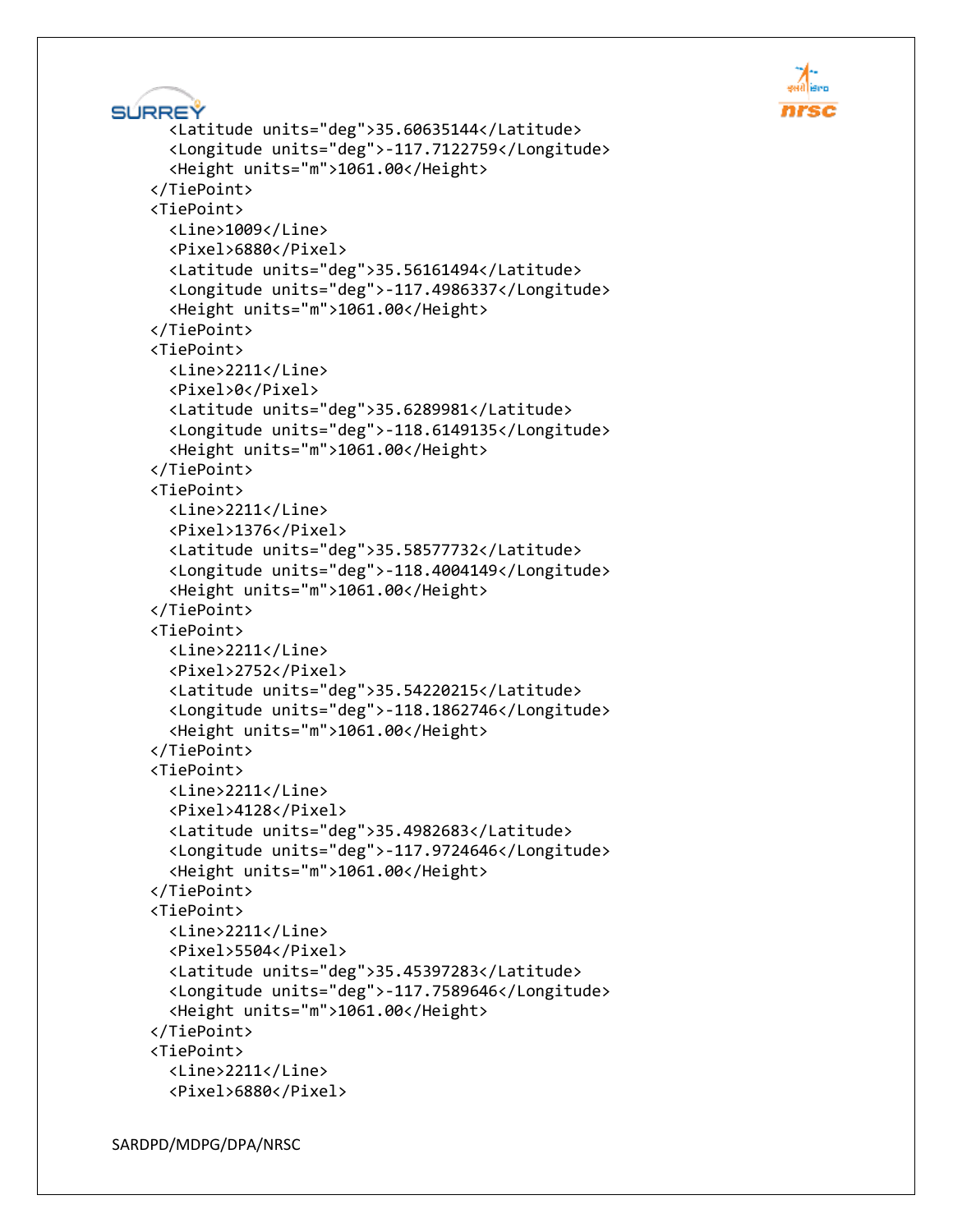```
SÚRREÝ
       <Latitude units="deg">35.40931376</Latitude>
       <Longitude units="deg">-117.5457594</Longitude>
       <Height units="m">1061.00</Height>
     </TiePoint>
     <TiePoint>
       <Line>3414</Line>
       <Pixel>0</Pixel>
       <Latitude units="deg">35.47616606</Latitude>
       <Longitude units="deg">-118.6596105</Longitude>
       <Height units="m">1061.00</Height>
     </TiePoint>
     <TiePoint>
       <Line>3414</Line>
       <Pixel>1376</Pixel>
       <Latitude units="deg">35.43302384</Latitude>
       <Longitude units="deg">-118.4456081</Longitude>
       <Height units="m">1061.00</Height>
     </TiePoint>
     <TiePoint>
       <Line>3414</Line>
       <Pixel>2752</Pixel>
       <Latitude units="deg">35.38952584</Latitude>
       <Longitude units="deg">-118.2319429</Longitude>
       <Height units="m">1061.00</Height>
     </TiePoint>
     <TiePoint>
       <Line>3414</Line>
       <Pixel>4128</Pixel>
       <Latitude units="deg">35.34566859</Latitude>
       <Longitude units="deg">-118.0185916</Longitude>
       <Height units="m">1061.00</Height>
     </TiePoint>
     <TiePoint>
       <Line>3414</Line>
       <Pixel>5504</Pixel>
       <Latitude units="deg">35.3014497</Latitude>
       <Longitude units="deg">-117.8055368</Longitude>
       <Height units="m">1061.00</Height>
     </TiePoint>
     <TiePoint>
       <Line>3414</Line>
       <Pixel>6880</Pixel>
       <Latitude units="deg">35.25686762</Latitude>
       <Longitude units="deg">-117.5927659</Longitude>
       <Height units="m">1061.00</Height>
     </TiePoint>
     <TiePoint>
       <Line>4617</Line>
       <Pixel>0</Pixel>
```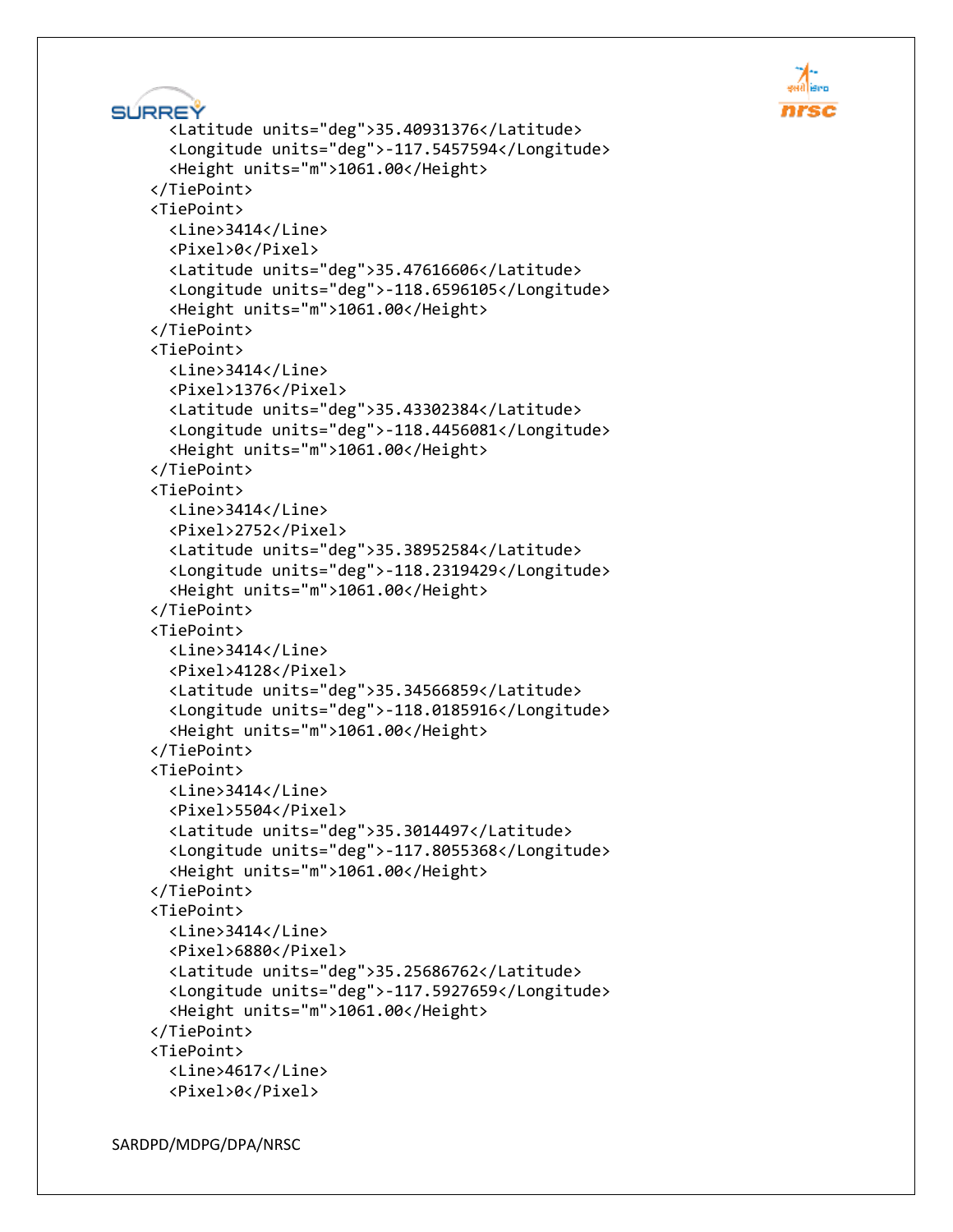```
SÚRREÝ
       <Latitude units="deg">35.32331854</Latitude>
       <Longitude units="deg">-118.7041673</Longitude>
       <Height units="m">1061.00</Height>
     </TiePoint>
     <TiePoint>
       <Line>4617</Line>
       <Pixel>1376</Pixel>
       <Latitude units="deg">35.28025432</Latitude>
       <Longitude units="deg">-118.4906573</Longitude>
       <Height units="m">1061.00</Height>
     </TiePoint>
     <TiePoint>
       <Line>4617</Line>
       <Pixel>2752</Pixel>
       <Latitude units="deg">35.23683296</Latitude>
       <Longitude units="deg">-118.2774638</Longitude>
       <Height units="m">1061.00</Height>
     </TiePoint>
     <TiePoint>
       <Line>4617</Line>
       <Pixel>4128</Pixel>
       <Latitude units="deg">35.19305178</Latitude>
       <Longitude units="deg">-118.0645678</Longitude>
       <Height units="m">1061.00</Height>
     </TiePoint>
     <TiePoint>
       <Line>4617</Line>
       <Pixel>5504</Pixel>
       <Latitude units="deg">35.14890896</Latitude>
       <Longitude units="deg">-117.851955</Longitude>
       <Height units="m">1061.00</Height>
     </TiePoint>
     <TiePoint>
       <Line>4617</Line>
       <Pixel>6880</Pixel>
       <Latitude units="deg">35.10440337</Latitude>
       <Longitude units="deg">-117.6396152</Longitude>
       <Height units="m">1061.00</Height>
     </TiePoint>
     <TiePoint>
       <Line>5820</Line>
       <Pixel>0</Pixel>
       <Latitude units="deg">35.17045565</Latitude>
       <Longitude units="deg">-118.7485852</Longitude>
       <Height units="m">1061.00</Height>
     </TiePoint>
     <TiePoint>
       <Line>5820</Line>
       <Pixel>1376</Pixel>
```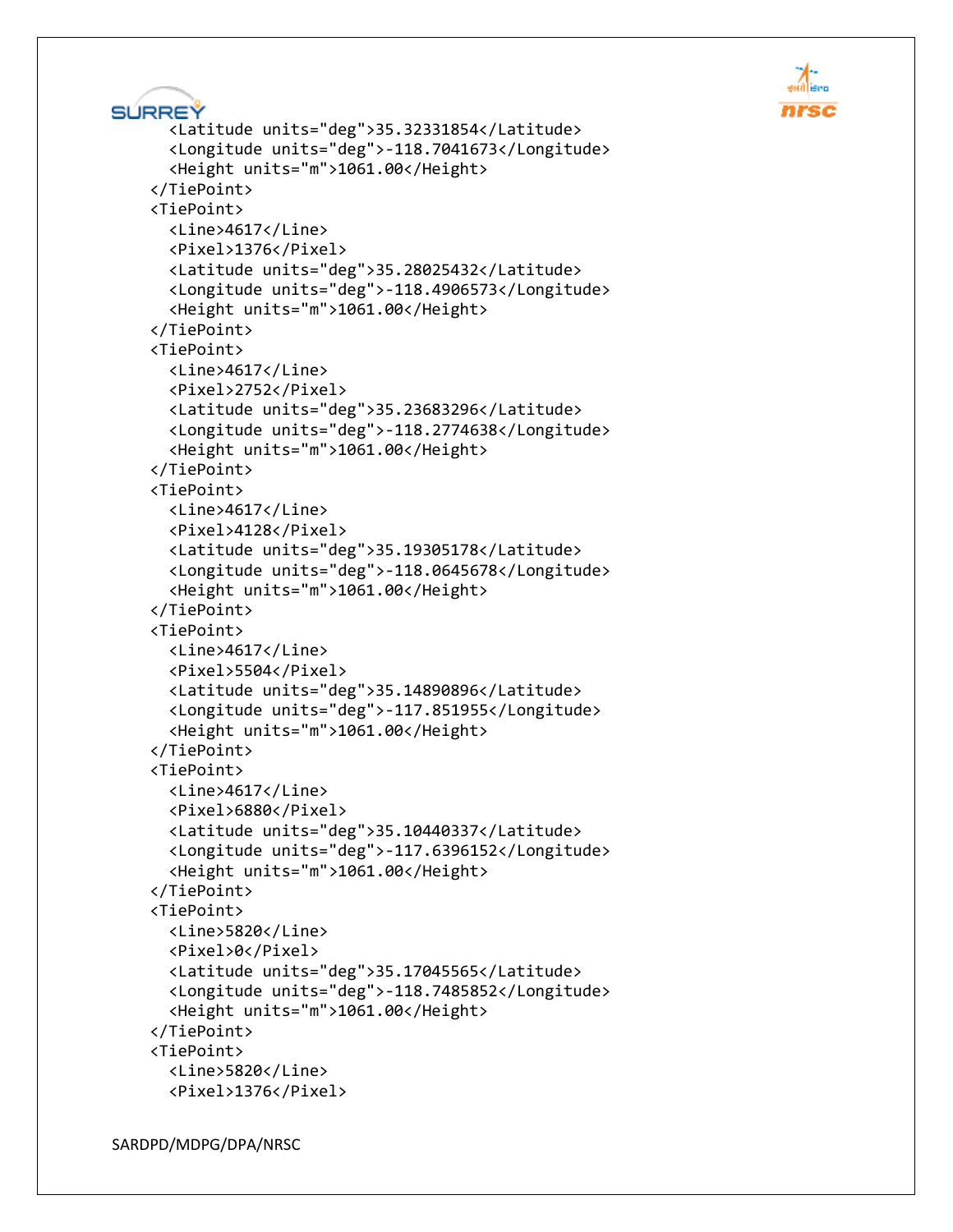```
SURREY
       <Latitude units="deg">35.12746889</Latitude>
       <Longitude units="deg">-118.535564</Longitude>
       <Height units="m">1061.00</Height>
     </TiePoint>
     <TiePoint>
       <Line>5820</Line>
       <Pixel>2752</Pixel>
       <Latitude units="deg">35.08412363</Latitude>
       <Longitude units="deg">-118.3228386</Longitude>
       <Height units="m">1061.00</Height>
     </TiePoint>
     <TiePoint>
       <Line>5820</Line>
       <Pixel>4128</Pixel>
       <Latitude units="deg">35.04041801</Latitude>
       <Longitude units="deg">-118.1103946</Longitude>
       <Height units="m">1061.00</Height>
     </TiePoint>
     <TiePoint>
       <Line>5820</Line>
       <Pixel>5504</Pixel>
       <Latitude units="deg">34.99635076</Latitude>
       <Longitude units="deg">-117.8982207</Longitude>
       <Height units="m">1061.00</Height>
     </TiePoint>
     <TiePoint>
       <Line>5820</Line>
       <Pixel>6880</Pixel>
       <Latitude units="deg">34.95192113</Latitude>
       <Longitude units="deg">-117.6863089</Longitude>
       <Height units="m">1061.00</Height>
     </TiePoint>
     <SceneCenterLon>-118.1268922166156</SceneCenterLon>
     <SceneCenterLat>35.36207019629411</SceneCenterLat>
     <SceneULLon>-118.53239898448047</SceneULLon>
     <SceneULLat>35.90984847700948</SceneULLat>
     <SceneURLon>-117.4589561945503</SceneURLon>
     <SceneURLat>35.68944798521219</SceneURLat>
     <SceneLRLon>-117.727980284347</SceneLRLon>
     <SceneLRLat>34.815394173330645</SceneLRLat>
     <SceneLLLon>-118.7882334030846</SceneLLLon>
     <SceneLLLat>35.03359014962413</SceneLLLat>
   </geographicInformation>
</metadata>
```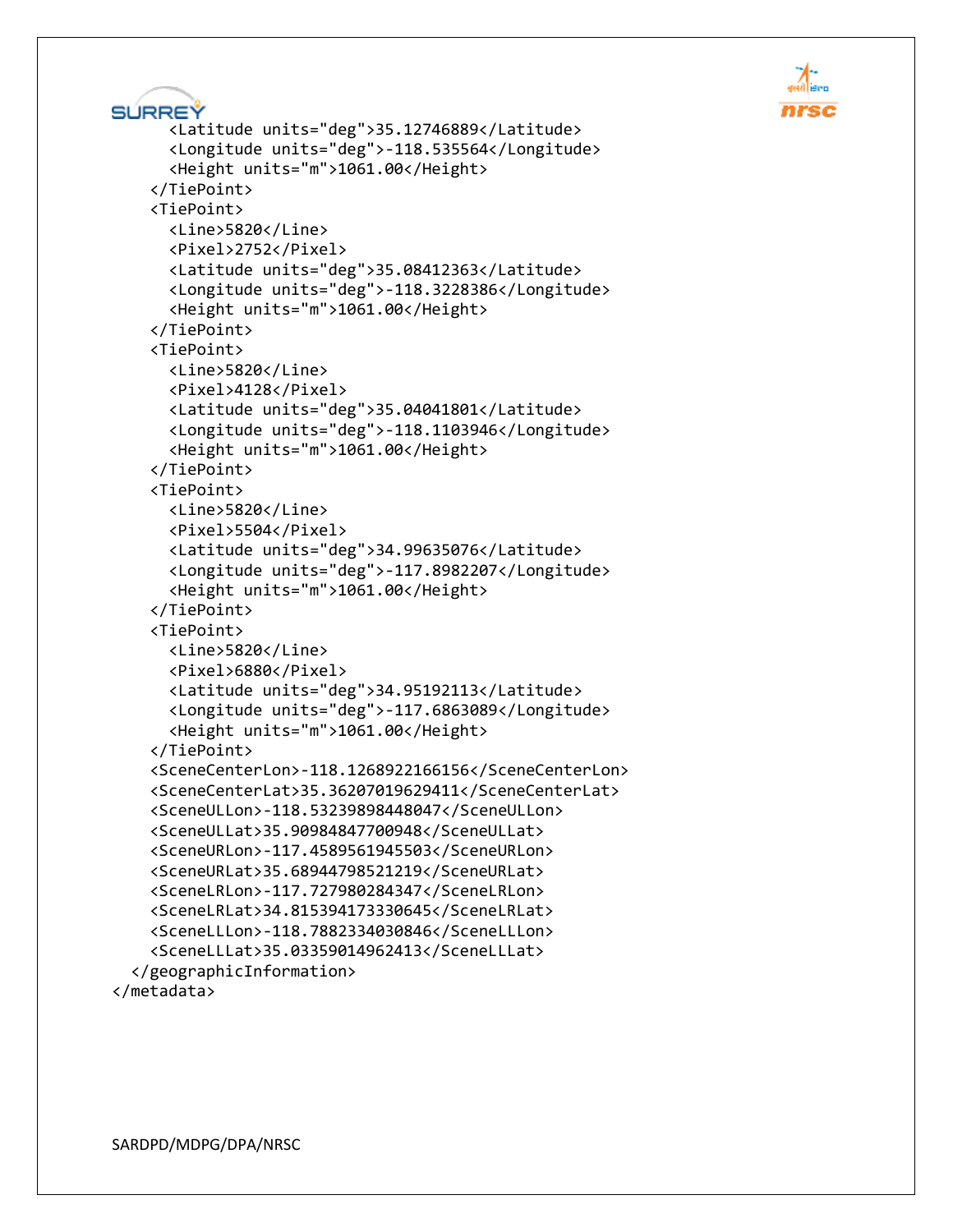



#### **Frequently asked Questions**

#### **1.What are the Transmit/Receive polarizations offered by Novasar?**

The Tx/Rx Polarizations offered are as follows:

1.1. Single HH,Single VV, 1.2. Co-Cross-HH&HV ,VV&VH 1.3.Co-Pol –HH&VV 1.4.Tripol-HH,VV&HV

#### **2. Is NOVASAR Fully Polarimetric?**

No.Tripol data HH,HV and VV is available for ScanSAR data in Detected (SCD) format with intensity only . Only stripmap data is provided in Single Look Complex(SLC) and Ground Range (GRD)

#### **3. What is the difference between Level-1 and Level-2 Products provided to the user?**

Level-1 Products are scene–framed imagery in GEOTIFF format in the ground range in Geodetic Lat/Lon Projection.A quick look jpeg file along with the modified meta data file are also provided.

The level-2 products are bundled Analysis Ready Data (ARD) with Geo-referenced product containing scene-based imagery along with Sigma–Naught Backscatter(dB scale)and Surface Water Layer products for each polarization channel .The incidence angle map is also provided .The products are generated in the GeoTiff format . The products are in the WGS84 datum and Universal Transverse Mercator-UTM projection. A quick-look image in .jpg along with the modified meta data is also provided.

#### **4. Are the data products speckle filtered?**

No external filters for speckle removal are applied on the Level-1 and Level-2 Products in order to maintain the data sample integrity and the users might opt for application- specific Speckle filtering techniques.

#### **5. What is the type of scaling applied to the Sigma Naught products?**

The Sigma Naught is provided in the decibel (dB) notation . The values are low for specular surfaces like still water bodies and high for bright scattering targets .

#### **6. Are the products Terrain Corrected?**

Currently, the data products are Ellipsoid-Corrected with mean height consideration.However, Terrain Correction is being implemented using External DEM Data along with